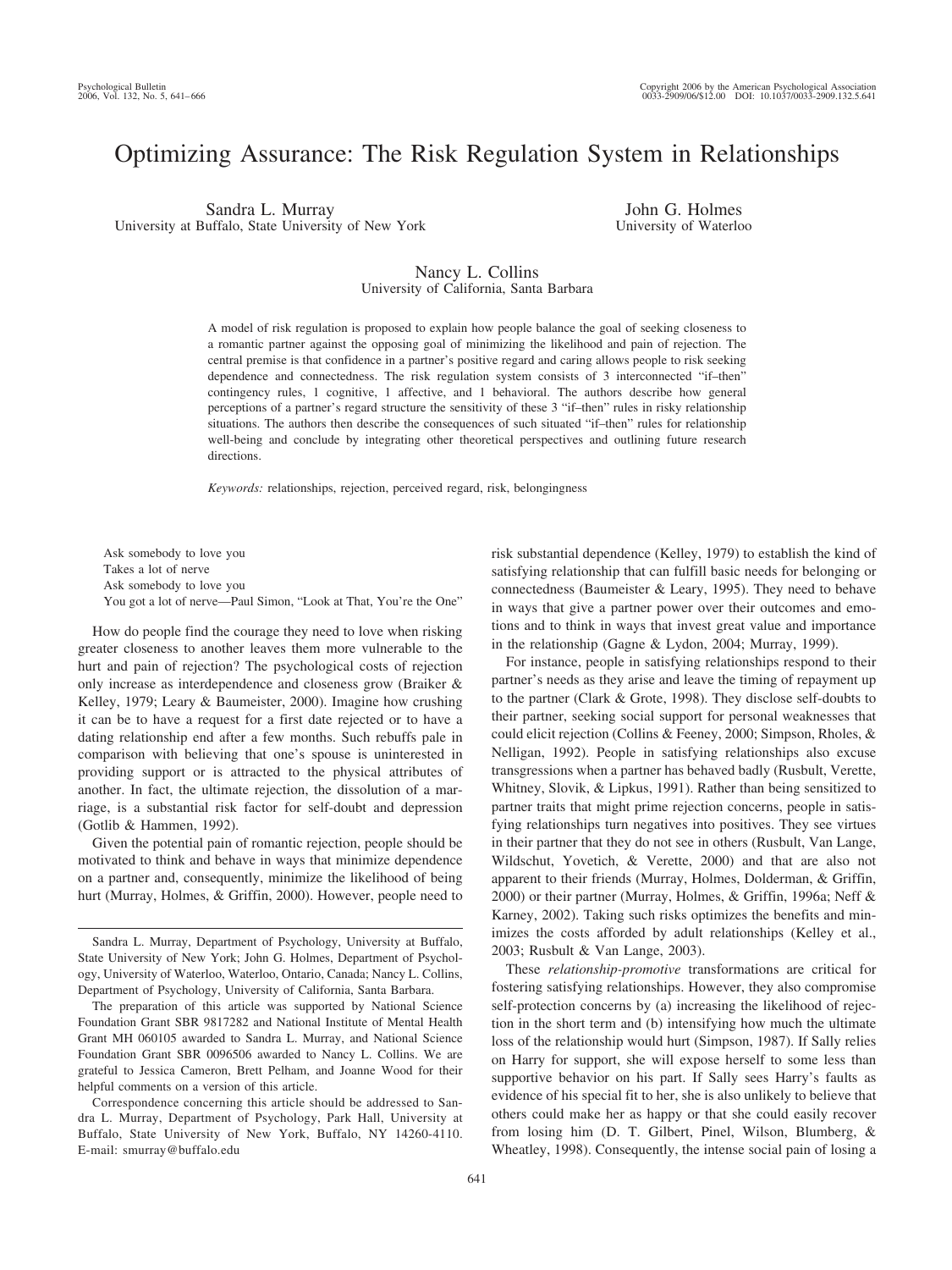valued other should increase people's motivation to think and behave in ways that both limit vulnerability to the partner's actions in the short term and diminish the long-term potential pain of relationship loss.

The essential dilemma of interdependence is this: The thoughts and behaviors that are critical for establishing satisfying close connections with others necessarily increase both the short-term risk of rejection and the long-term pain of rejection. This article presents a conceptual model developed to explain how people negotiate the conflict between the goal of creating satisfying interpersonal connections and the goal of protecting themselves against rejection.

The organizing assumption is that perceptions of a partner's regard and caring control a cognitive, affective, and behavioral system for resolving this goal conflict (Murray, Bellavia, Rose, & Griffin, 2003). The proposed model of the risk regulation system stipulates three interconnected "if–then" contingency rules that operate to track the risks of rejection and resolve conflicts between self-protection and relationship-promotion goals. These rules involve the following: (a) an "*appraisal*" rule system that links situations of dependence to the goal of gauging a partner's acceptance, (b) a "*signaling*" rule system that links perceptions of a partner's acceptance or rejection to the experience of gratified or hurt feelings and coincident gains or losses in self-esteem, and (c) a "*dependence regulation*" rule system that links perceptions of a partner's acceptance or rejection to the willingness to risk future dependence. Our objective is to specify the imprint that dependence dilemmas leave on relationships. We do this by detailing how confidence in a partner's regard prioritizes the pursuit of secure connectedness goals and how doubts about a partner's regard prioritize the need for self-protection.

#### Dependence Dilemmas in Interpersonal Relationships

Situations of dependence are fundamental to romantic life. One partner's actions constrain the other's capacity to satisfy important needs and goals. Such dependence is evident from the lowest to the highest level of generality. At the level of specific situations, couples are interdependent in multiple and varied ways, ranging from deciding whose movie preference to favor on a given weekend to deciding what constitutes a fair and appropriate allocation of household chores. At a broader level, couples must negotiate different personalities, such as merging one partner's laissez-faire nature with the other's more controlled style. Couples are also interdependent in their choice of relationship goals, such as deciding when and whether to have a child or finding a way to balance one partner's need for closeness with the other's need for autonomy (Braiker & Kelley, 1979; Holmes, 2002). At the highest level, the existence of the relationship itself requires both partners' continued cooperation.

Inevitably, significant conflicts of interest and the necessity of compromise and sacrifice will arise in these negotiations (Kelley, 1979). This dilemma is made all the more important because people do not routinely choose the partner who would provide the best (or even a decent) fit to their personality and goals (Lykken & Tellegen, 1993). Take the simple example of a couple trying to decide whether to go to the current blockbuster action film or a contemplative arts film. Imagine that Sally confides to Harry that she believes that seeing the action film will help distract her from

work worries, concerns that she fears the arts film Harry wants to see will only compound. In making this request, Sally is putting her psychological welfare in Harry's hands. Consequently, like most situations in which some sacrifice on Harry's part is required, Sally risks discovering that Harry is not willing to be responsive to her needs.

The exact nature of such situations may change throughout a relationship's developmental course. However, it is precisely such situations as these—situations of dependence in which one's partner's responsiveness to one's needs is in question—that activate the threat of rejection in romantic life. The risk of rejection in such situations depends on the amount of control a partner has over one's outcomes and the degree to which the partner's preferences overlap with one's own (Kelley et al., 2003). The riskiest situations for Sally are ones in which Harry has control over her outcomes but his preferences in the situation diverge from her own. Making herself vulnerable to Harry's preferences in such situations can have real costs. In the example we have given, Sally might have to endure the art film. However, the greater potential cost is a symbolic one—namely, the perception that Harry might not care about her goals or needs and, by extension, that he might not care about her. Situations such as these highlight the risk of a much more threatening form of rejection—the loss of the relationship itself.

Given multiple layers of interdependence, people routinely find themselves in situations in which they need to gauge how much dependence they can safely risk. Throughout the course of the relationship, partners need to make iterative and often implicit choices between self-protection (decreasing dependence) and relationship promotion (increasing dependence). Consequently, to risk being in the relationship, people need a system in place that functions to keep them feeling reasonably safe in a context of continued vulnerability. Consistent with this logic, models of attachment and self-esteem assume that people strive to perceive themselves and their social world in ways that allow them to feel protected from harm in an unpredictable world (Greenberg, Solomon, & Pyszczynski, 1997; Mikulincer, Florian, & Hirschberger, 2003).

What types of relationship experiences afford insurance against risk? How is this sense of assurance regulated across the diverse situations that form any relationship? In the next two sections, we describe a conceptual model developed to explain how people resolve the tension between self-protection and relationship promotion inherent in dependence dilemmas. We first consider the broadest situation of dependence—the relationship itself—and stipulate the functional requirements of a risk regulation system. Then we describe how this system adapts itself to meet the circumstances imposed by the level of risk inherent in specific situations. We first develop our arguments at a conceptual level and then document the empirical evidence illustrating how this risk regulation system operates in the context of adult close relationships.

### *The Risk Regulation System*

The central assumption of the model is that negotiating interdependent life requires a cognitive, affective, and behavioral regulatory system for resolving the conflict between the goals of self-protection and relationship promotion. The overarching goal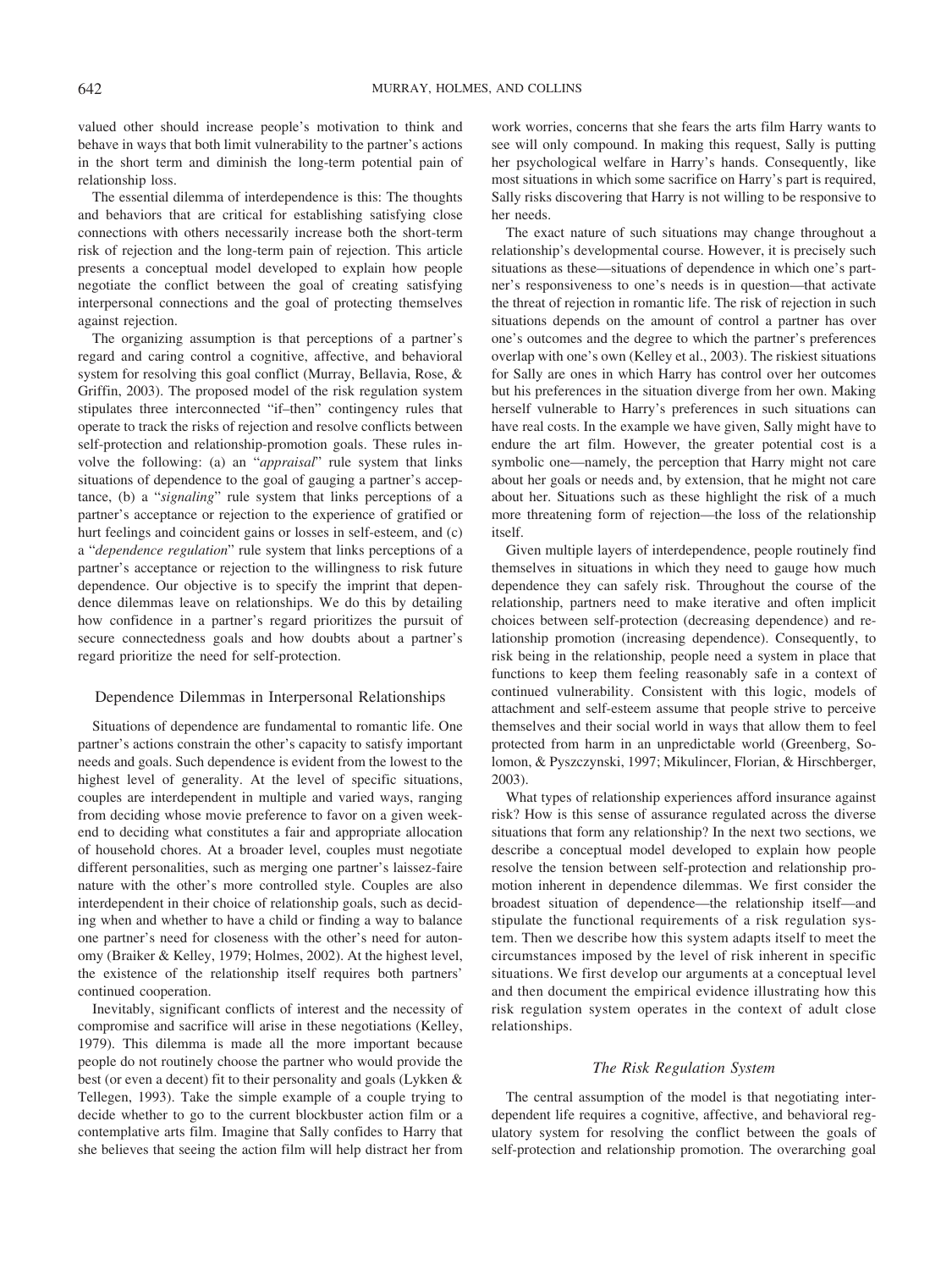



*Figure 1.* The risk regulation system in relationships.

of this system is to optimize the sense of assurance that is possible given one's relationship circumstances.1 This sense of assurance is experienced as a sense of safety in one's level of dependence in the relationship—a feeling of relative invulnerability to hurt. To optimize this sense of assurance, this system must function dynamically, shifting the priority given to the goals of avoiding rejection and seeking closeness to accommodate the perceived risks of rejection.

To carry out a dynamic function, this system needs a means of estimating and summarizing the risk of rejection. The model stipulates that confidence in a partner's regard acts as an arbiter that tells people whether it is safe to put self-protection aside and risk thinking and behaving in relationship-promotive ways (Murray, Bellavia, et al., 2003; Murray, Griffin, Rose, & Bellavia, 2003; Murray, Holmes, & Griffin, 2000). Figure 1 illustrates the operation of this risk regulation system. It illustrates three "if– then" rule systems needed to gauge the risks of rejection and make the general situation of being involved in a relationship feel sufficiently safe. Gauging and regulating rejection risk requires appraisal (Path A), signaling or emotion (Path B), and behavioral response (Path C) rules. These interconnected rule systems operate in concert to prioritize self-protection goals (and the sense of assurance that comes from maintaining distance) when the perceived risks of rejection are high or relationship-promotion goals (and the sense of assurance that comes from feeling connected) when the perceived risks of rejection are low.

#### *The Appraisal System*

The general situation of interdependence in Figure 1 refers to the relationship over time. The link between dependence and perceptions of the partner's regard captures the assumption that dependence increases people's need to gauge a partner's regard (Path A in Figure 1). This path captures the operation of an appraisal system— one that makes sense of the overall flow of events. This contingency rule takes the form "if dependent, then gauge acceptance or rejection."

An appraisal system is necessary in romantic relationships because securing a caring and committed partner allows people to put self-protection aside and risk connection to one specific person (Murray, Holmes, & Griffin, 2000). To accurately gauge rejection risk, people need to be able to discern whether a chosen partner is willing to meet their needs and commit to them. Paths D through F in Figure 1 capture the supporting "if–then" contingencies governing appraisals of a partner's regard for the self. These paths stipulate that people rely on shared, largely implicit beliefs about what qualities in the partner (Path D), the self (Path E), and the dyad (Path F) indicate a high versus a low likelihood of a partner's acceptance and caring.

If people are to risk connection, the outcome of this appraisal process needs to give them reason to trust in a partner's responsiveness to needs in situations of dependence. Evolutionary and attachment theorists assume that perceived responsiveness to needs is the sine qua non of satisfying interpersonal relationships. Perceived responsiveness is so critical because securing a partner who is motivated to respond to one's needs minimizes the likelihood of rejections that could threaten survival and the successful transmission of one's genes (Bowlby, 1982; P. Gilbert, 2005; Reis, Clark, & Holmes, 2004; Tooby & Cosmides, 1996). In fact, evolutionary theorists maintain that specialized cognitive mechanisms evolved to detect whether intimates perceive qualities in the self that could not easily be obtained in alternative relationships. Thus, the perception that others value the self makes them safe to approach in times of difficulty (Tooby & Cosmides, 1996). Consistent with this logic, situational primes that activate belongingness needs sensitize people to cues that suggest which specific others might be capable of responding to these needs (Gardner, Pickett, & Brewer, 2000; Pickett, Gardner, & Knowles, 2004).

The particular experiences that afford optimistic expectations about responsiveness likely vary across relationships and perhaps across cultures (Berscheid & Regan, 2005). From the perspective of the current model, the common diagnostic that affords confidence in a partner's expected responsiveness to needs is the perception that a partner perceives qualities in the self worth

<sup>&</sup>lt;sup>1</sup> We use the term *assurance* to invoke the idea of "confidence in mind or manner" (Mish, 1995, p. 70).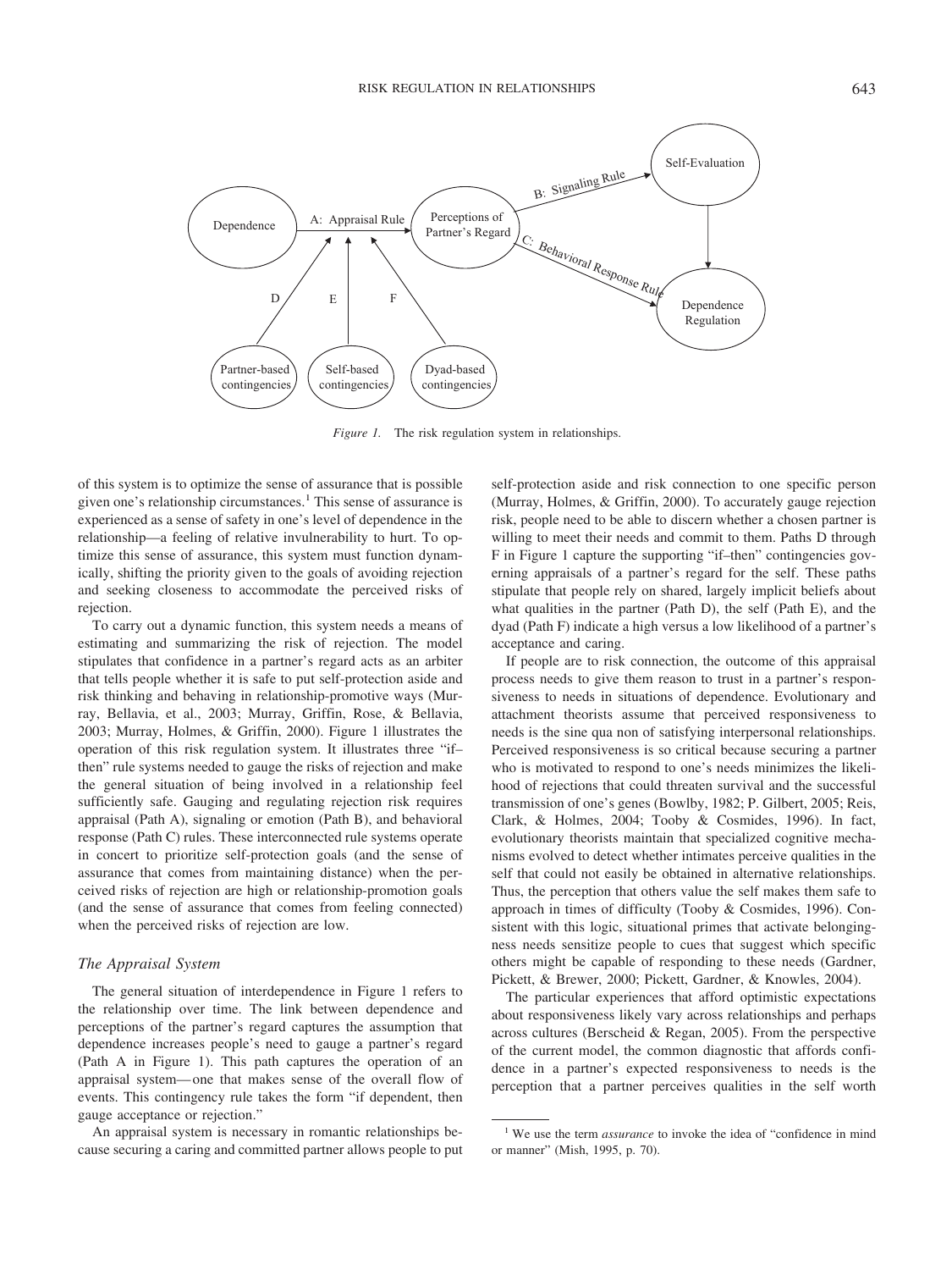valuing— qualities that are not readily available in other partners. In more independent cultures, this sense of confidence requires the inference that a partner perceives valued traits in the self (Murray, Holmes, & Griffin, 2000; Swann, Bosson, & Pelham, 2002). In more interdependent cultures, this sense of confidence requires the additional inference that a partner's family also values the qualities one brings to the relationship (MacDonald & Jessica, in press).2

#### *The Signaling System*

The link between perceived regard and self-evaluations (Path B in Figure 1) illustrates the operation of a signaling or emotion system that detects discrepancies between current and desired appraisals of a partner's regard and mobilizes the energy for action (Berscheid, 1983). That is, given the general goal of being uniquely valued by a partner, perceiving signs of a partner's acceptance should feel good, and perceiving rejection should hurt. The contingency rule governing the signaling system takes the form "if accepted or rejected, then internalize."

This rule reflects a basic assumption of the sociometer model of self-esteem. Leary and Baumeister (2000; Leary, Tambor, Terdal, & Downs, 1995; MacDonald & Leary, 2005) believed that the need to protect against rejection is so important that people evolved a system for reacting to rejection threats. The authors argued that self-esteem is simply a gauge—a "*sociometer*"—that measures a person's perceived likelihood of being accepted or rejected by others. The qualities that people come to value in themselves, such as intelligence or social skills, are valued because those are the qualities that people believe elicit interpersonal acceptance and the likelihood of having their needs met by others.

The sociometer is thought to function such that signs that another's approval is waning diminish self-esteem (Leary, Cottrell, & Misha, 2001; Leary et al., 2003; Leary, Haupt, Strausser, & Chokel, 1998; Leary et al., 1995). This contingency is so powerful and automatic that state self-esteem can be undermined by ostracism by a stranger (Leary et al., 1995), by a computer in a ball-toss game (Zadro, Williams, & Richardson, 2004), and by the experience of disapproving others activated outside of conscious awareness (Baldwin, Carrell, & Lopez, 1990). Because the detection of and reaction to physical and social pain operate through similar brain and behavior systems, sensitivity to social pain is thought to motivate people to avoid harmful situations and approach safer ones (MacDonald & Leary, 2005). In this sense, the sociometer functions not to preserve self-esteem per se but to protect people from suffering the serious costs of rejection and not having their needs met.

The need for such a signaling system is amplified in romantic relationships because narrowing social connections to focus on one specific partner raises the personal stakes of rejection. In committing himself to Sally, Harry narrows the number of people he can rely on to satisfy his needs and, in so doing, makes his welfare all the more dependent on Sally's actions. In his routine interactions, Harry also does not need to seek acceptance from someone he perceives to be rejecting. However, in his relationship with Sally, he is often caught in the position of being hurt by the person whose acceptance he most desires. Thus, the level of dependence necessitated by a relationship constrains people's capacity to fulfill their needs in important ways. Imagining a permanent separation from a partner even heightens the accessibility of death-related thoughts, which suggests that people's basic sense of physical well-being is tied to their relationships (Mikulincer, Florian, Birnbaum, & Malishkovitz, 2002).

Given all that is at stake, the signal that is conveyed by this rule system needs to be sufficiently strong to mobilize action (Berscheid, 1983). Perceiving rejection or drops in a partner's acceptance should hurt and threaten people's general and desired conceptions of themselves as being valuable, efficacious, and worthy of interpersonal connection (Baumeister, 1993; Pyszczynski, Greenberg, Solomon, Arndt, & Schimel, 2004; Taylor & Brown, 1988). By making rejection aversive, this signaling system motivates people to avoid situations in which relationship partners are likely to be unresponsive and needs for connectedness are likely to be frustrated. In contrast, perceiving acceptance should affirm people's sense of themselves as being good and valuable, mobilizing the desire for greater connection and the likelihood of having one's needs met by a partner.

### *The Behavioral Response System*

The link between perceived regard and dependence-regulating behavior captures the assumption that the threat and social pain of rejection in turn shape people's willingness to think and behave in ways that promote dependence and connectedness (Murray, Holmes, & Griffin, 2000). This path illustrates the operation of a behavioral response system— one that proactively minimizes both the likelihood and the pain of future rejection experiences by making increased dependence contingent on the perception of acceptance (Path C in Figure 1). As the direct and mediated paths illustrate, this system may be triggered directly, by the experience of acceptance or rejection, and indirectly, through resulting gains or drops in self-esteem. The contingency rule governing this system is "if feeling accepted or rejected, then regulate dependence."

The proposed model assumes that the behavioral response system operates to ensure that people only risk as much future dependence as they feel is reasonably safe given recent experience. Suggesting that felt acceptance is a relatively automatic trigger to safety and the possibility of connection, unconsciously primed thoughts of security heighten empathy for others (Mikulincer et al., 2001), diminish people's tendency to derogate out-group members (Mikulincer & Shaver, 2001), and increase people's desire to seek support from others in dealing with a personal crisis (Pierce & Lydon, 1998). In contrast, experiencing rejection automatically triggers the perception of risk and the desire to distance oneself from the relationship. MacDonald and Leary (2005) argued that rejection elicits a social pain akin to physical pain to trigger

<sup>&</sup>lt;sup>2</sup> Because we focus so heavily on the goal of feeling positively regarded and loved by a partner, some readers might wonder whether the proposed model contends that people care more about feeling valued and loved than they care about actually being loved and valued. This is not the case. The model assumes that people care most about actually being loved and valued by specific others. Given the biases inherent in social perception and people's tendency to treat social perception as if it was veridical (Griffin & Ross, 1991; Kenny, 1994), people are not likely to believe they are loved unless they feel loved. For this reason, we argue that feeling positively regarded by one's partner is a necessary precondition for putting aside self-protection goals and satisfying connectedness needs within specific relationships.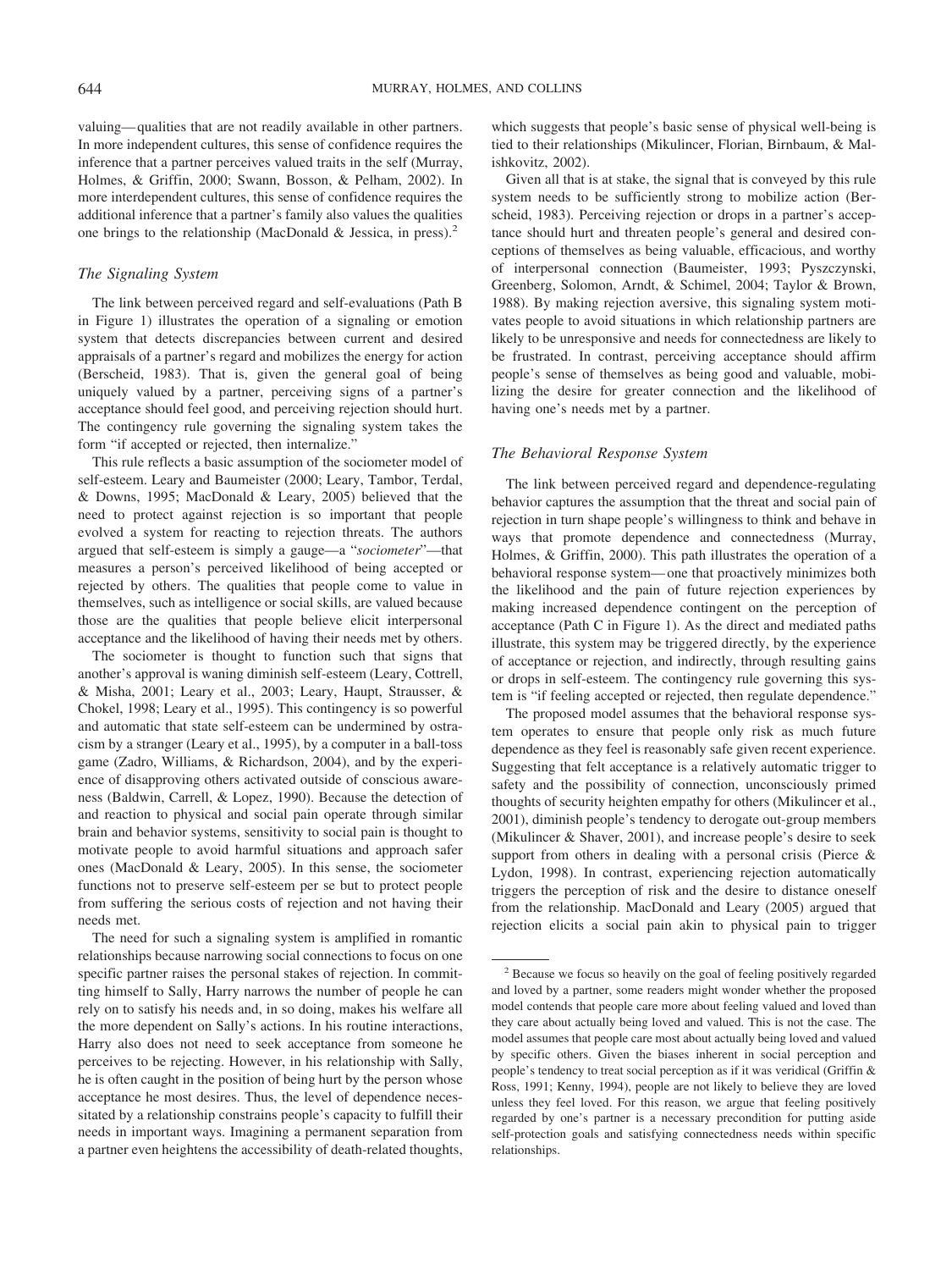

*Figure 2.* Individual differences in the operation of the risk regulation system.

increased physical distance between oneself and the source of the pain. For instance, people respond to ostracism from strangers by aggressing against those who ostracized them, which suggests that the need to distance oneself from painful interactions is a relatively basic and automatic one (Twenge, Baumeister, Tice, & Stucke, 2001).

Given the general operation of such a dependence regulation system and the heightened need to protect against romantic rejection, people should implicitly regulate and structure dependence on a specific partner in ways that allow them to minimize the shortterm likelihood and long-term potential pain of rejection (Murray, Holmes, & Griffin, 2000).

When a partner's general regard is in question and rejection seems more likely, people should tread cautiously, reserve judgment, and limit future dependence on the partner. A first line of defense might involve limiting the situations people are willing to enter within their relationships. Efforts to delimit dependence by choosing one's situations carefully might involve conscious decisions to seek support elsewhere, disclose less, or follow exchange norms. These strategies minimize the chance of being in situations in which a partner might prove to be unresponsive. A second line of defense might involve shifting the symbolic value attached to the partner and the relationship itself. Such efforts might entail less deliberative shifts in the way people construe their partner's behavior and qualities, such as becoming less willing to excuse specific transgressions (Bradbury & Fincham, 1990) or coming to see a partner's habitual lateness as maddening rather than endearing (Holmes & Rempel, 1989). By diminishing their partner's value as a source of connection and minimizing the pain of rejection in advance, people can protect a sense of their own worthiness of interpersonal connection against loss.

When confident of a partner's general regard, people can more safely risk increased dependence in the future. They can enter into situations in which the partner has control over their immediate outcomes, forgive transgressions, attach greater value to their partner's qualities, and risk a stronger sense of commitment to the partner and relationship.3

### *Individual Differences in the Operation of the Risk Regulation System*

We are not arguing that all people are equally sensitive to the "if–then" contingencies underlying the operation of this system at all times and in all situations within a specific relationship. Instead, the proposed model assumes that the sensitivity of the risk regulation system adapts itself to suit specific relationship circumstances. Figure 2 illustrates how feeling more or less positively regarded by a specific partner interacts with event features to control the sensitivity of appraisal (Path I), signaling (Path J), and dependence regulation rules (Path K).

In this model, *perceptions of the partner's regard* refers to people's general or cross-situational expectations. *Situations of dependence* refers to the objective or "given" structure of specific events (Kelley, 1979). The sociometer model assumes that drops in felt acceptance are more motivating than increments (Leary & Baumeister, 2000). Therefore, the events of primary interest are ones that highlight the costs rather than the gains of dependence.

<sup>&</sup>lt;sup>3</sup> In depicting perceived regard as a pivotal causal variable, we are not arguing that it is the only causal factor influencing self-evaluations or dependence regulation. Other factors, such as people's chronic dispositions and attachment histories (Mikulincer & Shaver, 2003) or the desire to protect existing commitments (Rusbult & Buunk, 1993), are undoubtedly important. The point is that perceived regard is a critical, often overlooked, causal force that helps explain the role of these sources of influence. We develop this argument further as we proceed.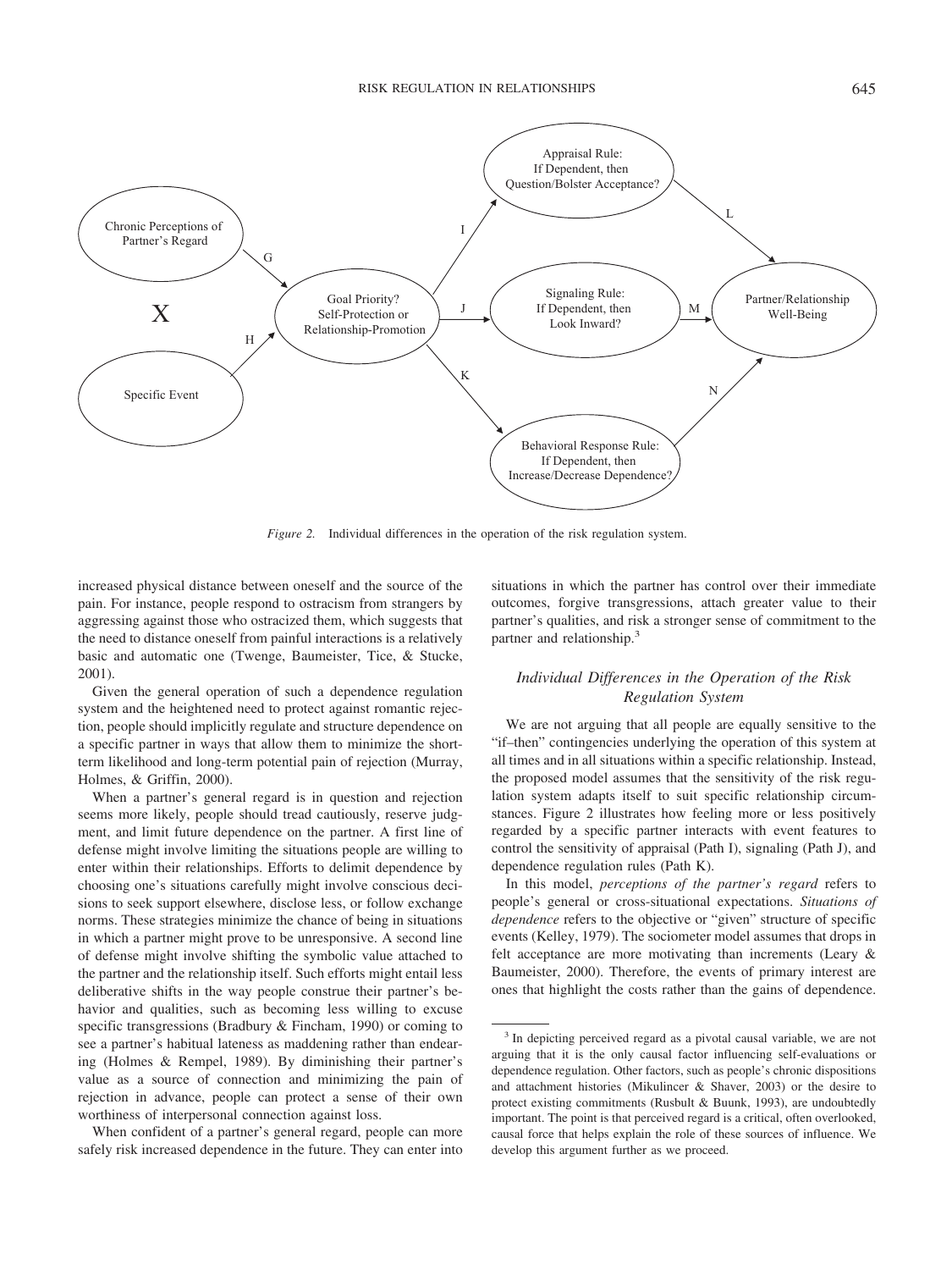Negative events, such as a partner's intemperate remark, should be more strongly associated with the activation of "if–then" contingency rules than positive events, such as a partner's gentle touch. These situations can be anticipatory (i.e., the possibility that a partner might be unresponsive to one's needs) or experienced in nature (i.e., the actuality of perceiving a partner as hurtful or rejecting).

The multiplicative function in Figure 2 illustrates the assumption that chronic perceptions of a partner's regard interact with specific event features to control the extent to which people categorize or code specific events as situations of risk. To the extent that Sally is unsure of Harry's regard, even the mundane choice of one movie over another could make concerns about dependence salient. However, to the extent that Sally is more confident of Harry's regard, she might only begin to entertain thoughts about her vulnerability to his actions when they try to negotiate more serious decisions in their relationship, such as deciding whose financial philosophy to follow. Once identified as such, the possibility of rejection inherent in such "dependent" situations activates a situated conflict between self-protection and relationship-promotion goals, heightening the in-the-moment need for a sense of assurance or safety.

The activation of the need for a sense of assurance or invulnerability to harm then triggers the appraisal, signaling, and behavior response systems (either individually or in concert). The model stipulates that a person's habitual means of optimizing feelings of assurance within the relationship is revealed in the idiosyncratic or *signature* ways this person tailors or calibrates the operation of these rules to prioritize self-protection or relationship-promotion goals in specific situations of dependence (Paths I through K in Figure 2). Mirroring this procedural emphasis, developmental scholars argue that children develop behavioral strategies to maintain a sense of safety in interactions with caregivers that are specialized to circumstance (Sroufe & Waters, 1977). Social cognition scholars also argue that strategic goals followed in relationships, such as cooperativeness or achievement, are activated when significant other representations are primed (Baldwin, 1992; Fitzsimons & Bargh, 2003; Shah, 2003).

In using the term *signature,* we expand the metaphor for personality developed by Mischel and Shoda (1995). They argued that personality is best conceptualized in terms of consistent, situationspecific patterns of behavior, not in terms of stable, crosssituational tendencies (Mischel & Morf, 2003). In their model, the psychological features of the situation correspond to characteristics of an interaction partner in a particular context, and "personality" is revealed in the way people tailor their cognition, affect, and behavior with interaction partners in certain types of social situations (e.g., a boss conveying criticism, a friend behaving competitively, a spouse conveying praise). We posit a similar Person  $\times$  Situation structure in relationships. However, we define a person's relationship-specific "personality" in the way people tailor appraisal, emotion, and behavioral rules to minimize the level of rejection risk given the perceived features of the partner and the dependent situation.

### *Perceived Regard and the Situated Pursuit of Assurance*

For people who generally feel less positively regarded by a specific partner, the goal of feeling valued and discerning the partner's caring is likely to be chronically activated (Murray, Bellavia, et al., 2003; Murray, Griffin, et al., 2003). The chronic accessibility of this goal should sensitize people who feel less positively regarded to rejection threats, shaping the "if–then" contingencies that are activated in ways that put a premium on self-protection.

Why is this the case? General expectations of rejection, such as those embodied in low self-esteem, make specific rejection experiences all the more painful and all the more motivating (Leary & Baumeister, 2000). For people who generally anticipate interpersonal rejection, the need to feel and be more included is sufficiently strong that their state self-esteem is sensitive to even unconsciously activated rejection cues (Sommer & Baumeister, 2002) or signs of a stranger's disapproval (Nezlek, Kowalski, Leary, Blevins, & Holgate, 1997).

For people who generally feel less positively regarded by a specific partner (i.e., lows), situated rejection experiences hurt more because they pose a greater proportional loss to a more precarious, generalized sense of their own worthiness of interpersonal connection. Consequently, such individuals are in particular need of a self-protectively weighted or prevention-oriented rule system (Higgins, 1996)— one that quickly detects rejection, strongly signals the possibility of further hurt, and motivates them to take defensive action sooner rather than later (Pietrzak, Downey, & Ayduk, 2005). Thus, chronic doubts about Harry's regard require that Sally act as though she believes that minimizing the pain of rejection provides greater assurance or safety from harm than risking closeness. In a functional sense, being primed to see rejection is likely the best means of avoiding even more threatening situations (MacDonald & Leary, 2005). For lows, the "if" part of their contingencies should operate like a hair trigger, setting a low threshold for the identification of threat. Sally's fear of being hurt by Harry should cause her to vigilantly attend to situational cues that categorize events in terms of dependence. She should also be quick to perceive rejection so she might prevent herself from getting closer and even more hurt. A regulatory system that functions to prioritize self-protection goals best affords people who generally feel less valued some minimal sense of continued assurance in the relationship.

This general line of reasoning is echoed in classic formulations of approach–avoidance conflicts and modern characterizations of rejection sensitivity, anxiety disorders, and self-esteem. In translating Dollard and Miller's (1950) analysis of approach–avoidance conflicts, Epstein (1982) made the paradoxical point that people can protect themselves from experiencing fear by making a particular goal or state more fearful. Put in technical terms, Sally's readiness to perceive rejection should increase her avoidance gradient, keeping her farther from situations that might prove to be even more hurtful. Downey and Feldman (1996) made a conceptually related point in their analysis of rejection sensitivity. These authors argued that chronic differences in the tendency to expect and perceive rejection reflect the operation of the defensive motivational system (Pietrzak et al., 2005). This system is triggered by the goal of avoiding threatening or dangerous situations (Lang, Bradley, & Cuthbert, 1990). Similarly, Mineka and Sutton (1992) argued that chronically high levels of anxiety automatically direct people's attention toward threatening stimuli so that they might avoid such situations. For instance, threatening words, such as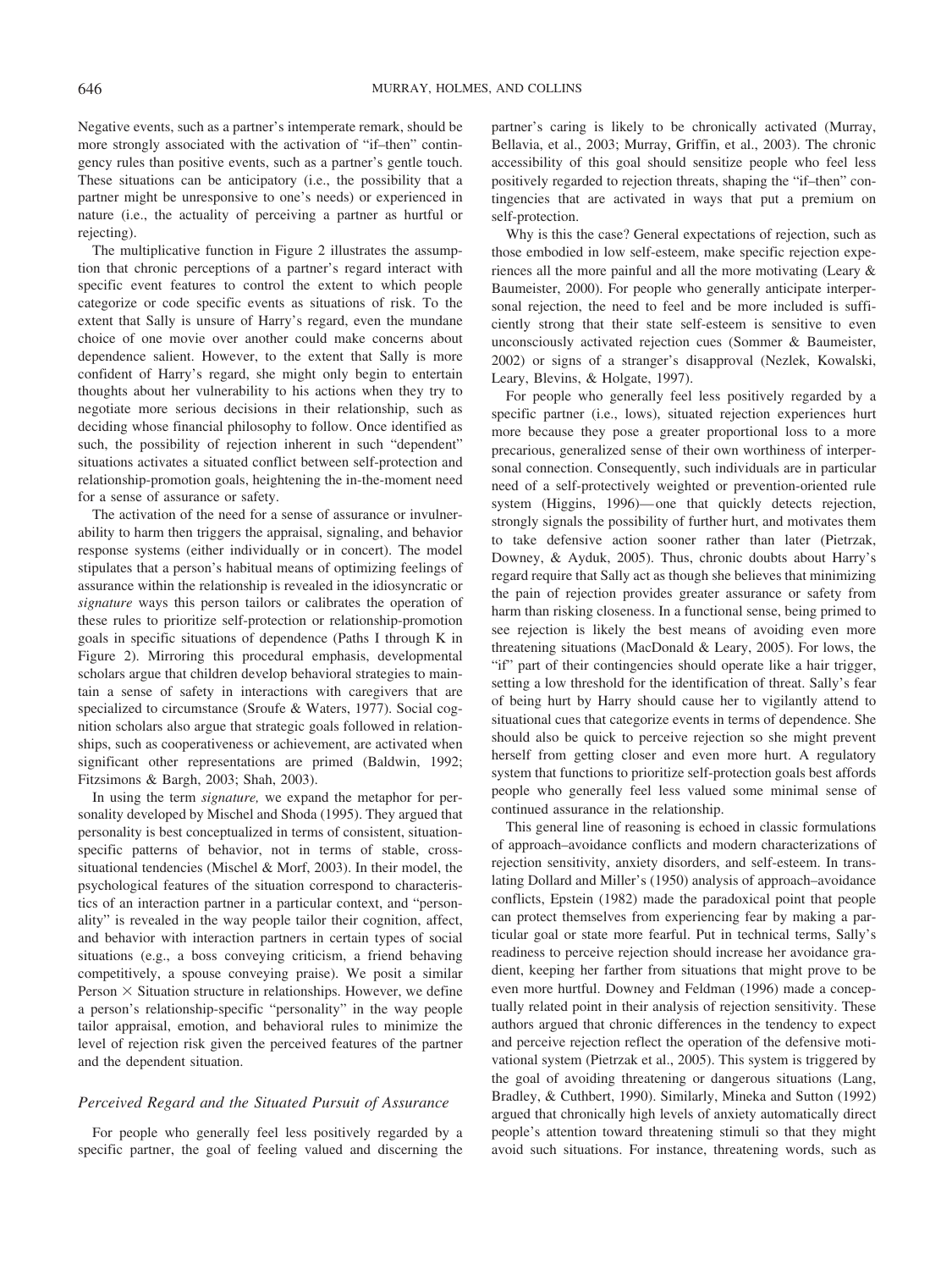*injury* or *criticized*, capture attention automatically for people troubled by generalized anxiety (MacLeod, Mathews, & Tata, 1986). Similarly, Leary and Baumeister (2000) argued that the sociometer is more reactive to rejection for people who are chronically low in self-esteem than it is for people who are chronically high in self-esteem.

Rather than evaluating the evidence in an evenhanded way, people who feel less positively regarded should respond to situations of dependence by becoming more concerned about concluding incorrectly that their partner cares about them (Holmes & Rempel, 1989; Taylor, 1991). In appraising the meaning of ongoing events, people who feel less valued should be risk averse, more ready to generalize from signs of rejection than to trust signs of acceptance. They should also be readily hurt by perceiving rejection, questioning their own value and worth in the face of acute rejections. Given the greater hurt, people who generally feel less positively regarded should then react to acute rejections in ways that minimize the potential for future hurt. Such efforts might involve limiting dependence by becoming less willing to self-disclose, to seek support, or to put oneself in situations in which one's outcomes are dependent on the partner's actions. Protective efforts could also involve diminishing the importance of the connection itself— by devaluing the partner and relationship, turning to alternative relationships or sources of support, or lashing out in ways that communicate such diminished sentiments.

For people who generally feel more positively regarded by a specific partner (i.e., highs), there is little need for such a defensively calibrated rule system. For them, specific rejections pose a smaller proportional loss to a comparably rich resource. Instead, the goal of maintaining the desired level of confidence in the partner's positive regard and caring is likely to prevail (Murray, Bellavia, et al., 2003; Murray, Griffin, et al., 2003). A regulatory system that functions to prioritize relationship-promotion goals better affords highs a continued sense of assurance or safety in the relationship. In other words, confidence in Sally's regard allows Harry to act as though he believes that seeking closeness affords the greatest safety from harm.

In appraising the meaning of specific situations of dependence, people who generally feel more positively regarded set a high threshold for detecting rejection. Rather than being primed to see rejection, highs appraise and respond to most situations of dependence in ways that dispel unwanted rejection concerns and uncertainties and protect the desired sense of confidence in their partner's positive regard and caring (Gagne & Lydon, 2004; Murray & Holmes, 1993, 1994). In particular, specific situations of dependence should activate "if–then" contingencies that link potential threats to motivated cognitive processes that bolster and protect perceptions of the partner's acceptance and caring. Even in situations in which they feel rejected, general expectations of partner acceptance should dull the sting of specific hurts, protecting selfesteem from most experiences of rejection. In fact, general expectations of acceptance should give highs reason to believe that seeking greater closeness to the partner will minimize rather than exacerbate the likelihood of future hurts. Consequently, people who generally feel more positively regarded should respond to situated rejections in ways that foster greater dependence.

### *The Situated Operation of the Risk Regulation System*

How might such dynamics play out in a specific situation of dependence, such as a conflict? If Harry generally doubts Sally's regard, such situations remind him that depending on Sally is risky. An insecure Harry should maintain some sense of safety in the face of the acute tension between wanting to avoid rejection and wanting to be close by activating procedural rules that put self-protection at a premium. He should perceive rejection in specific episodes (Path I, "if dependent situation, then question acceptance"), feel hurt and personally diminished (Path J, "if feeling acutely rejected, then internalize"), and respond to such hurts by diminishing his dependence on Sally (Path K, "if feeling acutely rejected, then decrease dependence"). If Harry felt more confident of Sally's regard, he might instead resolve such situated tensions in favor of relationship-promotion goals. A secure Harry should perceive evidence of acceptance in such episodes (Path I, "if dependent situation, then bolster acceptance"), not be as seriously hurt when he feels acutely rejected (Path J, "if feeling acutely rejected, then externalize"), and increase his dependence on Sally in situations that highlight rejection risk (Path K, "if feeling acutely rejected, then increase dependence").

The specific translation of these "if–then" rules is likely to depend on features of each partner's expectations of caring and features of the situation they face. Although people who feel less positively regarded should generally set a lower threshold for perceiving rejection, the events that activate the greatest concern should be highly specific to the couple. For instance, some people may experience chronic difficulties negotiating conflicts in their relationship. For others, conflicts may be relatively easily resolved, whereas situations in which one partner solicits the other's support may be more threatening. In the former case, conflicts might activate concerns about dependence (e.g., "When I want something different than my partner does, my partner will reject me"), whereas occasions when support is solicited may activate more optimistic assumptions (e.g., "If I have a problem at work, my partner will try to solve it"). In the latter case, soliciting support might activate concerns about rejection (e.g., "If I want my partner to listen to my problems, my partner will ignore me"), whereas conflicts may not.

The specific behavioral strategies that couples adopt to optimize feelings of assurance or safety in the face of acute rejection concerns should also be tailored to meet the constraints imposed by features of each partner's expectations and the situation they face. People who generally feel more positively regarded by their partner may differ in their habitual means of increasing closeness in situations in which they feel rejected. For some, the activation of rejection concerns may prompt the desire to express their needs more clearly. For others, the activation of rejection concerns may activate caregiving behaviors directed toward the partner. Similarly, some people who generally feel less positively regarded may restore feelings of assurance through strategic efforts to reduce dependence. For some, this might involve derogating the partner, a relatively direct strategy. However, for others, such strategies might be ineffective because their partner responds to such behavior in ways that trigger conflicts, and thus this approach would further exacerbate rejection anxieties. In such circumstances, dependence reduction strategies might involve limiting conversation to superficialities or turning to friends for support.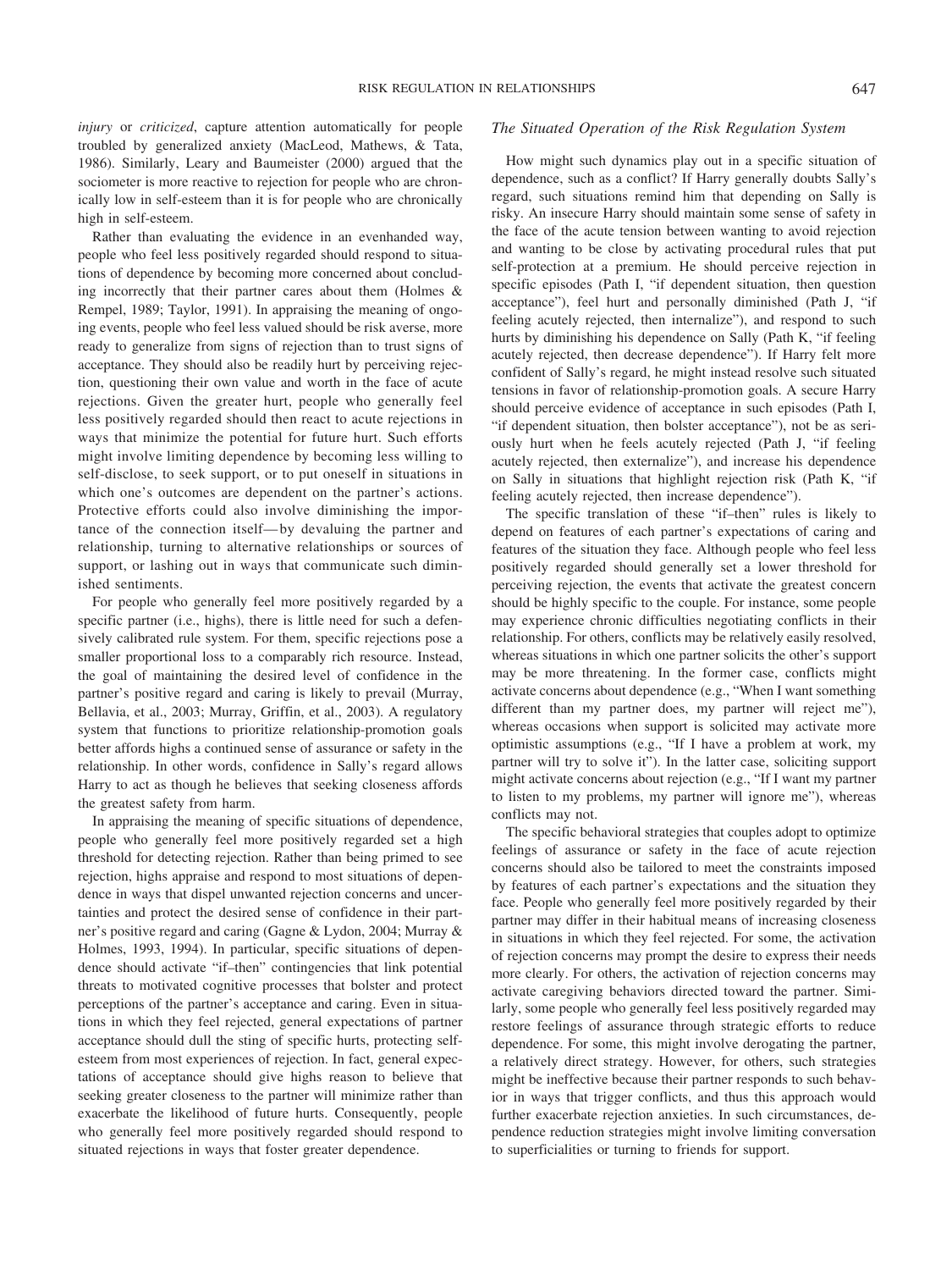This new approach to understanding individual differences in relationship functioning locates the core of a sense of assurance in the habitual strategies people adopt to optimize a sense of invulnerability to harm in dependence dilemmas. In his seminal work, Bowlby (1982) argued that the attachment system evolved to protect infants from harm by fostering physical proximity to caregivers—that is, by satisfying the goal of "*felt security*" (Sroufe & Waters, 1977). Early experiences of feeling more or less safe in the presence of specific caregivers are thought to determine people's capacity to experience "felt security" in adult relationships (Mikulincer & Shaver, 2003). In this sense, "felt security" is a property of a person's disposition. Although we recognize the importance of generalized expectations, the proposed model underscores the role that specific expectations of a partner's regard play in regulating how people think and behave in the interdependence dilemmas posed by adult relationships.

By advancing a social–psychological analysis of how a sense of assurance— our translation of the "felt security" concept—is optimized in adult close relationships, we integrate central tenets of attachment theory (Mikulincer & Shaver, 2003), the sociometer model (Leary & Baumeister, 2000), and interdependence theory (Kelley, 1979, 1983). The risk regulation model we offer advances these perspectives by arguing that confidence in a partner's regard activates "if–then" rules that sustain a sense of assurance by prioritizing relationship-promotion goals and seeking connectedness. In contrast, doubts about a partner's regard activate "if–then" rules that sustain a sense of assurance by prioritizing selfprotection goals and avoiding rejection.

Attachment and interdependence theorists both conceptualize relationships as a process of mutual influence (Kelley, 1983; Mikulincer & Shaver, 2003; Rusbult & Van Lange, 2003). If the model we offer provides a meaningful way of conceptualizing how people optimize a sense of assurance, then the idiosyncratic contingencies that govern people's cognition, affect, and behavior should have interpersonal and relationship consequences. Paths L through N in Figure 2 capture the potential for such effects. These paths illustrate the possibility that the self-protective or relationship-promotive contingencies evident in one partner's thoughts and behaviors should influence the contingencies evident in the other partner's thoughts and behaviors. The risk regulation model we present assumes that relationships are most satisfying and resilient when people set aside self-protection and promote dependence.

#### *Organizational Overview*

We first evaluate the evidence for the operation of the appraisal, signaling, and behavioral response rules within the general situation of relationship dependence. We then examine individual differences in how people calibrate and apply these rules in responding to specific situations of dependence. Next we detail applications of the model by illustrating how the "if–then" rules predict future relationship well-being. We also clarify enduring issues in the literature, including why those people who need relationships the most are likely to think and behave in ways that undermine this need. We conclude by integrating alternative theoretical perspectives and by pointing to limitations in the literature and future research directions.4

### The Risk Regulation System: Normative Contingency Rules

In this section, we address two questions. First, is monitoring a partner's regard a basic contingency of romantic life (Path A)? Second, does feeling more or less positively regarded by a specific partner have normative consequences for self-evaluations (Path B) and dependence regulation (Path C) that are evident across people involved in close relationships?

# *The Appraisal System: If Dependent, Then Gauge Acceptance*

Consistent with models of attachment (Mikulincer & Shaver, 2003), interdependence (Kelley, 1979), and self-esteem (Leary & Baumeister, 2000), the model presented in Figures 1 and 2 assumes that people need to convince themselves that their partner sees reason to be caring and responsive toward them. To support this inference, people need to believe that their partner sees qualities in them worth valuing— qualities that are not readily available in others.<sup>5</sup> Consistent with this logic, people in dating relationships report wanting their partner to see them as more physically attractive than they see themselves (Swann et al., 2002). People in dating and marital relationships also report wanting their partner to see them more positively than they see themselves on qualities of interpersonal value, such as warmth and tolerance (Murray, Holmes, & Griffin, 2000). Believing that a partner perceives these hoped-for selves affords greater confidence in that partner's love and continuing commitment (Drigotas, Rusbult, Wieselquist, & Whitton, 1999). In fact, people in dating and marital relationships report greater confidence in their partner's continued love when they believe their partner sees them more positively than they see themselves (Murray, Holmes, Griffin, Bellavia, & Rose, 2001).

In arguing for the importance of feeling uniquely valued, the proposed model does not assume that people are motivated to overstate how much a partner values them. Instead, it assumes that people strive to be correct in reaching the desired inference that their partner sees special qualities in them. People may approach the early stages of a relationship with a deliberative mind-set conscientiously tracking the available evidence for signs of a partner's caring (Taylor & Gollwitzer, 1995). However, once a person is confident of a partner's caring, appraisal processes may shift to the implemental task of sustaining this conclusion.

<sup>4</sup> Given the voluminous nature of the literature on interpersonal relationships, it is also necessary to delimit the scope of this article in two main respects. Although the proposed model has implications for furthering an understanding of the precursors to relationship initiation, the model focuses on already initiated relationships. Rich conceptualizations of the precursors of initiation and related phenomena, such as unrequited love, are available elsewhere (e.g., Baumeister, Wotman, & Stillwell, 1993; Berscheid & Regan, 2005). Although we draw heavily on attachment theory and research to support the arguments offered, available space also precludes a detailed discussion of the developmental origins of felt security and its varied consequences. Rich descriptions of these processes have been provided by Mikulincer and Shaver (2003), Fraley and Shaver (2000), and Hazan and Shaver (1994).

<sup>&</sup>lt;sup>5</sup> Although the theme of appraisal is central to work on close relationships, no review to date has specified how people actually learn about a partner's acceptance.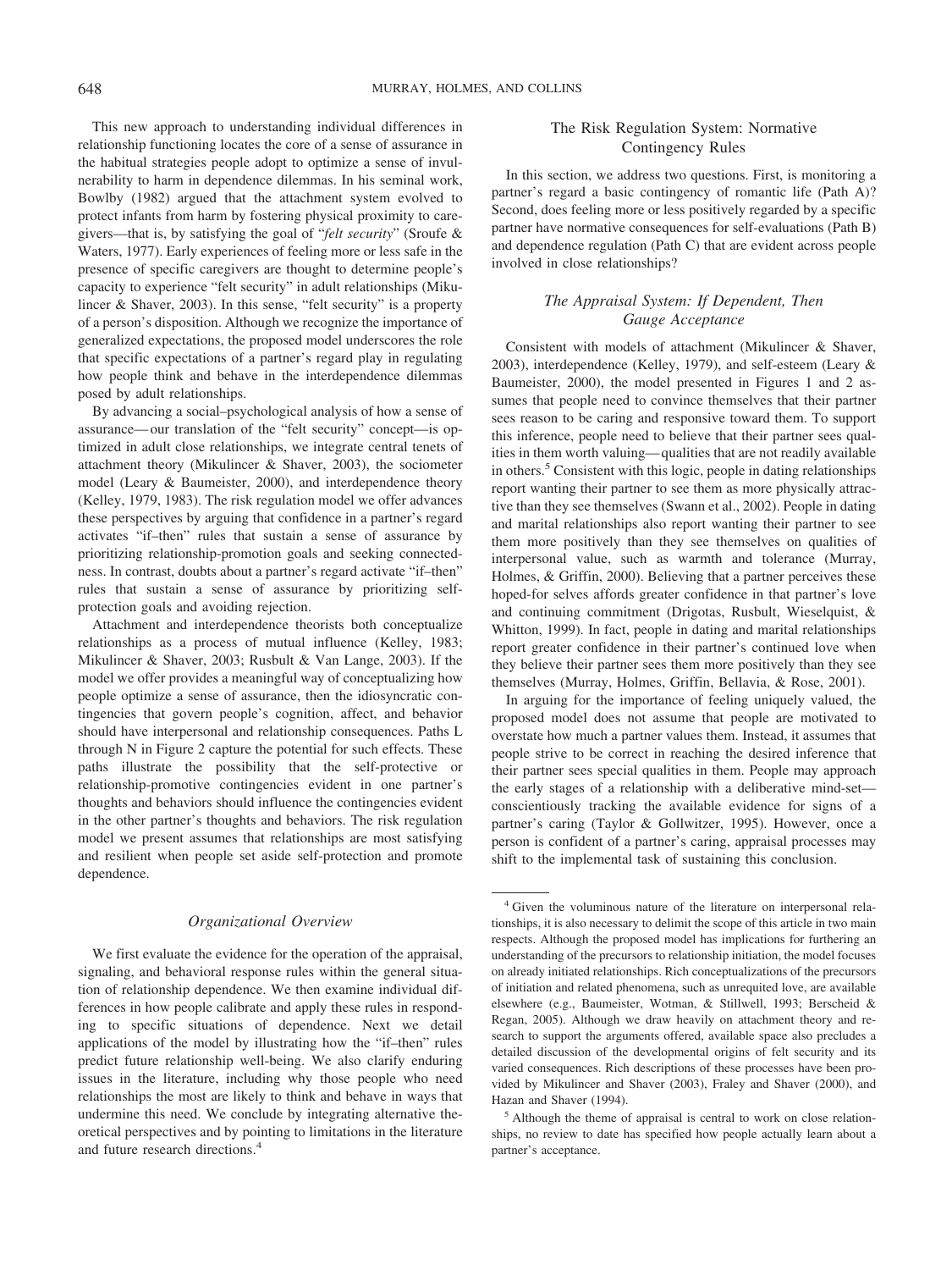In summary, the model stipulates that people monitor a partner's regard and caring not just to gauge rejection risks (a kind of prevention motivation) but also to secure acceptance (a kind of promotion motivation). Consistent with the importance placed on partner-specific expectations of acceptance, relationships generally thrive when people both feel and are more valued by their partner. For instance, feeling cared for by a partner is the strongest predictor of attachment security in specific relationships (Davila & Sargent, 2003; La Guardia, Ryan, Couchman, & Deci, 2000). In both dating and marital relationships, people also report greater satisfaction and less conflict the more positively they believe their partner sees their interpersonal qualities (Murray, Holmes, & Griffin, 2000), the more loved they feel (Murray et al., 2001), and the more positively their partner actually regards them (Murray et al., 1996a). People also report similar relationship benefits when their partner feels more positively regarded.<sup>6</sup>

# *The Operation of the Appraisal System: Supporting If–Then Contingency Rules*

A basic inferential dilemma exists throughout relationships: Without any direct means of establishing insight into the contents of another's consciousness, how can people gauge whether a specific partner perceives qualities worth valuing in them? The existing evidence suggests that people solve this puzzle by invoking shared, largely implicit beliefs about the contingencies underlying interpersonal acceptance (Baldwin & Sinclair, 1996). This set of contingencies links the likelihood of acceptance to qualities in the partner, the self, and the dyad.

*Partner-based contingencies.* In gauging acceptance, people rely in part on judgments about whether a partner possesses the kinds of qualities that foster responsiveness. Evolutionary perspectives on the formation of pair bonds maintain that people are drawn to others who are attractive, warm, and cooperatively motivated because such traits signal a willingness to form social connections (Gangestad & Simpson, 2000; Hazan & Diamond, 2000). However, the perception of desirable traits in the partner is a necessary but not sufficient condition for confident inferences about a partner's caring. Perceiving Sally as kind and responsive has little value for Harry if Sally is not motivated to be kind to him. Consequently, people need to gauge their partner's likely personality or demeanor within the context of their relationship.

To assess such *interpersonal* dispositions, people rely on implicit theories about the value of self-sacrificing behaviors (e.g., "If partner sacrifices, then acceptance"). Interdependence theorists argue that people understand that some partner behaviors are more diagnostic than others (Kelley, 1979). Consider the attributions Sally might make if Harry reveals embarrassing information about himself. His willingness to make himself vulnerable signals his commitment to her and gives Sally greater reason to trust him. Similarly, if Harry volunteers to do chores that he and Sally dislike, he demonstrates his selfless concern for her welfare. However, Sally would learn little about his responsiveness if he chose those chores that he liked and she disliked.

As relationships develop, people rely on such augmentation and discounting attribution principles to draw inferences about their partner's caring (Holmes & Rempel, 1989; Kelley, 1979). For instance, people report greater trust in their partner's caring when they witness signs of their partner's commitment, such as their partner's selfless responsiveness to their needs or willingness to excuse their transgressions (Wieselquist, Rusbult, Foster, & Agnew, 1999). People also are more likely to feel cared for when their partner discloses personally revealing information over mundane facts (see Reis & Shaver, 1988, for a review). A partner's willingness to provide support for one's own revealing disclosures similarly reinforces feelings of trust (Collins & Feeney, 2004). Witnessing Harry's responsiveness should give Sally greater reason to trust both in Harry's benevolent nature and, more important, in his caring for her.

*Self-based contingencies.* In gauging a partner's regard, people cannot escape the biases imposed by their own self-views (Griffin & Ross, 1991; Kenny, 1994; Shrauger & Schoeneman, 1979). People with a history of inconsistent attachment experiences possess less positive and more uncertain beliefs about themselves than people with a more secure attachment history (Collins & Read, 1990). Similar self-doubts characterize people troubled by low global self-esteem (J. D. Campbell, 1990) or rejection sensitivity (Downey & Feldman, 1996). Attachment theorists argue that people use such generalized models to gauge current relationship contingencies (Collins & Read, 1994; Mikulincer & Shaver, 2003). In particular, people seem to operate on the basis of contingencies that link the possession of desirable qualities to interpersonal acceptance and undesirable qualities to rejection (Baldwin & Sinclair, 1996).

Knowing that the regard of others is earned, people troubled by self-doubts may have trouble understanding why a partner who must see many faults in them and who seems superior to them would really care for them or remain committed. In both dating and marital relationships, people with low self-esteem underestimate how positively their partner sees them on specific traits (Murray, Holmes, & Griffin, 2000) and even underestimate how much their partner loves them (Murray et al., 2001). People who are more sensitive to rejection or more preoccupied in attachment style also underestimate their dating partner's relationship satisfaction and commitment (Downey & Feldman, 1996; Tucker & Anders, 1999). In contrast, confidently held, positive self-views provide a readily accessible, compelling rationale for a partner's caring.

*Dyadic-based contingencies.* People also seem to rely heavily on dyadic cues to gauge a partner's regard. These are cues that suggest a partner is likely to be accepting because he or she falls within one's "league." To feel loved, people need to believe that they are just as good a person as their partner (Murray et al., 2005). Accordingly, people treat the perception of similarity as a cue to acceptance because similarity allows them to justify why their partner might value and care for them (Condon & Crano, 1988). After all, Harry is not likely to feel confident in Sally's apparent affections if he thinks her greater physical attractiveness or superior social skills put her effectively out of his league.

<sup>&</sup>lt;sup>6</sup> The proposed model does not claim that feeling understood by a partner is unimportant (Reis & Shaver, 1988; Swann, Hixon, & De La Ronde, 1992). Instead, it assumes that people need to be able to pinpoint (good) reasons why their partner would value them overall before they are likely to believe that their partner would tolerate their more negative qualities. In fact, for low self-esteem people there may be special value in believing that their partner sees their faults but values them nonetheless.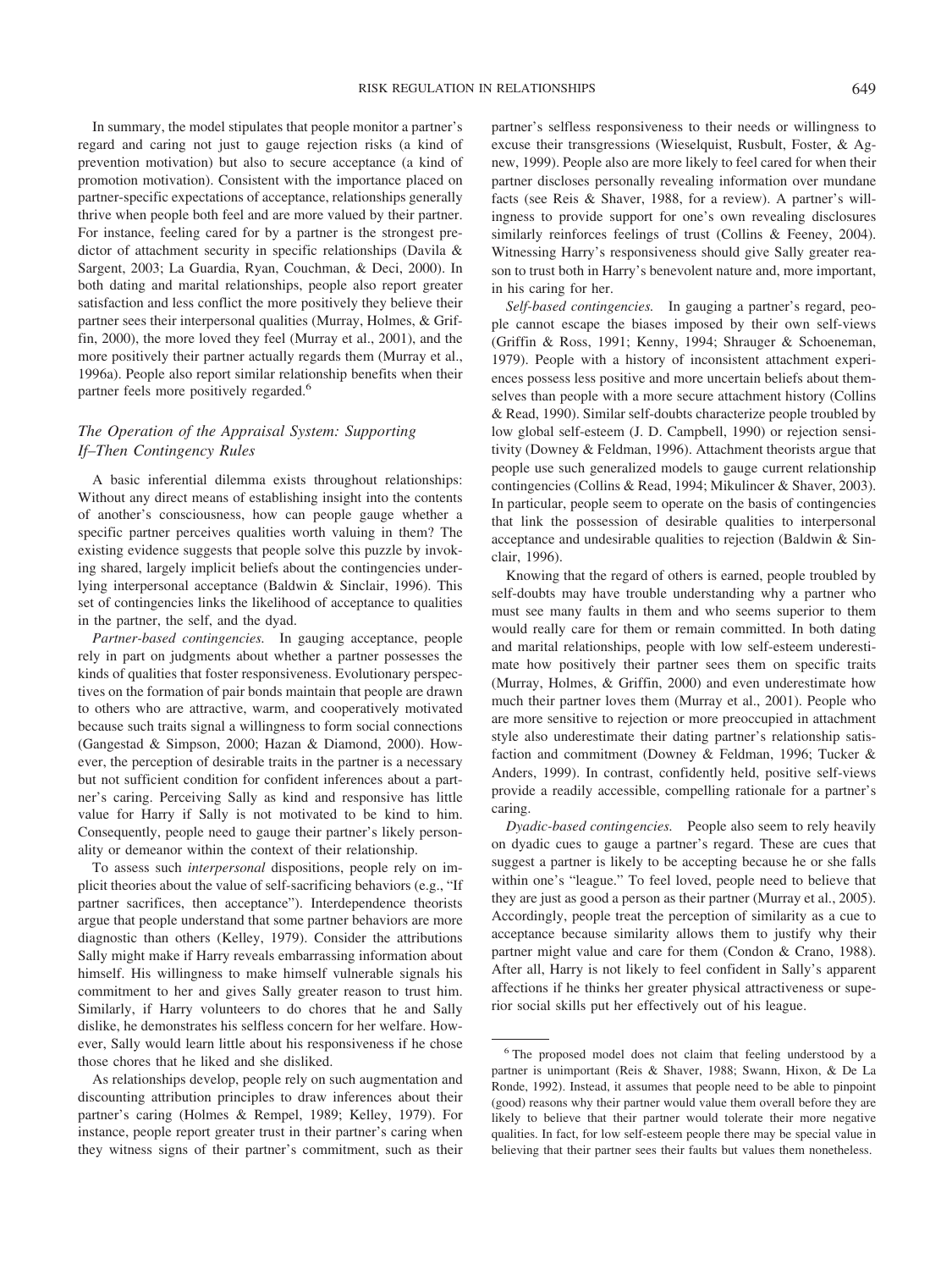Supporting this logic, social exchange theorists reason that people possess implicit theories about the importance of matching a partner's worth on consensually valued qualities and pin their hopes on people who are perceived to be of similar net social worth (Berscheid & Walster, 1969; Murstein, 1970; Thibaut & Kelley, 1959; Walster, Walster, & Berscheid, 1978). Evolutionary theorists also believe that the cognitive system has evolved specific mechanisms to automatically detect violations of fair exchange principles (Cosmides & Tooby, 1992). Even people's images of an ideal romantic partner are constrained by their self-perceptions on most dimensions, reflecting the implicit assumption that one can find greater happiness by aspiring to a partner within one's league (L. Campbell, Simpson, Kashy, & Fletcher, 2001).

A large literature suggests that the perception of similarity is indeed one of the most powerful triggers of interpersonal attraction (Berscheid & Reis, 1998). People express more interest in pursuing relationships with dating partners whose levels of physical attractiveness and social desirability match their own (Berscheid, Dion, Walster, & Walster, 1971). Rather than fading with increasing interdependence, the heuristic value of perceiving similarity in worth only increases over time. Couples in stable relationships believe their own level of physical attractiveness matches their partner's attractiveness (Feingold, 1988). Satisfied married intimates even inflate perceptions of similarity, exaggerating how much their spouse shares the same traits, values, and feelings (Murray, Holmes, Bellavia, Griffin, & Dolderman, 2002).

In situations that might activate unsettling concerns about inferiority, satisfied dating and married intimates react to the threat posed by one partner outperforming the other by perceiving such imbalances as complementary—that is, by seeing one partner's success as relevant to that partner but irrelevant to the self (Beach et al., 1998; Beach, Whitaker, Jones, & Tesser, 2001). People are sufficiently concerned with being outperformed by close others that they are less willing to provide close than distant others with performance-enhancing information (Pemberton & Sedikides, 2001). Conversely, when romantic partners conclude that their contributions to the relationship are unequal, they report less satisfaction and commitment (Hill, Rubin, & Peplau, 1976; Sprecher, 1988, 2001).<sup>7</sup>

#### *Accuracy of Perception*

Given the inherent difficulty in discerning the contents of another's mind, people rely on specific contingencies to gauge a partner's positive regard and love. Reliance on such rules does provide reasonable insight. In dating and marital relationships, people who believe their partner sees them more positively on specific traits are better regarded (Murray, Holmes, & Griffin, 2000). People who feel more loved also tend to be more loved (Murray et al., 2001). Clouding this level of acuity, people also assume that their partner sees as much (or as little) to value in them as they see in themselves. Consequently, people's capacity to be confident of their partner's regard is constrained as much by their dispositions as by any reality in the relationship.

### *A Normative Rule System?*

The literature reviewed supports the contention that dependence motivates people to gauge a partner's regard. Is an appraisal rule a necessary component of a risk regulation system? At first glance, low self-esteem people seem to be an exception to this rule. In both dating and marital relationships, they underestimate how positively their partner regards their traits (Murray, Holmes, & Griffin, 2000) and how much their partner loves them (Murray et al., 2001). Rather than seeking positive regard, perhaps low self-esteem people put greater priority on verifying a negative self-image. In fact, low self-esteem people express greater feelings of intimacy when their spouse verifies their self-image on concrete traits (Swann et al., 1992).

The bulk of the existing evidence suggests that the insecurities of low self-esteem people arise despite their desire to establish confidence in a partner's positive regard and love. Feeling valued by a specific partner is likely to be more important for low than for high self-esteem people because general anxieties about rejection leave low self-esteem people feeling deprived of secure connections in other relationships as well (Leary et al., 1995). Moreover, even low self-esteem people want their partner to see them more positively than they see themselves when it comes to the traits valued most in relationships (Murray, Holmes, & Griffin, 2000; Swann et al., 2002).

In experimental situations in which low self-esteem people are led to believe that their partner actually is within their league, they also express just as much confidence in their dating partner's acceptance and love as do high self-esteem people. For instance, low self-esteem people react to perceiving new flaws in their partner by reporting greater confidence in their partner's acceptance (Murray et al., 2005). Rather than being intractable, their insecurities stem in part from remediable feelings of inferiority to the partner. The finding that low self-esteem people readily identify reasons to trust in their partner's acceptance suggests that they are motivated to find reason to feel valued and accepted. However, they have difficulty constructing the rationale necessary to sustain optimistic perceptions in normal circumstances (Kunda, 1990).

Is constructing a rationale for a partner's love necessary for everyone? Attachment theorists argue that people develop generalized expectations of others as more or less accepting through early interactions with caregivers (Mikulincer & Shaver, 2003). If the lessons learned in such interactions are sufficiently positive, might this alone be enough to foster confidence in a specific partner's positive regard and love?<sup>8</sup>

Growing evidence suggests that, rather than exhibiting a style of attachment that is stable across relationship contexts, people exhibit different attachment "styles" with different significant others (Baldwin, Keelan, Fehr, Enns, & Koh-Rangarajoo, 1996; Cook, 2000; Cozzarelli, Hoekstra, & Bylsma, 2000; Overall, Fletcher, &

<sup>7</sup> Consistent with the emphasis on the reassuring value of perceiving similarity, people who are anxious–ambivalent in attachment style and, thus, particularly in need of relationships and anxious about interpersonal rejection are likely to assume even greater similarity between themselves and others than people who are less anxious about rejection (Mikulincer, Orbach, & Iavnieli, 1998).

<sup>&</sup>lt;sup>8</sup> The argument that dispositional security may obviate the need for specific secure representations may strike some readers as a particularly strong form of attachment theory. We are sympathetic to this view, as many attachment scholars would argue that even people who are dispositionally secure in attachment style pay attention to relevant, specific behavioral evidence (Bowlby, 1982; Collins & Read, 1994).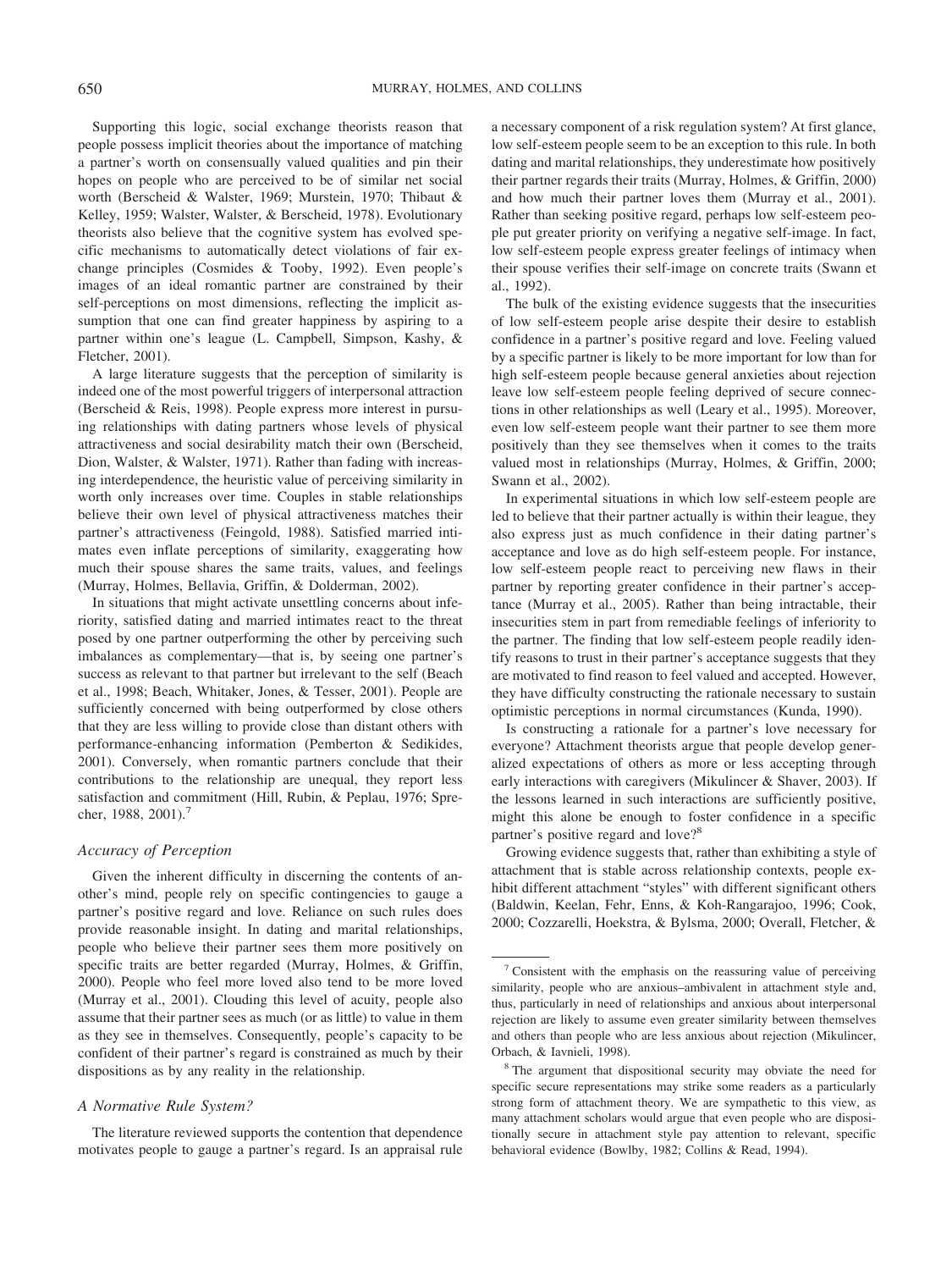Friesen, 2003). Such specificity points to the normative and adaptive importance of forming expectations about a specific partner's availability and responsiveness. Reanalyses of existing data further buttress this point. If dispositional security can substitute for partner-specific expectations of caring, the association between believing that a partner regards one's traits positively and feeling loved should be substantially reduced for secure types. The association between feeling positively regarded and reporting greater satisfaction should be similarly diminished. However, regardless of people's dispositional attachment style, intimates report feeling more loved and being more satisfied the more positively they believe their partner regards their traits (Murray, 2005). This suggests that justifying perceptions of a partner's love is indeed a normative goal and that partner-specific expectations are a critical feature of people's relationship representations.

# *The Signaling System: If Feeling Accepted or Rejected, Then Internalize*

As people update and revise their perceptions of how accepting or rejecting a partner is likely to be, do such appraisals turn people inward and shape the inferences they draw about their own worthiness of love and care? The lessons conveyed by people's social environment shape their sense of self-worth from infancy well into adulthood (Baldwin, 1992; Bowlby, 1982; Cooley, 1902; Leary & Baumeister, 2000; Mead, 1934; Mikulincer & Shaver, 2003; Shrauger & Schoeneman, 1979). For instance, across casual acquaintanceships, close friendships, parent– child relationships, and romantic relationships, people's views of themselves mirror the image they perceive in the eyes of others (Felson, 1989; Kenny, 1994; McNulty & Swann, 1994).

### *The Romantic Relationship Context*

The practical and symbolic gains of eliciting acceptance and the costs of rejection are magnified in close relationships because this context necessitates such high levels of dependence on another's willingness to meet one's needs. People's sense of themselves is so sensitive to interpersonal ties that simply being exposed to a novel person who resembles a significant other shifts the content of the working self-concept to resemble the sense of self that is experienced in the presence of the significant other (Hinkley & Andersen, 1996). In both Eastern and Western cultures, which are thought to differ in the importance of relationships for self-esteem, people with more negative peer and family relations report lower self-esteem (Abe, 2004).

Expectations of a partner's acceptance can be internalized and shape self-esteem over repeated interactions and experiences within a specific romantic relationship. Intimates who believe their hoped-for selves are not well understood or nurtured by their partner report greater discrepancy between their actual and ideal selves over time (Drigotas et al., 1999; Ruvolo & Brennan, 1997). The opposite is true for people who feel more affirmed. Similarly, dating intimates who believe their partner sees them relatively negatively on specific interpersonal qualities see themselves more negatively on these traits over time (Murray, Holmes, & Griffin, 2000). Being the object of a partner's relatively negative appraisals even decreases self-esteem and attachment security over time (Murray, Holmes, & Griffin, 1996b). The opposite is the case for

people who feel (Murray, Holmes, & Griffin, 2000) and actually are more valued (Murray et al., 1996b). People who have suffered the dissolution of a dating relationship or marriage (especially those who did not want the relationship to end) report experiencing great personal pain and anxiety about their worthiness of love (Gotlib & Hammen, 1992; Gray & Silver, 1990). Even people who report having had an unrequited love describe the experience as causing them to question their worth and value as a relationship partner (Baumeister et al., 1993).

As these varied examples illustrate, interdependent exchanges with a romantic partner strongly influence the inferences people draw about the value of the qualities they possess. People implicitly assume that others will seek them out only to the extent that they possess qualities of value to others (Baldwin & Sinclair, 1996). Such interdependent exchanges likely constrain people's assessments of their likelihood of soliciting love. Consequently, perceiving rejection hurts not just because it thwarts people's general desire to be included (Leary & Baumeister, 2000). Instead, feeling less than fully valued by one's partner especially hurts because of its symbolic message—it raises the specter of a future absent of social connection.

### *A Normative Rule System?*

The literature reviewed suggests that perceiving a partner's acceptance or rejection modifies people's self-evaluations. Is a signaling rule necessary within a risk regulation system? If the lessons learned in early interactions are sufficiently positive, might this be enough to protect people's self-esteem against later experiences with less accepting others (Mikulincer & Shaver, 2003)? If this were the case, the tendency for people who feel more valued by a specific partner to report higher self-esteem should be noticeably reduced for people who are more dispositionally secure in attachment style. Contrary to this suggestion, married intimates who feel less positively regarded by their spouse report lower self-esteem regardless of attachment style (Murray, 2005). Further evidence suggests that the self-esteem of people who claim not to need or want social ties still is sensitive to social contingencies. People who are high in attachment-related avoidance report higher self-esteem when they are led to believe that others will be accepting of them (Carvallo & Gabriel, 2006). Being rejected also threatens state self-esteem for people who claim their sense of self is not contingent on others (Leary et al., 2003).

# *The Behavioral Response System: If Feeling Accepted or Rejected, Then Regulate Dependence*

Given the symbolic stakes, people should regulate a sense of connection to others in ways that optimize feelings of assurance within this context of continued vulnerability. Doubts about a partner's regard should activate self-protection goals—fostering thoughts and behaviors that decrease dependence and minimize the short-term risk and long-term pain of rejection. In contrast, confidence in a partner's regard should activate relationshippromotion goals—fostering thoughts and behaviors that increase dependence and heighten the risk of rejection.

The pervasiveness of dependence regulation effects emerged first in the literature in the *reciprocity of liking* principle (Berscheid & Walster, 1969). The phenomenon of people liking those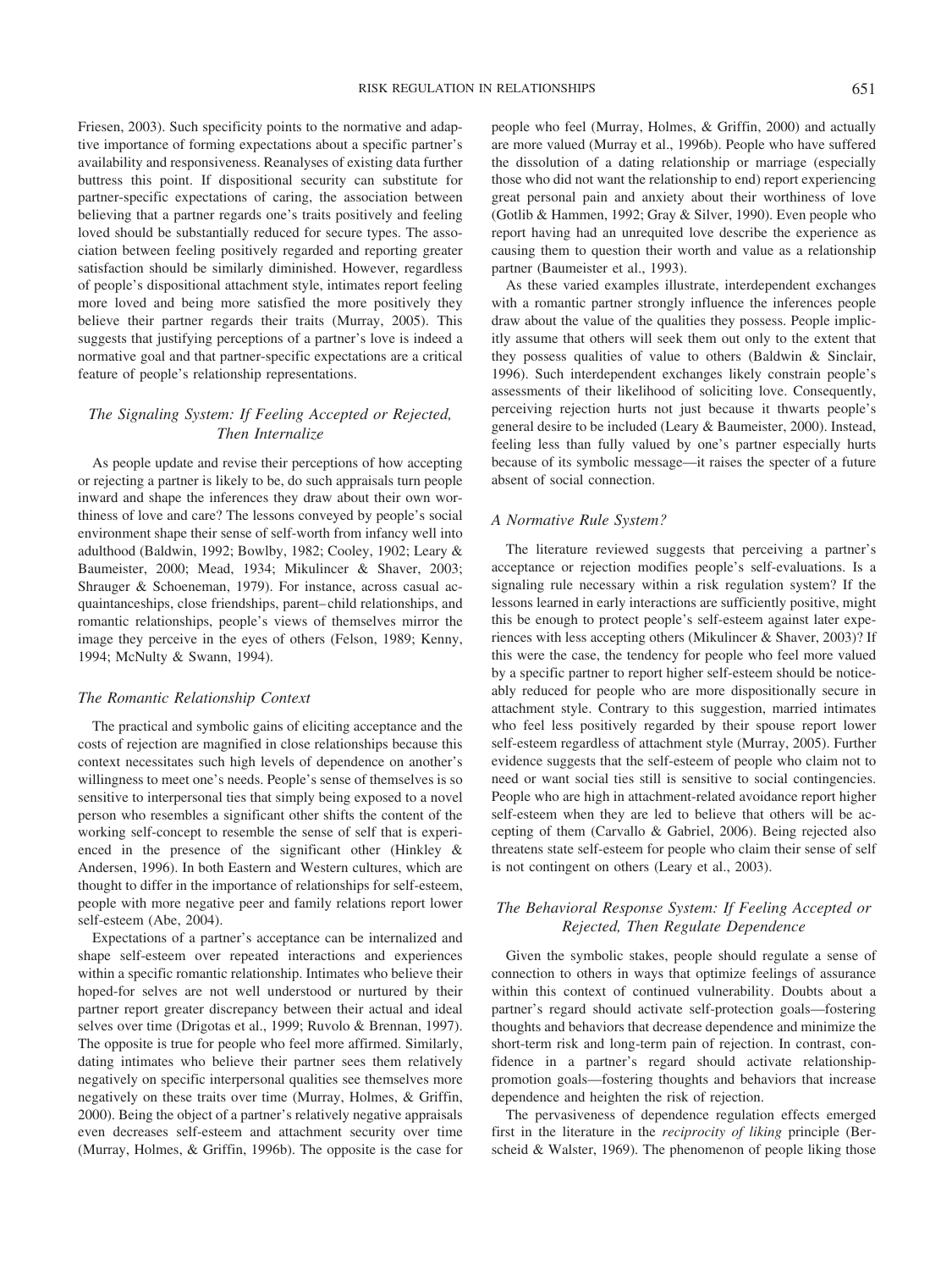who like them is so robust that Kenny (1994) described it as a *cultural truism*. This effect is usually explained in terms of social exchange: Liking is reciprocated because it is rewarding to be liked.<sup>9</sup> However, this logic does not fully explain the breadth of these data.

In the platonic relationships typically examined, reciprocity of liking increases as relationships deepen in interdependence (Kenny, 1994). People also assume much more reciprocity of liking than actually exists (Kenny, 1994). Neither of these effects follows easily from social exchange logic. Perceiving another's liking should decrease in reinforcement value as partners become more interdependent and more familiar. Also, distorting another's liking should not convey the practical rewards and reinforcements that actually being liked provides. The assumption that people first need some sense of confidence in another's regard before they allow themselves to risk closeness anticipates both of these effects. As interdependence (and the negative consequences of rejection) increases, people should become all the more in need of the kind of psychological assurance provided by perceiving another's positive regard.

Consistent with this logic, attachment theorists believe that finding that a significant other is not available or responsive in times of crisis is sufficiently self-threatening that such experiences can effectively deactivate proximity-seeking behaviors (Mikulincer & Shaver, 2003). For instance, when infants' attempts to elicit care go unmet, they develop avoidant behavioral patterns in stressful situations, actively diverting attention away from their caregivers (Ainsworth, Blehar, Waters, & Wall, 1978). In adulthood, people who have suffered hurt feelings at the hands of specific others report that the incident caused them to restrict or sever the nature of their relationship with the transgressor (Leary, Springer, Negel, Ansell, & Evans, 1998). When the general risks of relationship loss are experimentally primed, dating intimates become less trusting of their partner. They see their partner's past transgressions as more serious in nature, and they become less willing to believe excuses for these transgressions (Boon & Holmes, 1999).

People also report greater feelings of closeness to a partner in a specific interaction when they perceive that person to be more accepting of their self-disclosures (Laurenceau, Barrett, & Pietromonaco, 1998). However, people report feeling less close when the recipient of such self-disclosures is perceived to be less accepting. People are also more willing to offer help that puts them at a disadvantage when they believe a prospective relationship partner is available for a deeper, more caring relationship than when they believe a partner is available for only a more superficial, exchange-based relationship (Clark, Mills, & Powell, 1986). People who are highly socially anxious and anticipate rejection in most interpersonal contexts also report behaving in a cold, distant way toward others (Alden & Phillips, 1990).

In terms of the qualities people attribute to a partner—the social inference that is perhaps most critical for establishing secure connections—people in both dating and marital relationships reserve judgment, not letting themselves believe that they have found the right partner until they feel confident of that partner's positive regard. People are more likely to idealize their partner's traits when they believe their partner sees them more positively on interpersonally valued traits (Murray, Holmes, & Griffin, 2000). They are also more likely to idealize their partner the more loved

they feel (Murray et al., 2001). In contrast, dating and marital intimates are more likely to find fault in their partner's traits when they are more uncertain about their partner's regard. Such dependence regulation is also evident over time, pointing to the causal priority of perceived regard in fostering satisfaction and connectedness. Dating intimates who initially feel more positively regarded report greater certainty in their commitment to their partner later on. They also come to see their partner's traits more generously (Murray, Holmes, & Griffin, 2000).

### *A Reaction to a Real Threat?*

Keeping a safe distance or even dissolving a relationship is an adaptive response for people who accurately perceive that their partner is not committed to them. It is simply too risky a gamble to forgo the potential to find a more caring partner. When people's sense of their partner's regard is calibrated, dependence regulation may function as a "stop" routine that preempts fruitless relationship pursuits (MacDonald & Leary, 2005). Such calibration is not always evident. Consequently, dependence regulation efforts may be misplaced. The effects reported by Murray, Holmes, and Griffin (2000) and Murray et al. (2001) remained evident when people's perceptions of their partner's regard were controlled. Such findings suggest that dependence regulation does not simply reflect one partner's tendency to mirror the sentiments of the other—a kind of reciprocity effect. Instead, unwarranted insecurities about the partner's regard can motivate people to put the goal of self-protection ahead of the goal of relationship promotion.<sup>10</sup>

#### *A Normative Rule System?*

The literature reviewed suggests that people generally allow only as much practical and symbolic dependence on a partner as feels safe given their level of confidence in that partner's regard. Is a dependence regulation rule a necessary part of a risk regulation system? Perhaps people who generally anticipate acceptance, such as people who are high in self-esteem or secure in attachment style, can risk dependence without needing this form of reassurance. If that is the case, the association between perceived regard and relationship promotion should be greatly reduced. However, regardless of self-esteem or attachment style, people perceive greater value in their partner's traits the more loved and positively regarded they feel (Murray, 2005).

#### Individual Differences in Contingency Rule Sensitivity

How does this risk regulation system adapt itself to circumstance? Figure 2 illustrates the proposition that feeling more or less

<sup>&</sup>lt;sup>9</sup> Historically, the causal dynamics thought to underlie reciprocity of liking have been a source of considerable confusion. Scholars often describe the dynamic as Sally's liking of Harry causing Sally to perceive Harry's liking of her—the exact opposite causal process of the social exchange and dependence regulation perspectives.

<sup>&</sup>lt;sup>10</sup> In underscoring the costs of underestimating a partner's regard, we should also mention that there are likely to be costs of overestimating a partner's regard as well. For instance, a high self-esteem Harry is not likely to be served well over the longer term by being unaware of the most obvious signs of Sally's disaffection. We focus on unwarranted insecurities because these types of misperceptions are more common (Murray, Holmes, & Griffin, 2000; Murray et al., 2001).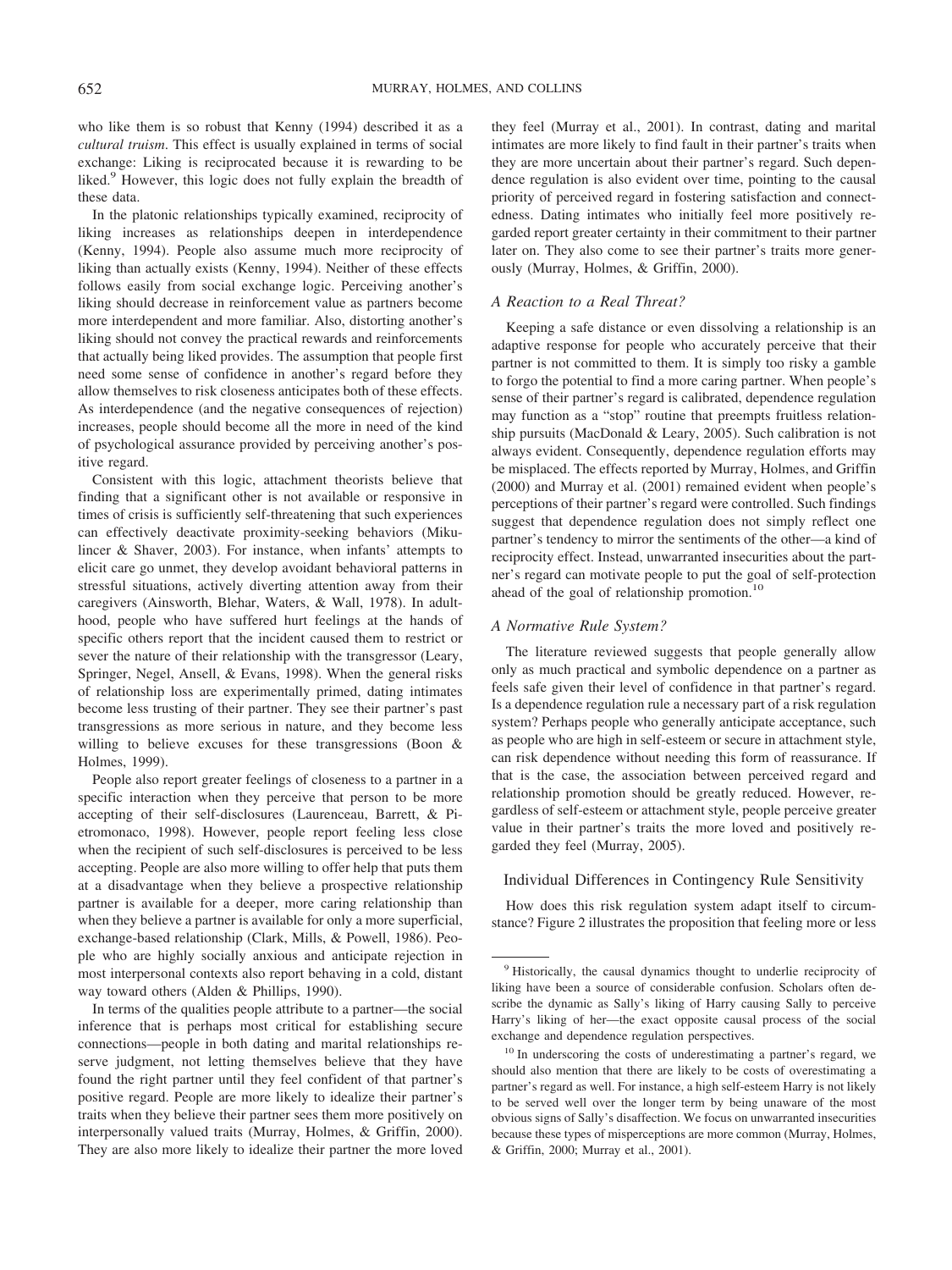positively regarded by a partner interacts with features of specific events to structure the nature of the "if–then" contingency rules people adopt. The risk regulation model assumes that feeling less positively regarded by a partner generally primes self-protection goals. Questioning a partner's regard activates "if–then" contingencies that link situations of dependence to the perception of rejection, hurt feelings and diminished self-esteem, and behavioral and psychological tactics meant to diminish dependence. In contrast, feeling more positively regarded generally primes relationship-promotion goals. Confidence in a partner's regard activates "if–then" contingencies that link situations of dependence to the perception of acceptance and efforts to increase dependence.

In examining the evidence for individual differences in the operation of the risk regulation system, we focus on research that examines how expectations of acceptance shape people's appraisals and responses in specific situations of dependence. We review literature that includes both direct and dispositional measures of acceptance expectations because the model stipulates that specific expectations of acceptance reflect general self-views (Path E in Figure 1) and current relationship contingencies (Paths D and F in Figure 1). We review experimental, observational, and daily diary studies that examine how dispositional proxies for perceived regard affect how people think, feel, and behave in situations involving acute self-doubts (e.g., Murray, Holmes, MacDonald, & Ellsworth, 1998), induced needs for support (Collins & Feeney, 2004), acute concerns about the partner's responsiveness (e.g., Collins, 1996; Murray, Rose, Bellavia, Holmes, & Kusche, 2002; Simpson, Ickes, & Grich, 1999), and conflict (e.g., Ayduk, Downey, Testa, Yen, & Shoda, 1999; Campbell, Simpson, Boldry, & Kashy, 2005). The dispositional proxies we examine include global self-esteem (e.g., Murray, Rose, et al., 2002), attachmentrelated anxiety (e.g., Simpson et al., 1999), and rejection sensitivity (e.g., Downey & Feldman, 1996). These dispositional expectations operate similarly to partner-specific expectations of acceptance.

In a longitudinal daily diary study of married couples, Murray, Bellavia, et al. (2003; Murray, Griffin, Rose, & Bellavia, 2003) used a direct measure of expectations of a specific partner's regard and tracked how couples negotiated a wide variety of dependent situations over 21 days. Participants rated how they believed their partner saw them on positive and negative interpersonal attributes (i.e., perceived regard), such as warmth, criticalness, and responsiveness (Murray, Holmes, & Griffin, 2000). In each diary, participants indicated which specific situations of dependence had occurred that day (e.g., "had a minor disagreement," "partner criticized me") and completed state items tapping self-esteem (e.g., felt "good about myself"), how rejected or accepted they felt by their partner (e.g., "rejected or hurt by my partner," "my partner accepts me as I am"), perceptions of the partner's responsiveness (e.g., "my partner is selfish"), and closeness (e.g., "in love with my partner"). The researchers then obtained reports of marital satisfaction 1 year after the daily diary period.

# *Individual Differences in Appraisal Sensitivity Contingencies*

Although the prospect of dependence generally activates the goal of gauging a partner's regard (Path A in Figure 1), the sensitivity of this appraisal rule shifts according to the circumstances afforded by generally feeling more or less valued by a partner in situations that are more or less risky (Path I in Figure 2). Situations of dependence should readily activate concerns about rejection for people who generally feel less positively regarded by their partner (i.e., "if dependent situation, then question acceptance"). For people who generally feel more positively regarded, the goal of preserving a sense of assurance should activate relationship-promotive contingencies that link situations of dependence to bolstered perceptions of acceptance (i.e., "if dependent situation, then bolster acceptance"). Such "if–then" contingencies might involve the automatic activation of excuses or a selective search through memory for those occasions when the partner proved to be particularly responsive (Kunda, 1990). In examining these hypotheses, we explore two situations of dependence—selfbased situations, in which one person needs support, and relationship-based situations, in which a partner initiates a conflict or behaves negatively.

# *Appraisal Sensitivity and Self-Based Situations of Dependence*

Imagine that Sally gets criticized at work for failing to complete a project. Such situations activate the attachment system and the need to seek another's literal or symbolic validation (Collins & Feeney, 2000). In fact, priming failure-related thoughts activates thoughts of seeking proximity to others (Mikulincer, Birnbaum, Woddis, & Nachmias, 2000) and increases the accessibility of a romantic partner's name (Mikulincer, Gillath, & Shaver, 2002).

However, to the extent that Sally feels unsure of Harry's regard, she may be reluctant to disclose a personal failing for fear he might be disparaging of her. Instead, such a situation may activate "if–then" contingencies that link her failures to Harry's likely rejection. Consistent with this logic, people who are low in selfesteem—that is, people who generally doubt the acceptance of others—see interpersonal acceptance as more conditional in nature. In a lexical decision task, low self-esteem people were quicker to identify rejection-related words when they were primed with failure than when they were primed with success, and they were quicker to identify acceptance-related words when they were primed with success than with failure (Baldwin & Sinclair, 1996). Such implicit contingencies were not evident for people who were high in self-esteem. Consequently, to the extent that Sally felt more confident of Harry's regard, she might readily compensate for her work-related angst by reminding herself how much Harry values her, using him as a resource for self-affirmation.

We find evidence of these differential appraisal contingencies in the daily diary study and experimental research. In the diary study, on days after participants felt badly about themselves, those who generally believed their partner regarded them more positively actually felt more loved and accepted by their partner (Murray, Griffin, et al., 2003). Unfortunately, intimates who generally felt less valued did not find this symbolic source of support or comfort in their partner.

Similarly, people who are high in self-esteem and, thus, dispositionally likely to feel more valued by their partner react to threats to self-esteem by becoming even more convinced of their dating partner's acceptance and love (Murray et al., 1998). For instance, high self-esteem participants reacted to failure on a purported test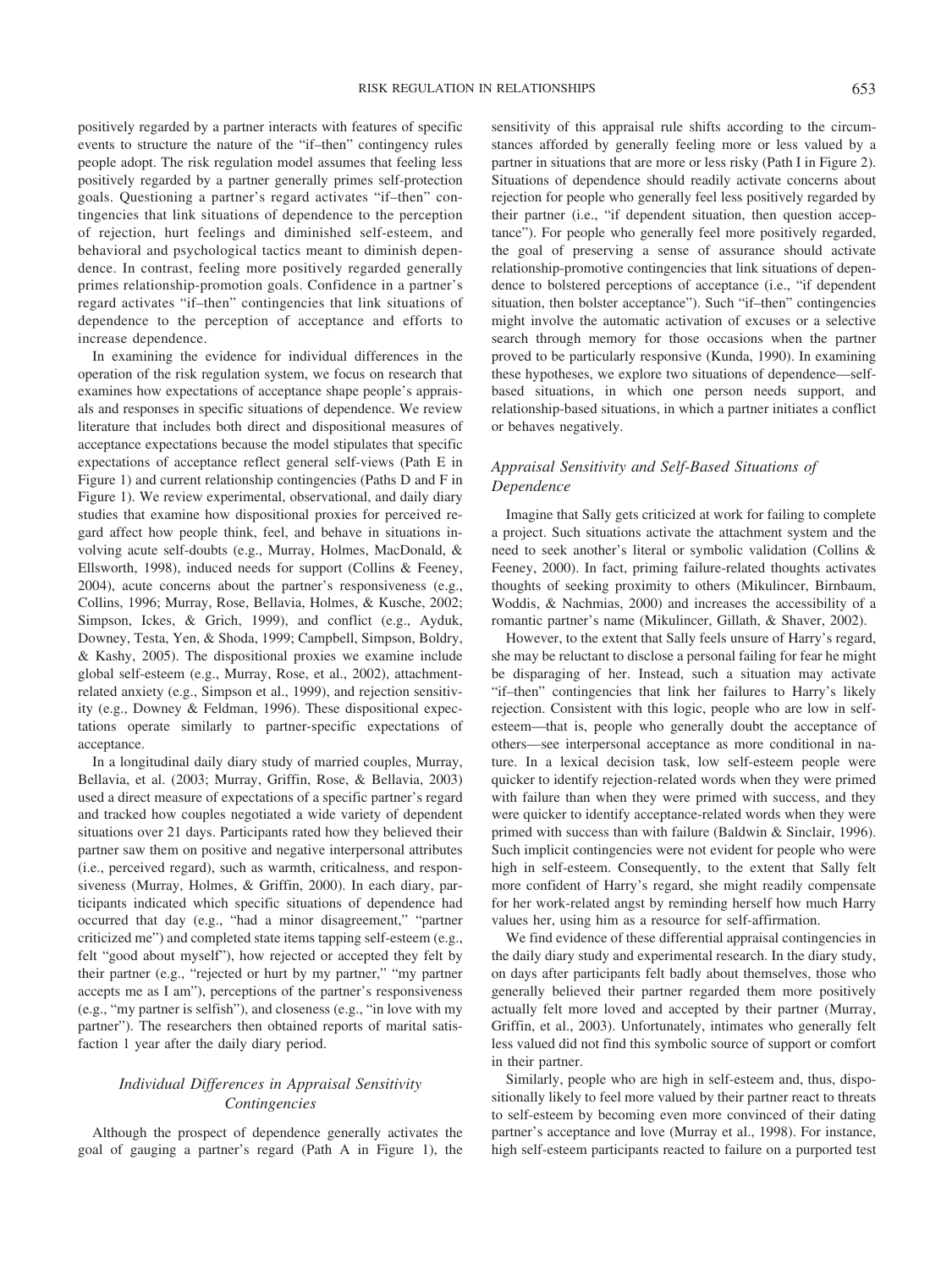of intelligence by exaggerating their partner's love (relative to high self-esteem controls). In contrast, dating intimates who were low in self-esteem reacted to experimentally induced doubts about their intelligence or considerateness by expressing greater concerns about their partner's likely rejection (Murray et al., 1998).

# *Appraisal Sensitivity and Partner-Based Situations of Dependence*

Now imagine that Sally comes home to find Harry in an irritable mood, grumbling about the lack of food in the fridge and the fact that Sally had promised to replenish the fridge's contents by day's end. To the extent that Sally trusts Harry's continuing positive regard, such situations might activate appraisal contingencies that link Harry's irritation to a ready excuse. In fact, she might even find some way to see such foibles as signs of Harry's acceptance and love, a motivated reconstrual of the evidence (e.g., "If Harry grumbles, he's just showing he can be himself around me"). If Sally generally feels less valued by Harry, however, she may have difficulty attributing such negative events to some specific feature of the situation, such as Harry's fatigue. Instead, Sally may attribute such grumbling to an interpersonal disposition— his broader displeasure with her (e.g., "If Harry grumbles, he's upset with me").

We find evidence for these differential appraisal processes in both the daily diary study and prior experimental research. In the daily diary study, married intimates who generally felt less positively regarded by their spouse read decidedly more rejectionrelated meanings into negative situations than did intimates who generally felt more positively regarded (Murray, Bellavia, et al., 2003). For instance, people who generally felt less valued by their partner felt more rejected on days after their partner had simply been in a worse than average mood, a mood that had nothing to do with them or the relationship. Such sensitivity to rejection was not at all characteristic of people who generally felt more positively regarded. Instead, they actually recruited more feelings of being loved and accepted by their partner on days after they reported more than their usual amount of conflict or negative partner behavior (and thus had greater actual reason to distrust their partner's availability and responsiveness).<sup>11</sup>

Dating intimates who are low in self-esteem overinterpret their dating partner's hypothetical negative moods, seeing them as symptomatic of their partner's ill feelings toward them (Bellavia & Murray, 2003). Low but not high self-esteem participants react to experimentally induced signs of a partner's irritation by anticipating rejection (Murray, Rose, et al., 2002). Similarly, dating intimates who are high on attachment-related anxiety about acceptance (and are likely to question their specific partner's acceptance) interpret a partner's hypothetical (Collins, 1996) and actual misdeeds in suspicious ways that are likely to exacerbate hurt feelings (Mikulincer, 1998; Simpson, Rholes, & Phillips, 1996). People who are high on attachment-related anxiety even interpret a partner's ambiguous attempts to be supportive as intentionally hurtful (Collins & Feeney, 2004). They also interpret daily conflicts as a sign of their partner's waning commitment (L. Campbell et al., 2005). When gauging their dating partner's thoughts about attractive opposite sex others, intimates who are high on attachment-related anxiety are also more empathically accurate, discerning threatening thoughts that are misunderstood

by secure intimates (Simpson et al., 1999). People who anticipate interpersonal rejection attribute negative intent to a new partner's hypothetical behaviors (Downey & Feldman, 1996). In marriage, people who are less trusting of their partner's responsiveness react to reminders of past transgressions by perceiving more hurtful intent in their partner's discussion of a current problem. In contrast, people who are more trusting react to past transgressions by seeing their partner's current motivations more positively than controls (Holmes & Rempel, 1989).

### *Summary*

The evidence reviewed suggests that feeling more or less positively regarded by one's partner moderates the sensitivity of the appraisal contingencies that are activated in specific situations. For people who generally feel less valued, situations of dependence activate self-protective "if–then" contingencies that link vulnerability to rejection anxiety. However, for people who generally feel more valued, situations of dependence activate relationshippromotive "if–then" contingencies that link such vulnerability to bolstered perceptions of acceptance.

# *Individual Differences in Self-Esteem Sensitivity Contingencies*

The signaling system generally operates to detect discrepancies between current and desired appraisals of a partner's regard, thereby mobilizing energy for action (Path B in Figure 1). For people who generally feel less valued by their partner, detecting drops in acceptance poses a greater proportional loss to a limited resource. For them, the signal conveyed by this rule needs to be especially strong (Path J in Figure 2). Relative to people who feel more positively regarded, people who feel less valued should be hurt more readily, questioning their worth in the face of perceived rejections (i.e., "if feeling acutely rejected, then internalize").

Differential state sensitivities to rejection have emerged in both the daily diary study and experimental research. In the diary study, global perceptions of the spouse's regard determined how much daily concerns about a partner's rejection deflated state self-esteem (Murray, Griffin, et al., 2003). People who generally felt less positively regarded by their partner felt worse about themselves on days after they experienced a greater than usual level of anxiety about their partner's acceptance (as compared with low-anxiety days). In contrast, for people who generally felt more positively regarded, one day's anxieties about acceptance did not turn into the next day's self-doubts. In a conceptually parallel experiment, low but not high self-esteem dating intimates responded to induced fears that their partner perceived important faults in them by questioning their own self-worth (Murray, Rose, et al., 2002, Experiment 3).

The combination of greater appraisal and self-esteem sensitivity to rejection for people who generally feel less valued by their partner raises an interesting paradox. Namely, why are they so willing to perceive rejection if it is so hurtful? As we argued

<sup>&</sup>lt;sup>11</sup> Murray, Bellavia, et al. (2003) found no significant variability between people in their tendencies to draw inferences about acceptance or rejection from daily relationship-related positive events.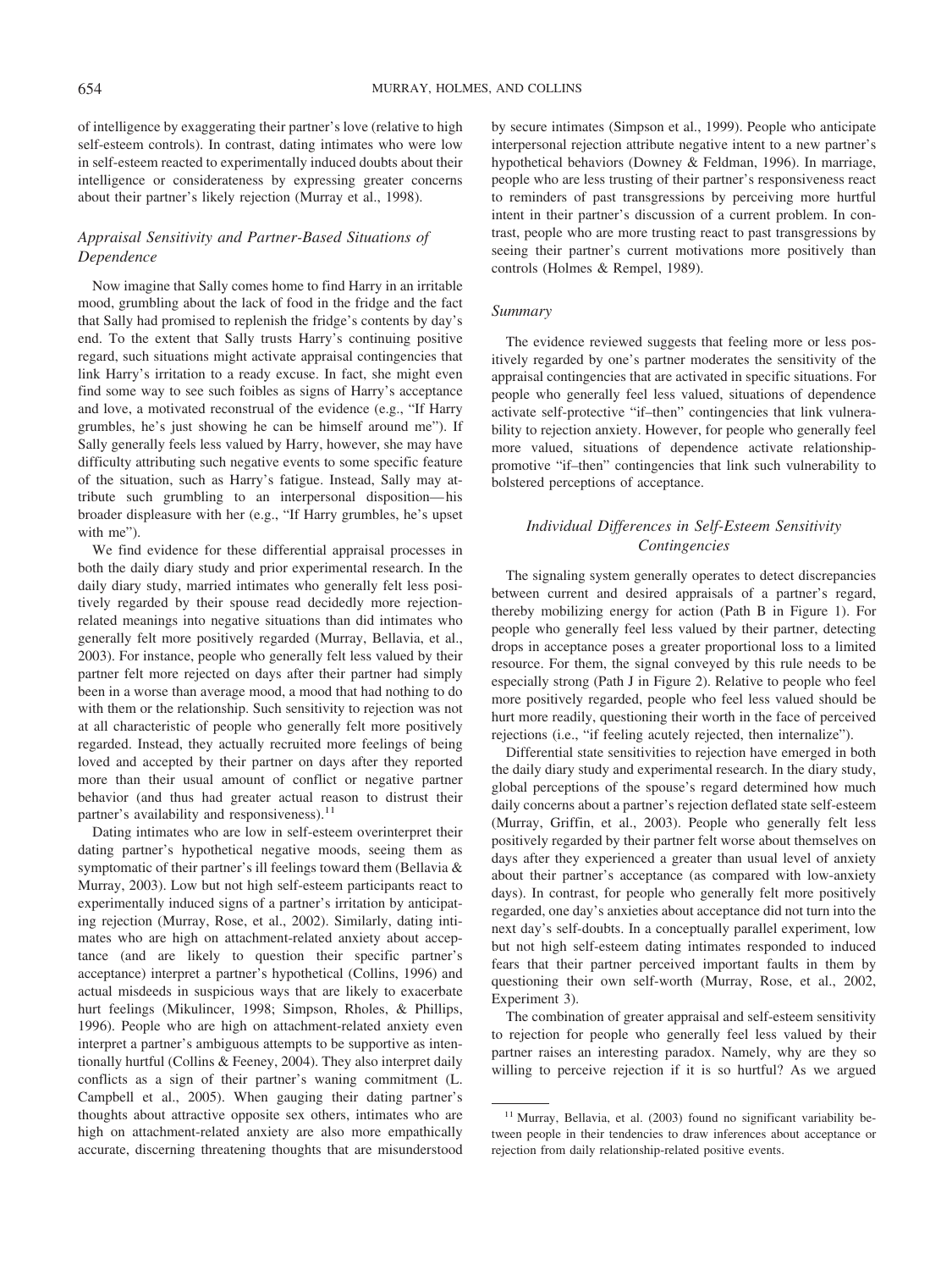earlier, it is precisely the fact that rejection is more hurtful that makes lows more susceptible to perceiving rejection. In approaching their relationships, people who feel less valued may be attuned for signs of potential rejection so they might avoid even more hurtful situations in the future (MacDonald & Leary, 2005). Given a minimal level of interdependence, such avoidance attempts are not likely to be wholly successful, however. Prior research on prevention motivations suggests that such ironic effects are quite likely to occur. For instance, people who are motivated to avoid negative outcomes (people who are high on behavioral inhibition) are no more successful in avoiding negative events than people who are low on such motivations, despite the fact that people who are high on avoidance motivation react more emotionally when such events occur (Gable, Reis, & Elliot, 2000).

The existing data suggest that feeling more or less positively regarded by one's partner moderates the sensitivity of the signaling rule. For people who feel less positively regarded by their partner, detecting rejection poses a greater proportional loss of an impoverished resource, heightening the need for a self-protective rule system that clearly signals the costs of dependence. Consequently, feeling rejected in specific situations hurts and diminishes selfesteem to a greater degree for people who already feel less valued by their partner.

# *Individual Differences in Dependence Regulation Contingencies*

The behavioral response rule system operates to minimize the likelihood and pain of rejection by only allowing people to risk as much future dependence as feels safe given recent experience (Path C in Figure 1). For people who generally feel less positively regarded, perceiving acute rejections should activate the goal of self-protection and the desire to reduce dependence (Path K in Figure 2). For people who feel more positively regarded, perceiving acute rejections should activate the goal of promoting dependence and connectedness.

### *If Feeling Acutely Rejected, Then Decrease Dependence*

The existing evidence suggests that people who feel less valued by their partner do indeed respond to perceived rejections by reducing dependence. In the daily diary study (Murray, Bellavia, et al., 2003), people who generally felt less positively regarded responded to feeling acutely rejected by their partner one day by treating their partner in more cold, critical, and negative ways the next day. For lows, feeling rejected activated the behavioral contingency "distance myself from my partner." These reactions emerged even though the partners of people who felt less valued were not actually upset with them when the people felt most rejected. Instead, people who felt less valued responded to an imagined rejection by treating their partner badly.

Conceptual replications of these dynamics are evident in experimental and field research. People who are likely to doubt their partner's acceptance by virtue of their disposition react to feeling rejected in specific situations in ways that minimize dependence. People with low self-esteem respond to induced anxieties about their partner's possible rejection by depending less on their partner as a source of self-esteem and comfort (Murray et al., 1998). They also evaluate their partner's qualities more negatively (Murray et al., 1998; Murray, Rose, et al., 2002). The need to downplay the value and importance of the partner (the source of the hurt) is sufficiently powerful that derogation effects emerge on the qualities that typically reveal people's positive illusions about their partner (Murray et al., 1996b). These devaluing processes also emerge whether these acute rejection anxieties are imagined in response to a newly discovered fault in the self (Murray et al., 1998) or arise in response to the partner's behavior (Murray, Rose, et al., 2002). Such devaluing efforts appear in part to be automatic, as they also surface on implicit measures of partner regard (De Hart, Pelham, & Murray, 2004). Low self-esteem people evaluate their partner's name letters less favorably the more difficulties they currently perceive in their relationships. By diminishing their partner's value, people who feel less valued give their partner less power to hurt them in the future by making the partner a less important source of need satisfaction and a less valued informant on their general worthiness of love and connection.

Research by other scholars further illustrates the model's contention that risky situations activate distancing attempts for people who generally feel less valued by a specific partner. Women who are higher in attachment-related anxiety display greater anger toward their partner in a situation in which their partner might not have been as responsive as they hoped (Rholes, Simpson, & Orina, 1999). After discussing a serious relationship problem, more anxiously attached men and women also reported greater anger and hostility (as compared with controls, who discussed a minor problem), and they downplayed their feelings of closeness and commitment (Simpson et al., 1996). To the extent that expressions of anger are a means of trying to control the partner's behavior, such sentiment both directly and indirectly reduces dependence.

Intimates who were high on attachment-related anxiety also reported feeling less close to their partner in a situation in which they accurately inferred the (threatening) content of their partner's thoughts about attractive opposite sex others (Simpson et al., 1999). When dating men in this study were both high on attachment-related anxiety and empathically accurate, their relationships were at the greatest risk of dissolution (Simpson et al., 1999). People who are high on attachment-related anxiety also react to higher levels of daily conflict by minimizing their feelings of closeness to their partner (L. Campbell et al., 2005). As another example, women who are chronically high on rejection sensitivity respond to a potential partner's disinterest by evaluating that partner more negatively (Ayduk et al., 1999). Rejection-sensitive women are also more likely to initiate conflicts on days after they felt more rejected by their romantic partner, and simply priming rejection-related words automatically activates hostility-related thoughts for these women (Ayduk et al., 1999).

### *If Feeling Acutely Rejected, Then Increase Dependence*

For people who generally feel more positively regarded, feeling acutely rejected activates "if–then" contingencies that link situations of dependence to relationship-promotion goals. Such dependence-increasing contingencies emerged in the diary sample and in experimental research. Intimates who generally felt more positively regarded actually drew closer to their partner on days after they felt most rejected, a relationship-promotive response (Murray, Bellavia, et al., 2003). Similarly, dating intimates who tend to feel more positively regarded by virtue of higher global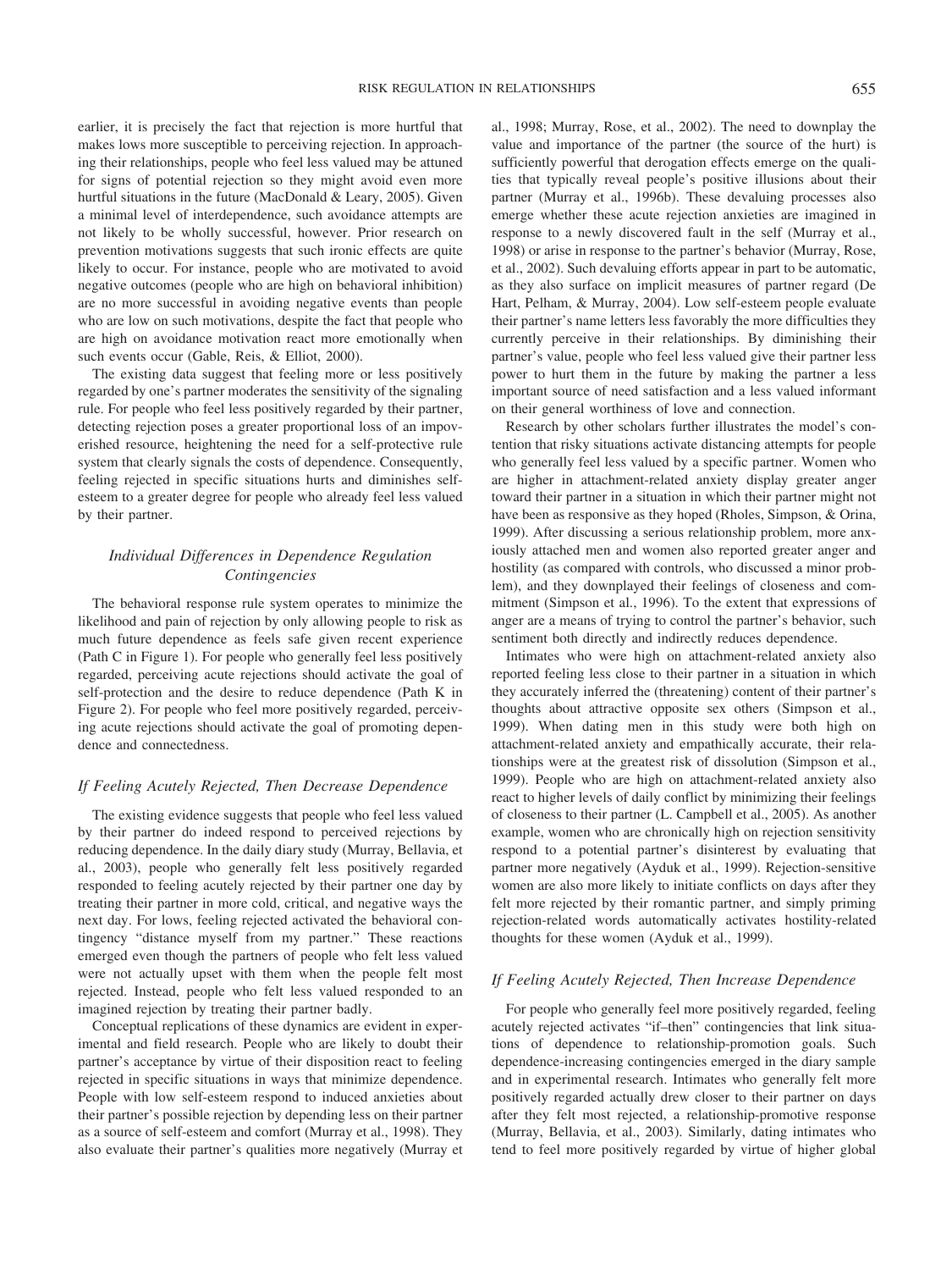self-esteem respond to induced concerns about their dating partner's likely annoyance with them by reporting greater feelings of closeness to that same partner (Murray, Rose, et al., 2002, Experiment 2). For highs, feeling rejected activated a behavioral contingency "draw closer." Dating intimates who are high in global self-esteem also react to experimentally induced self-doubts by reporting greater dependence on their partner's reassurance as a source of self-esteem (Murray et al., 1998). Similarly, people who are low on attachment-related anxiety come to value their partner more after discussing a serious conflict than after discussing a minor conflict (Simpson et al., 1996). Such relationship-promotive tendencies even extend to situations in which a partner is attracted to another. Intimates who are low on attachment-related anxiety feel closer to their partner the more accurate they are in discerning their partner's attraction to opposite sex others (Simpson et al., 1999).

### *Summary*

The literature reviewed suggests that feeling more or less positively regarded by a partner moderates or controls the activation of specific dependence regulation contingencies. For people who feel less positively regarded, specific rejection experiences activate self-protective "if–then" contingencies that link the restoration of assurance to decreased dependence. For people who feel more positively regarded, specific rejections activate relationshippromotive "if–then" contingencies that link the restoration of assurance to increased dependence.<sup>12</sup>

# Alternative Explanations for the Moderating Effects of Perceived Regard

The findings reviewed suggest that feeling less positively regarded by a specific partner sensitizes people to the prospect of rejection and the potential for hurt and loss, activating "if–then" contingency rules that favor self-protection goals. In contrast, generally feeling more positively regarded sensitizes people to the benefits of closeness, activating "if–then" contingency rules that favor relationship-promotion goals. Alternative conceptual explanations for these effects exist, however. We address three salient possibilities.

The first alternative is that people who feel less positively regarded may not be sensitized to rejection. Instead, they might possess partners who value them less and behave in ways that warrant greater concerns about rejection. However, the appraisal, signaling, and dependence regulation effects observed in the diary study remained when the authors controlled for the partner's actual regard and behavior (Murray, Bellavia, et al., 2003; Murray, Griffin, et al., 2003).

The second alternative centers around the influence of generalized as opposed to specific expectations of acceptance (Holmes & Cameron, 2005). The literature reviewed suggests that both dispositional insecurities, such as low self-esteem or chronic attachment anxiety, and specific insecurities about a partner's regard sensitize people to drawing rejection-related inferences, sensitize people to internalizing rejection, and motivate people to respond to feeling rejected by distancing. We interpret this convergence as evidence for the importance of partner-specific expectations, as even generalized measures capture specific expectations of acceptance. The

alternative possibility is that the apparent moderating effect of feeling valued by a specific partner might better reflect the moderating effect of more generalized representations.

Further analyses of the data reported by Murray, Bellavia, et al. (2003) revealed that chronic attachment-related anxiety did shape appraisal and dependence regulation contingencies. People who were higher on attachment-related anxiety were more likely to feel rejected on days after conflicts or days after they perceived a moody or ill-behaved spouse. They were also more likely to respond to feeling rejected one day by behaving in a more negative, rejecting way toward their partner on subsequent days. However, an independent effect of partner-specific expectations emerged beyond the effect of such generalized attachment expectations.

The third possibility is that people who feel less valued behave badly in response to feeling hurt not to self-protect but to retaliate. If retaliation is the primary motivation, we should find the most evidence of dependence regulation in situations in which the partner is actually behaving badly. Also, the punishment should in some sense fit the crime. However, people with low self-esteem respond to doubts about their own intelligence (and the anticipated rejection these doubts activate) by devaluing their partner (Murray et al., 1998). Such partner derogation effects emerge in the partner's absence (Murray et al., 1998; Murray, Rose, et al., 2002) and on measures of implicit partner regard (DeHart et al., 2004). Married intimates who feel less valued also respond to feeling rejected by treating their partner badly when nothing in their partner's behavior should have elicited such treatment (Murray, Bellavia, et al., 2003). In making the point that these actions are not necessarily retaliative, we are not disputing the evidence that feeling rejected primes aggressive impulses (Twenge et al., 2001). Instead, rather than being an end in itself, such aggressive acts may represent an overlearned means of reducing dependence.

A related possibility is that people who feel less valued might behave negatively toward their partner in response to acute hurts not to distance themselves but as an attempt to elicit reassurance and draw closer to their partner (i.e., protest behavior). If people who feel less valued are trying to draw closer, they should show signs of behavioral ambivalence. However, married intimates who felt less valued were no more likely to respond to feeling hurt by engaging in more positive behaviors toward their partner (Murray, Bellavia, et al., 2003). In a variety of experiments, low self-esteem participants showed no sign of responding to rejection by evaluating their partner more positively (Murray et al., 1998; Murray, Rose, et al., 2002). The evidence just reviewed also demonstrates that people who feel less valued respond to rejection with anger and hostility.

<sup>&</sup>lt;sup>12</sup> The proposed model contends that people who feel less valued react to acute hurts by minimizing dependence to blunt the pain of future rejections. However, one could argue that people withdraw from a partner not to minimize the partner's value but to minimize the likelihood of doing something that might further undermine the partner's regard (Leary & Baumeister, 2000). As people are behaving in ways that put them at risk of eliciting a partner's annoyance, the motivation to blunt the pain of future rejections is likely to be the more pressing one, at least in this context.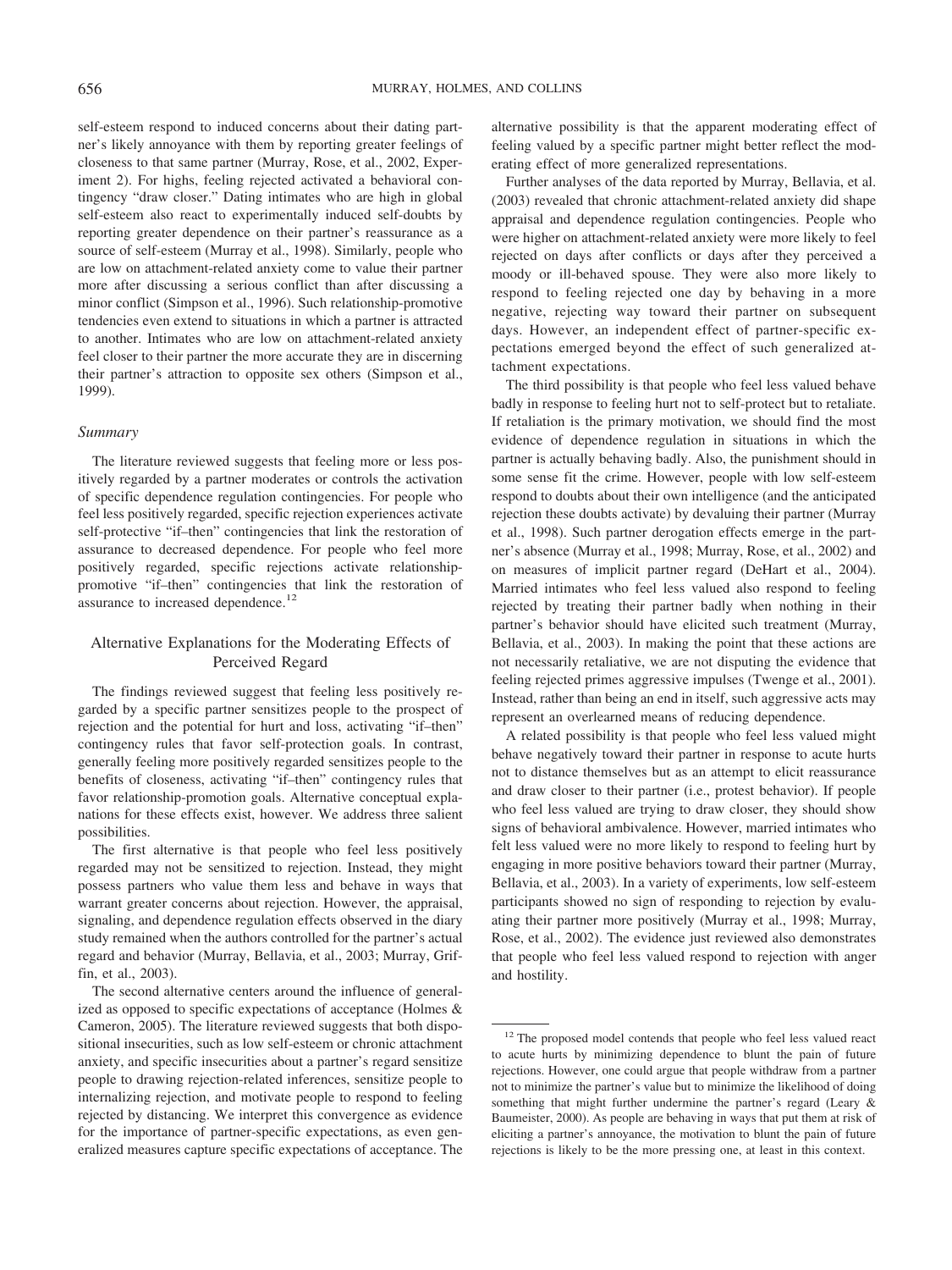### Applications of the Risk Regulation Model

In this section, we outline how conceptualizing a state of assurance or "felt security" in terms of people's means of resolving conflicts between self-protection and relationship-promotion goals can help resolve three enduring issues in the close relationships area.

### *Procedural Markers of Relationship Resilience*

The holy grail of close relationships research is determining which relationships are likely to thrive and which are likely to fail. What metrics might make such discriminations? The most common metric involves comparing the relationship outcomes of people who differ in their amount or level of a particular construct—a person-centered approach (Karney & Bradbury, 1995). For instance, people's *mean* levels of support provision might be used to predict relationship outcomes. The current analysis of the risk regulation system points to an alternative metric. A *correlation* tapping people's tendency to provide greater support in situations in which their partner expresses more or less need might better predict relationship outcomes.

The current model assumes that a relationship's ultimate fate rests in the nature of the "if–then" contingencies that people adopt to negotiate interdependent situations (Paths L through N in Figure 2). Because the authors examined couples across situations, the diary study (Murray, Bellavia, et al., 2003; Murray, Griffin, et al., 2003) afforded a means for obtaining indexes of the "if–then" contingencies implicit in each person's relationship representations. For instance, the size and direction of the within-person correlation or slope linking one day's self-doubts to changes in the next day's expectations of partner acceptance provide one index of how a person's online appraisal system is calibrated (i.e., a *selfevent-driven* appraisal rule, Path L). In this case, more positive slopes (predicting acceptance from self-esteem) reflect people's implicit assumption that the partner is more accepting when their personal qualities warrant it.

The size and direction of the within-person correlation or slope linking one day's level of rejection anxiety to changes in selfesteem the next day tap a person's level of self-esteem sensitivity to rejection (Path M). In this case, more negative slopes (linking rejection anxiety to self-esteem) reflect the operation of a more sensitive signaling system. In terms of the contingency rules that regulate dependence (Path N), the nature of the slope linking one day's rejection anxiety to the next day's level of negative behavior toward the partner taps one index of each person's tendency to respond to feeling rejected by minimizing dependence (i.e., a self-protective dependence regulation rule). In contrast, the nature of the slope linking one day's rejection anxiety to the next day's willingness to provide support or the next day's feelings of closeness to the partner taps possible indexes of each person's tendency to respond to feeling rejected by increasing dependence (i.e., a relationship-promotive dependence regulation rule).

A 1-year follow-up on the married sample that participated in the daily diary study reported by Murray, Griffin, et al. (2003) revealed promising support for the idea that the fate of relationships may rest in part in how people regulate the tension between self-protection and relationship-promotion motives on a day-today basis (Paths L through N in Figure 2). Relationship difficulties were more likely to arise when people's online systems for appraising rejection threats were calibrated in a more self-protective fashion. When women linked their own personal self-doubts to their husband's lessened acceptance, their husband reported relatively greater declines in satisfaction over time (Murray, Griffin, et al., 2003). When women both felt less valued by their husband and linked personal successes at work to their husband's acceptance and failures to rejection, their husband also became more distressed over time (Murray, Griffin, Rose, & Bellavia, 2006). Conversely, when women compensated for self-doubts by embellishing their partner's acceptance, their husband reported relatively greater satisfaction (Murray, Griffin, et al., 2003). Relationship difficulties were also more likely to arise over time when people's signaling systems were more sensitive to rejection. When people reacted to anxieties about rejection by reporting diminished selfesteem the next day, their partner reported significantly greater declines in satisfaction. Finally, when women's behavioral response to feeling rejected was to reduce dependence, their husband's satisfaction declined. The more women reacted to felt rejection by behaving negatively on subsequent days, the greater was the decline in their husband's satisfaction (Murray, Griffin, et al., 2003).

The longitudinal costs of self-protective contingency rules emerged even in analyses in which Murray, Griffin, et al. (2003) controlled for the mean levels of the self-related affect or behavior in question, which suggests that the fate of people's relationships really may rest in the mental and behavioral "if–then" associations they form to deal with specific situations of dependence and vulnerability. The effects of these subtle "if–then" contingencies in shaping the future of these marriages are all the more impressive given the difficulty of predicting changes in satisfaction with considerably more obvious indicators (Karney & Bradbury, 1995). In summary, when intimates put self-protection ahead of relationship promotion, it seems to set the stage for interactions that ultimately undermine relationship well-being.

### *Why Seeking Acceptance Can Sometimes Make Finding It Less Likely*

It is one of the enduring ironies of life that people who want something more are often less likely to find it. This same irony riddles romantic life: People who are low in self-esteem or insecure in attachment style are less likely to find lasting happiness in relationships even though they need this resource the most (Collins & Read, 1990; Hendrick, Hendrick, & Adler, 1988). The salient explanation for such effects is that people troubled by dispositional insecurities pick worse partners who are less likely to be valuing of them. This is not the case. The association between spouses' self-esteem levels is near zero (Murray, Holmes, & Griffin, 2000). Moreover, cross-sectional data reveal that people express just as much love for low self-esteem partners as they do for high selfesteem partners (Murray et al., 2001). People also see low selfesteem partners more positively than they see themselves (Murray et al., 1996a). Why do people troubled by self-doubt end up in relationships that both partners find less satisfying?

The nature of interdependence is such that hurts at the hands of a partner are inevitable. Because people troubled by dispositional insecurities are likely to doubt their partner's regard (Downey & Feldman, 1996; Murray, Holmes, & Griffin, 2000; Tucker &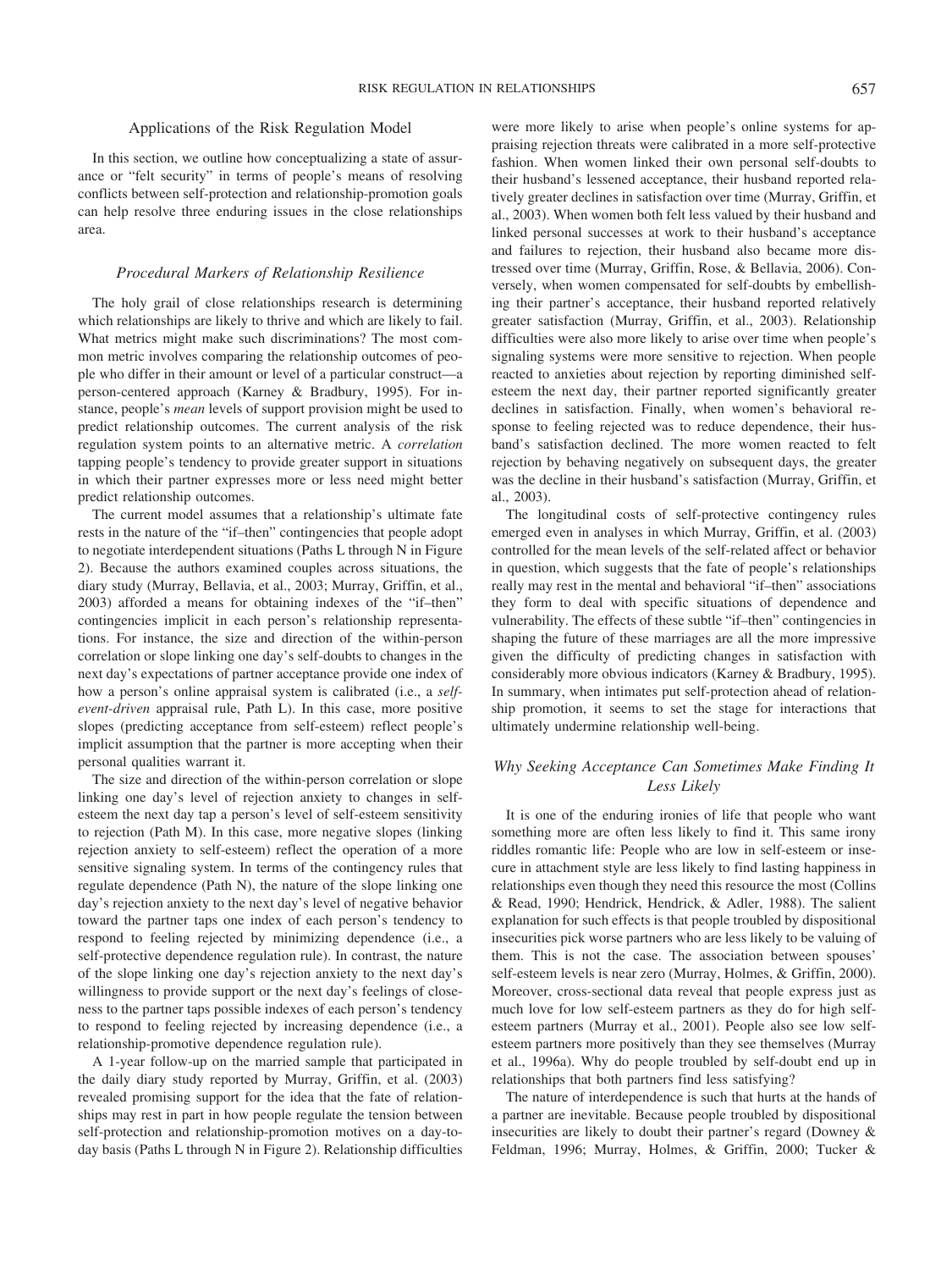Anders, 1999), they are not likely to respond to such interdependence dilemmas in ways that promote the relationship. Instead, they are likely to see the slightest offense as rejection and be motivated to self-protect.

Therefore, the desire to reduce dependence and minimize the pain of rejection in the short term could have the unintended consequence of making partner rejection more likely (Paths L through N in Figure 2). For instance, on days after rejectionsensitive women felt rejected by their dating partner, their partner also reported greater dissatisfaction, even though their partner had not been upset initially (Downey, Freitas, Michaelis, & Khouri, 1998). In the Murray, Bellavia, et al. (2003) study, people with a partner who felt less valued came to see their partner as being more selfish and unappreciative on days after their partner had felt most rejected, even though they had not been upset with their partner in the first place. In such ways, self-protective attempts to blunt the likelihood and pain of rejection eventually alienate one's partner. In fact, intimates in dating relationships come to regard low self-esteem partners less favorably over time and ultimately report less satisfaction themselves (Murray et al., 1996b).

By putting self-protection at a greater premium than relationship promotion, people who feel less positively regarded may create long-term interpersonal realities that defeat their hopes and confirm their fears. Repeated experiences with a partner who reads too much into relatively mundane problems and lashes out in return may then set the stage for cycles of negative affect and behavior that are the hallmark of marital distress (Gottman, 1994).

Unfortunately, the potential for such patterns to develop is not likely to be part of the consciousness of a person caught in the immediate experience of trying to blunt the short-term pain of a perceived rejection. People respond to experimentally induced fears of lifelong rejection and social isolation by behaving in self-defeating ways, putting short-term pleasures, such as making risky gambles or unhealthy food choices, ahead of the long-term costs of such endeavors (Twenge, Catanese, & Baumeister, 2002). Induced rejection fears also undermine people's scores on intelligence tests (Baumeister, Twenge, & Nuss, 2002), which suggests that coping with rejection impairs the type of executive functioning necessary for effective self-regulation. For people who chronically doubt their partner's regard, gauging and then responding to perceived rejections may be sufficiently preoccupying that they exhaust the self-regulatory resources needed to anticipate the costs of self-protection (Finkel & Campbell, 2001).

#### *Understanding Relationship Transitions*

Although the nature of interdependence changes dramatically as couples go from casual dating, to commitment, to shared childcare responsibilities, close relationships scholars have paid little attention to how such structural changes could also change the basis for relationship well-being and resilience. In particular, specific transition points in a relationship's development are likely to heighten people's need for a protective sense of confidence in a partner's regard. Imagine the threat posed by the prospect of a relationship becoming long distance or the stakes involved in deciding whether to get engaged. These transition points necessitate at least some deliberation about the costs and benefits of increasing one's commitment, deliberations that are likely to highlight the possibility of rejection and relationship loss. Consequently, people in this state of mind might take a mental step back and try to evaluate their relationship in a more balanced manner. However, once people have put thoughts of rejection out of mind and made the decision to deepen dependency, their psychological energies should be geared toward finding ways to see their relationship in the best possible light (e.g., Taylor & Gollwitzer, 1995).

### *Transition Points*

Supporting this logic is the fact that people make more accurate forecasts about the future fate of their relationships when they are deliberating about an important relationship decision than when they are thinking about how to implement an already made decision (Gagne & Lydon, 2001a). These effects emerge because people in a deliberative mind-set consider both the positive and the negative features of the partner and relationship in making their predictions, whereas people in an implemental mind-set focus only on the positive. Put in terms of risk regulation processes, people in a deliberative mind-set may be more evenhanded precisely because such deliberations sensitize them to the possibility of rejection and the need for caution. If this is the case, thinking in a deliberative way should be less threatening and engender less need for caution for people who generally trust in their partner's availability and responsiveness. Consistent with this analysis, people who are high in commitment to their partner respond to the threat implicit in deliberating about the relationship by evaluating their partner more positively (Gagne & Lydon, 2001b). Such defensive reactions do not emerge for people who are less committed.

### *Recalibrating the Risk Regulation System*

Events and transitions of sufficient magnitude should also have the potential to recalibrate the risk regulation system, shifting people's means of maintaining a sense of invulnerability to harm. Recalibration in people's "if–then" rules then may change more general levels of confidence in the partner's regard by altering levels of dependence in ways that either increase or decrease a partner's capacity to provide actual evidence of caring.

In the first 2 years following marriage, newlyweds report less chronic anxiety about abandonment and greater comfort depending on others (Davila, Karney, & Bradbury, 1999). Given the assurance afforded by a publicly recognized commitment, even people who have been uncertain of their partner's regard may entertain more optimistic expectations of acceptance. These heightened feelings of confidence might temporarily desensitize them to the risks of dependence, altering the "if–then" contingencies underlying the appraisal system. In the light of Sally's new commitment, her criticisms about Harry's weight may not be troubling to him. Desensitized to Sally's criticism in this domain, Harry might become more willing to brush off Sally's perceived transgressions in other domains. If forgiving Sally's transgression has positive consequences for Harry, such positive experiences might, in turn, lessen Harry's need for a sensitive signaling system. He might then be willing to risk entering into new situations of dependence. His once chronic doubts about Sally's regard might then begin to abate because he has given Sally more opportunities to demonstrate caring. In such ways, the graded activation of relationshippromotive "if–then" contingencies could bolster confidence in a partner's regard.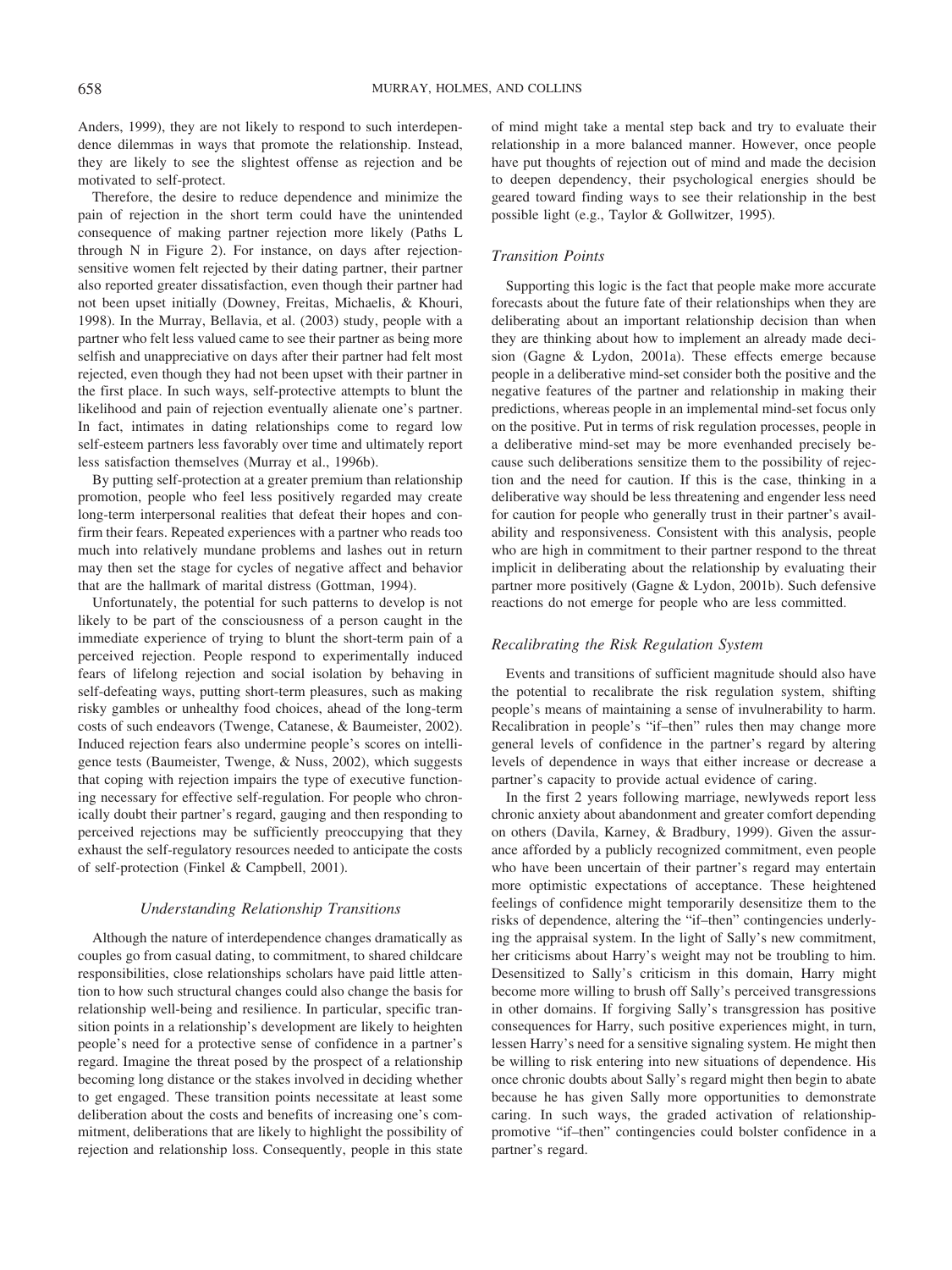In contrast, marital roles become increasingly traditional over the transition to parenthood, and women are likely to shoulder more than their fair share of the burden for childcare and household tasks (Grote & Clark, 2001; Hackel & Ruble, 1992). Given the stress of this transition, most women may question their husband's capacity to meet their needs. Even if Sally generally had felt confident of Harry's regard in the past, this transition might trigger the operation of a self-protective appraisal system (Holmes, 1981). In the domains of housework and childcare, Sally might begin to appraise events in ways that draw her attention to inequities. Although she once overlooked Harry's failure to tend to the dishes, such episodes might now activate concerns about his responsiveness (e.g., "If my partner doesn't help me, he doesn't care"). Such sensitivity to perceiving rejection in this domain might then spill into others. Accumulated instances of perceived nonresponsiveness might then heighten Sally's need to be wary of situations in which she might be hurt, leaving her self-esteem more dependent on Harry's actions. Sally's greater self-esteem sensitivity might then motivate her to avoid situations in which Harry might be insensitive to her plight, effectively limiting his opportunities to demonstrate his caring. The erosion of Harry and Sally's marriage may be evident in a sequence whereby appraisal rules first become sensitized to rejection, signaling rules then become amplified, and dependence regulation rules finally become selfprotective. In such ways, the graded activation of self-protective "if–then" rules could erode Sally's confidence in Harry's caring for her.

#### A Theoretical Integration

Apart from its utility as a heuristic tool for addressing applied problems, the risk regulation model offers a means of integrating the assumptions of the sociometer model (Leary & Baumeister, 2000), the relational schemas approach (Andersen & Chen, 2002; Baldwin, 1992), attachment theory (Mikulincer & Shaver, 2003), and interdependence theory (Holmes, 2002). By focusing on the interdependence dilemmas implicit in adult romantic relationships, the proposed model adds further richness to these theoretical perspectives.

### *The Sociometer Model*

The conceptualization of perceived regard as an arbiter that estimates and summarizes rejection risk coincides with many aspects of the sociometer model of self-esteem (Leary & Baumeister, 2000; Leary & MacDonald, 2003; Leary et al., 1995). Both perspectives assume that people are motivated to feel positively regarded and valued by others. Both perspectives also assume that social relationships are most likely to be satisfying and stable when people respond to signs of rejection by behaving in ways that put connectedness at a premium.

However, the present conceptualization of the interrelation between self-esteem and connectedness motivations differs from the sociometer model. These motivations are largely isomorphic in the sociometer model. When the threat of rejection is salient, establishing connection represents the primary means of having one's needs for approval met, thereby restoring a sense of esteem in one's relational value.

In the unique context of an adult close relationship, these motivations are more separable and, consequently, sometimes in conflict. As most people possess one romantic partner at a time, this person has special power in satisfying (or thwarting) people's capacity to meet important needs and goals. Such outcome control makes a romantic partner a uniquely powerful informant on one's worthiness of interpersonal connection. Consequently, people are likely concerned about more than just minimizing the actual potential for rejection (as in the sociometer model). Instead, preemptively minimizing the pain of rejection if it were to occur is also an important goal. For these interrelated reasons, the present model assumes that people actively regulate their sense of connection to this specific other—letting a partner become a valued and important source of need satisfaction when the potential for rejection seems low. In contrast, minimizing the partner's value may be the best means of discounting the meaning of unresponsive behaviors when people are less sure of another's acceptance. In so doing, people can protect a symbolic sense of connection to others without the cooperation of specific others (in the short term).

The integration of the sociometer and risk regulation models may rest in the possibility that people may possess multiple sociometers, ones that vary in their generality and, thus, in their likelihood of being activated in specific contexts (see Kirkpatrick & Ellis, 2001). At the highest level of generality, global selfesteem might operate as a default. This sociometer might forecast the likelihood of acceptance and regulate affect and behavior in situations with strangers or casual friends (Leary et al., 1995; Nezlek et al., 1997). Perceptions of a partner's regard might operate as a lower level sociometer. This gauge might forecast the likelihood of acceptance and regulate behavior with one specific relationship. This lower level sociometer also might operate in ways that guard against losses to the operating level of the general sociometer. In this light, people who generally feel less valued by their partner may distance themselves from a rejecting partner to protect a more general sense of their worthiness of interpersonal connection.

### *Relational Schemas and Relational Selves*

The current model shares several points of emphasis with recent social– cognitive analyses of relational schemas (Andersen & Chen, 2002; Baldwin, 1992). Baldwin (1992) argued that people develop relational schemas through past experiences with others that help them navigate their social worlds. These schemas include declarative beliefs about the characteristics of the self in specific contexts, beliefs about the characteristics of others in these same contexts, and "if–then" interpersonal scripts that specify the relation between the self and others (e.g., "If I depend on my spouse for support, he or she will be comforting"). Similarly, Andersen and Chen (2002) argued that accessible ties exist in memory between aspects of people's self-conceptions and representations of specific significant others. Consequently, signs of a significant other's qualities in a new acquaintance can activate the significant other representation through a process of transference. This activation can then shift people's self-concepts to match those selfaspects experienced in the presence of the significant other (e.g., Hinkley & Andersen, 1996).

Both of these theoretical perspectives share points of emphasis with the model we have presented. These perspectives assume that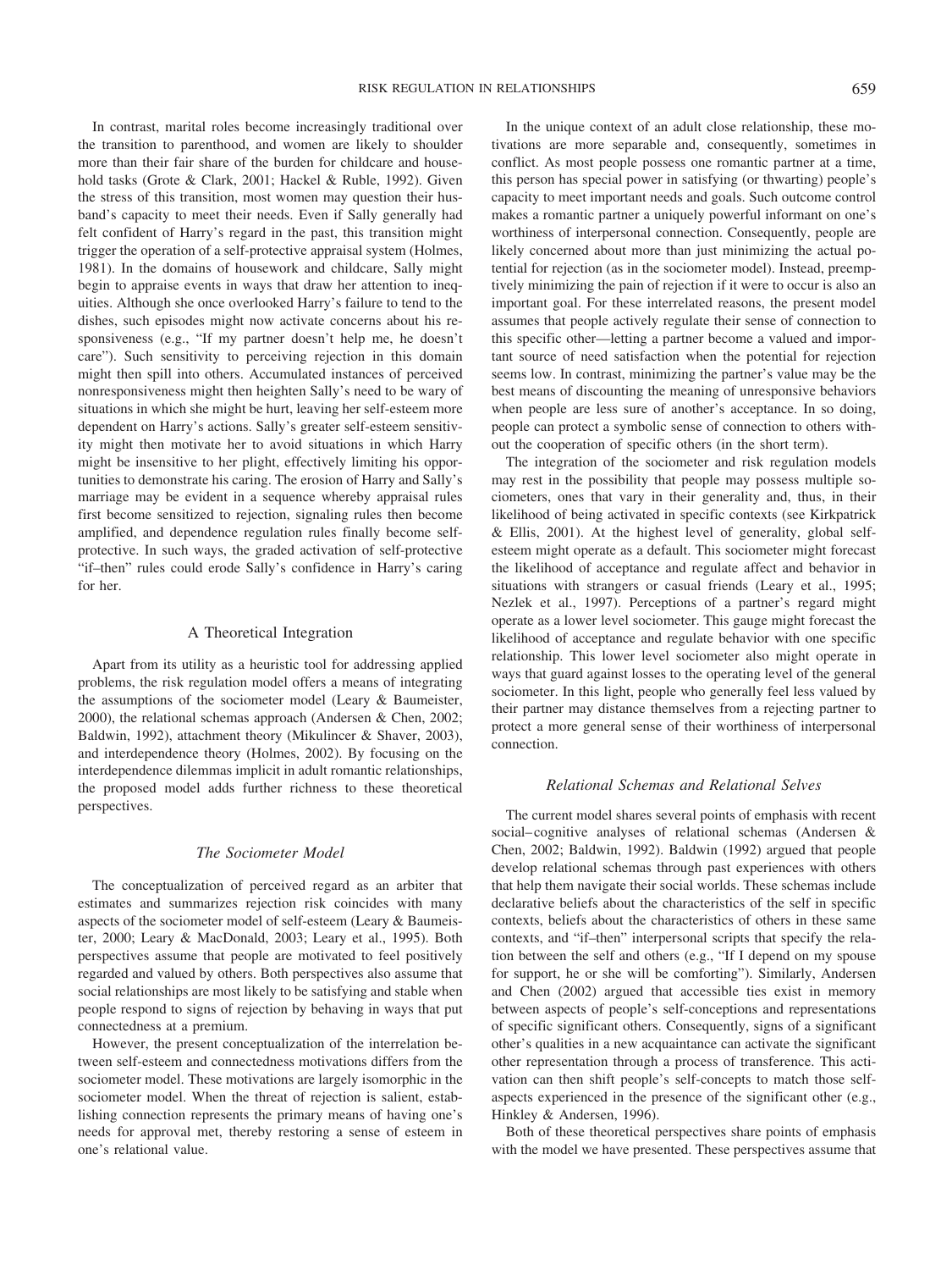people are motivated to establish secure ties to others and that people's sense of themselves is shaped by their expectations about the orientation of specific significant others toward them. These perspectives also assume that the declarative and procedural aspects of people's working models shape social inference and behavior.

The current model advances thinking about relational schemas because it identifies three general "if–then" contingency rules and describes how they develop across situations of dependence. The model also differs in its conceptualization of self-schemas and their relation to schemas of specific others. A relational schemas approach assumes that the content of people's working selfconcepts shifts to accommodate whatever audience is most salient. For instance, Harry may think of himself as a leader in his dealings with his office subordinates but as egalitarian in his equal-status interactions with his wife Sally because the model of other that is activated in each context primes a different aspect of his selfconcept. The current model assigns greater causal priority to the reflected aspects of people's self-schemas, such as Harry's perception of how much Sally values his skills. In this model, people's reflected image of themselves shapes the goals they adopt in specific situations because such self-schemas afford more or less optimistic inferences about another's likely responsiveness to the self. The present model further suggests that models of self then dynamically shape people's models of others.

### *Attachment Theory*

The current model resonates with many aspects of attachment theory (see Fraley & Shaver, 2000; Mikulincer & Shaver, 2003, for reviews). Both perspectives assume that assessments of an attachment figure's availability and responsiveness determine the strategies people adopt to restore a psychological sense of safety in threatening situations. Both perspectives also assume that understanding people's sensitivity to rejection-related cues and strategic responses to feeling rejected is critical in determining the relationship's current welfare and future stability. Both perspectives also assume that people's capacity to forge satisfying adult relationships rests in part on the expectations that develop in formative relationships.

The current conceptualization of the nature of the relation between working models of self and other presents a different twist on attachment theory. Attachment theorists generally argue that the systems that detect rejection threats operate largely independently of the systems that respond to such threats (Bartholomew, 1990; Fraley & Shaver, 2000; Griffin & Bartholomew, 1994; but see Mikulincer & Shaver, 2003, for a recent exception). Fraley and Shaver (2000) argued that attachment-related anxiety governs the appraisal or threat detection system, whereas attachment-related avoidance governs the system regulating behavioral responses to threat. As these systems are thought to be independent in principle, people can express strong fears of rejection and strong desires for closeness (i.e., preoccupied) or few anxieties about rejection and strong desires for distance (i.e., dismissing).

The proposed model contends that the "if–then" rules that sensitize people to perceiving and internalizing a partner's rejection must be connected to the "if–then" rules that dull the impact of such threats if people are to sustain feelings of assurance. In other words, people are not likely to see qualities in a specific other that would elicit proximity seeking unless they can first find reason to trust in that specific other's regard. Thus, the current model suggests that models of specific others are likely to be contingent on expectations of acceptance. It also suggests that generalized expectations about one's worthiness of love and the trustworthiness of others—aspects of working models that have often been conceptualized as independent—might have common effects mediated through the specific beliefs they foster about a partner's regard. Thus, both anxiety and avoidance might regulate people's willingness to risk dependence.<sup>13</sup>

Consistent with the risk regulation model, generalized attachment-related anxiety and avoidance are equally detrimental to feeling positively regarded by one's partner (Holmes & Cameron, 2005). When anxiety and avoidance are viewed as statements about the partner's anticipated responsiveness, the behaviors associated with preoccupied and dismissing styles also take on a different meaning. Both hyperactivating behaviors, such as expressing hostility or controlling the partner, and deactivating behaviors, such as immersing oneself in work, may resolve the tension between self-protection and relationship-promotion goals. Both of these classes of behavior reduce one's dependence on the partner's good will. For instance, by demanding more of Harry's attention, Sally may be trying to reduce the likelihood that he will act in ways that are not sufficiently attentive to her needs (Holmes & Rempel, 1989).

To take this logic one step further, we note that the ultimate effect of people's general expectations about themselves and others may be modified by people's partner-specific beliefs (see Collins, Guichard, Ford, & Feeney, 2004). If that is the case, people who are troubled by dispositional vulnerabilities may respond adaptively to threat if they believe their partner sees qualities in them that merit attention, nurturance, and care. Consistent with this logic, secure base schemas— expectations of responsive and loving care— can be activated even for people who are insecure in attachment style (e.g., Mikulincer et al, 2000; Mikulincer, Gillath, & Shaver, 2002). Similarly, women who are high in attachment anxiety who nonetheless believe that their partner will be responsive during the transition to parenthood remain satisfied in their marriage during this stressful time. The opposite is true when anxious–ambivalent women do not feel valued by their partner (Rholes, Simpson, Campbell, & Grich, 2001). People who are high in attachment anxiety who nonetheless feel confident in a partner's acceptance also report better quality interactions in daily life than people who possess pessimistic general and specific expectations (Pierce & Lydon, 1998). Further research along these lines has the potential to enrich both attachment and risk regulation perspectives.

#### *Interdependence Theory*

The current model's emphasis on the diagnostic nature of situations that create a tension between self-protection and relationship-promotion goals resonates with analyses that depict behavior as a function of the person and the situation

<sup>&</sup>lt;sup>13</sup> For this reason, we prefer the more generic term *model of other* to *avoidance.* Avoidant behaviors or psychological distancing may stem from either anxiety about rejection or doubts about others.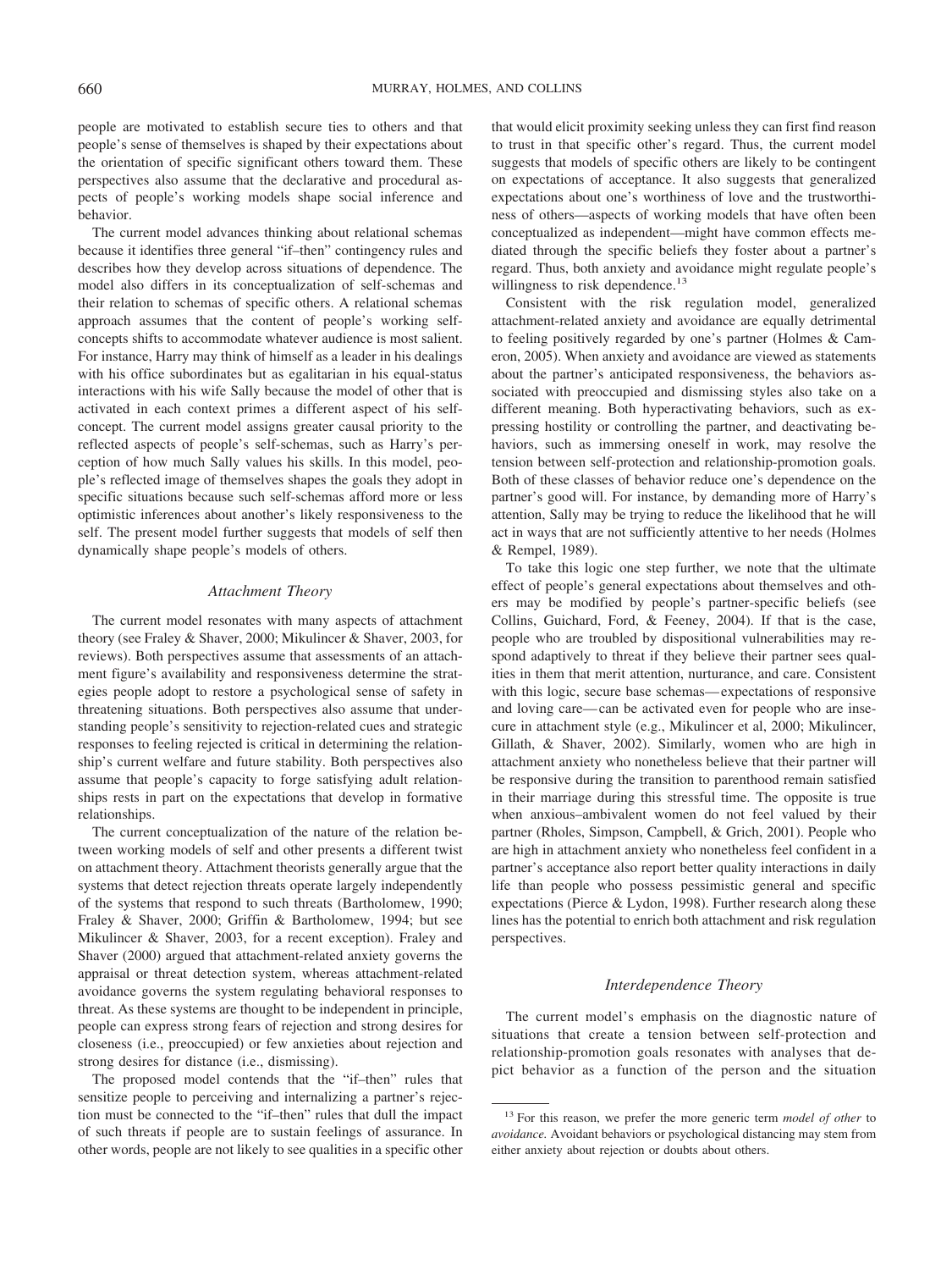(Holmes, 2002; Kelley & Holmes, 2003; Kelley et al., 2003). Mischel and Shoda (1995) argued that the essence of people's dispositions or personality rests in the contingencies that underlie the ways that they think, feel, and behave in similar situations. Kelley and Holmes (2003) extended such an analysis to adult close relationships. They argued that specific relationship situations differ in the substantive problems they present and in the interpersonal dispositions that are relevant to solving such problems. Thus, situations afford the activation of certain interpersonal dispositions. For instance, in a situation in which Harry and Sally need to coordinate divergent movie preferences, Harry's trust in Sally may afford a cooperative choice on Harry's part, one that presumes Sally will also act to maximize their joint interests. In interdependence theory terms, the nature of people's beliefs about their partner's goals in such situations shapes the goals people select (Holmes, 2002).

The current model shares assumptions that are fundamental to both the Mischel and Shoda (1995) and the Kelley et al. (2003) analyses. These perspectives both assume that social perception is influenced both by features of the situation and by people's expectations and goals. Both models also emphasize people's expectations about their partner's goals (Holmes, 2002). However, classic perspectives on interdependence assume that people develop only situation-specific beliefs about their partner's goals. The proposed model assumes that people rely on general expectations about their partner's regard to predict their partner's goals in specific situations. These perspectives also assume that expectations or goals turn one kind of situation into another. The current model focuses specifically on how people transform a situation that has the possible risk of rejection into a situation that activates the goal of being connected.

#### Conclusions and Future Directions

Of all the forms of caution, caution in love is perhaps the most fatal to true happiness.—Bertrand Russell, *The Conquest of Happiness*

Perhaps one of the greatest ironies of life is that the relationships that have the most potential to satisfy adult needs for interpersonal connection are the very relationships that activate the most anxiety about rejection (Baumeister et al., 1993). Given the personal stakes associated with narrowing social connections to focus on one partner, some level of caution is required. However, to be happy over the longer term, people need to set rejection concerns aside and risk substantial dependence (Murray, 1999). The research reviewed suggests that people are most likely to experience a relationship as satisfying and fulfilling when they put seeking connectedness ahead of minimizing the likelihood and pain of rejection.

Aspects of this risk regulation system still require development and research. The most important avenue for future research involves stipulating the content of the "if–then" rules underlying the appraisal, signaling, and behavioral regulation systems. First, the content of appraisal contingencies and how such contingencies change over time require greater specification. For instance, early in the relationship, signs of Harry's irritation might activate the general goal of relationship promotion for a secure Sally, motivating her to find some way of excusing this behavior. However, with repeated experience, signs of Harry's irritation might automatically activate specific beliefs about his patient nature.

Second, further specificity is also needed to delineate the specific "if–then" contingency rules that govern strategic attempts to increase or decrease dependence. Most research has focused on behaviors and thoughts that directly or indirectly diminish the value of the partner's contributions to the relationship. However, people could also limit dependence by reducing their own inputs— by becoming less prosocial and willing to give of themselves to meet their partner's needs. Examinations of the regulation of the "if–then" contingencies surrounding caregiving (Feeney & Collins, 2001) and communal norm adherence (Grote & Clark, 2001) present two critical avenues for study. Examining how "if–then" contingencies change in their specificity and coherence over time also presents an important task for future research. With repeated experience, the generic goals of avoiding rejection or increasing connection may be supplanted by a repertoire of specific behaviors that best fulfill such goals. In her first experiences with conflicts, an insecure Sally might "try out" different means of regulating a sense of assurance or safety. As some strategies prove more effective than others, the types of behaviors that are linked to such situations may become increasingly regimented.

Greater attention to issues of reciprocal causation and longitudinal change will further enhance the utility of this conceptual model. One avenue involves stipulating how the "if–then" contingency rules a person adopts in a specific relationship affect his or her general dispositions toward relationships. For instance, people who react to feeling rejected by self-protecting may become more generally avoidant of intimacy and closeness. A second avenue involves demonstrating the interconnected operation of the risk regulation system, including issues of mediation. The link between the signaling and dependence regulation systems presents a ripe avenue for research in this respect. In the short term, the acute self-esteem sting of rejection may motivate dependence regulation. Over time, dependence regulation responses may preempt such consciously felt hurts from arising if specific situations trigger active efforts at avoidance.

A third avenue involves further specifying the dyadic nature of risk regulation processes. The huge majority of the existing research examines how people's "individual" perceptions of their relationships affect their contingency rules. However, the contingency rule one partner adopts must shape and influence the rules adopted by the other partner. The evidence for self-fulfilling effects points to this possibility, but, with few exceptions, most relationship scholars have not examined how each partner's qualities combine to create a unique relationship personality (see Swann, Rentfrow, & Gosling, 2003, for an exception). It is critical to specify exactly how such couple effects emerge and shape how risk regulation systems operate.

Further research might also profitably examine whether the proposed model provides a template for understanding the dynamics inherent in nonromantic relationships. The dynamics we have described should be most evident in relationships in which people can choose how much dependence to risk and in which the value of a particular other's regard is not easily substituted. It is in these situations that people should need the assurance provided by specific expectations of caring. Consequently, dependence regulation dynamics might be more pronounced in relationships between adult parents and children or between best friends (DeHart, Murray, Pelham, & Rose, 2003) than in relationships between casual friends or coworkers.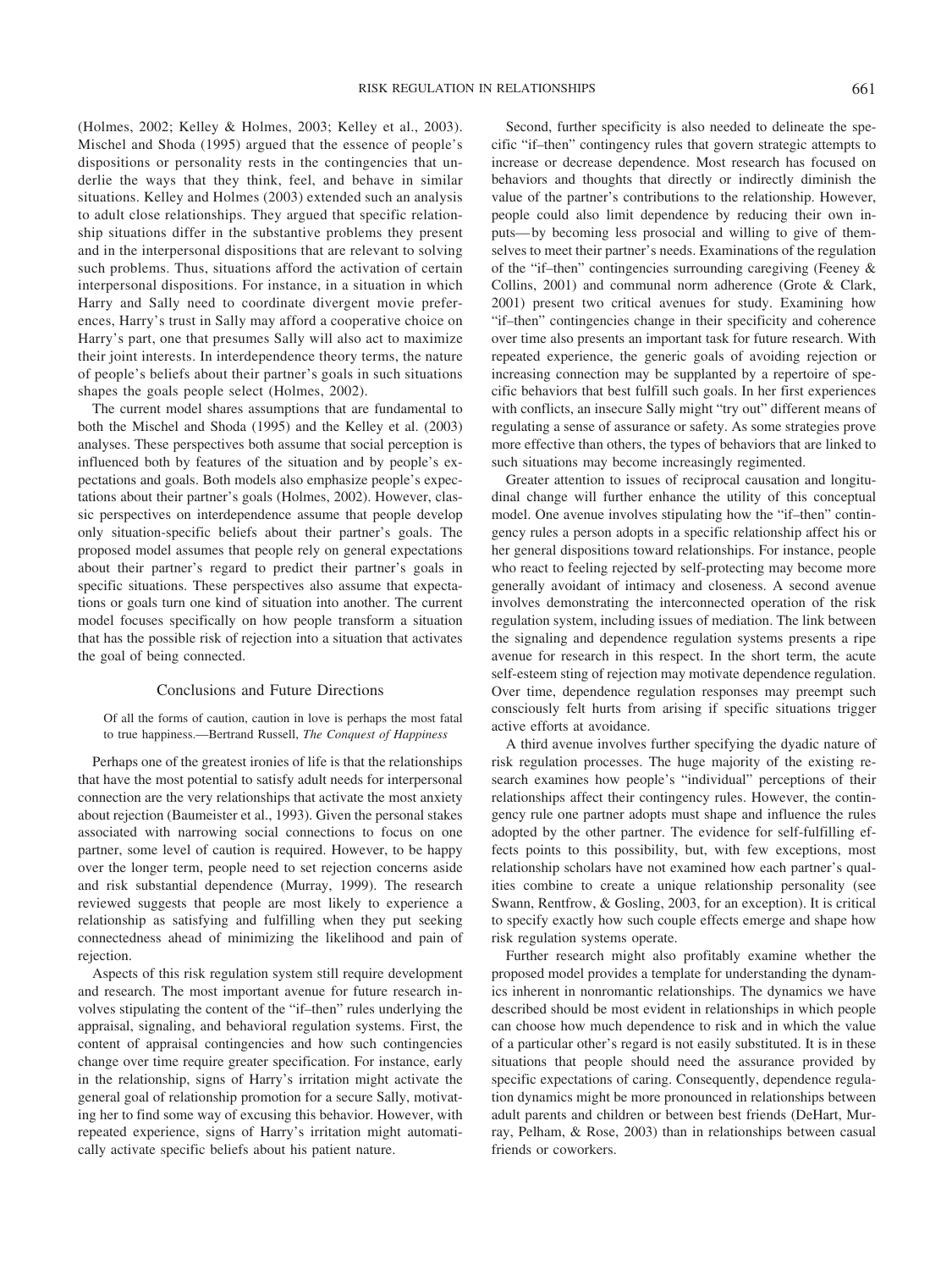Although the tension between self-protection and relationshippromotion goals is a fundamental undercurrent in interpersonal life, this conflict has received little attention. Understanding the regulating role played by confidence in a partner's regard is likely to have the practical benefit of increasing insight into both the relational self and relationship resilience and the conceptual benefit of integrating diverse theoretical perspectives under one umbrella.

#### References

- Abe, J. A. A. (2004). Self-esteem, perception of relationships, and emotional distress: A cross-cultural study. *Personal Relationships, 11,* 231– 248.
- Ainsworth, M. D. S., Blehar, M. C., Waters, E., & Wall, S. (1978). *Patterns of attachment: Assessed in the strange situation and at home.* Hillsdale, NJ: Erlbaum.
- Alden, L. E., & Phillips, N. (1990). An interpersonal analysis of social anxiety and depression. *Cognitive Therapy and Research, 14,* 499 –513. Andersen, S. M., & Chen, S. (2002). The relational self: An interpersonal
- social–cognitive theory. *Psychological Review, 109,* 619–645.
- Ayduk, O., Downey, G., Testa, A., Yen, Y., & Shoda, Y. (1999). Does rejection elicit hostility in rejection sensitive women? *Social Cognition, 17,* 245–271.
- Baldwin, M. W. (1992). Relational schemas and the processing of social information. *Psychological Bulletin, 112, 461-484.*
- Baldwin, M. W., Carrell, S. E., & Lopez, D. F. (1990). Priming relationship schemas: My advisor and the Pope are watching me from the back of my mind. *Journal of Experimental Social Psychology, 26,* 435– 454.
- Baldwin, M. W., Keelan, J. P. R., Fehr, B., Enns, V., & Koh-Rangarajoo, E. (1996). Social– cognitive conceptualization of attachment working models: Availability and accessibility effects. *Journal of Personality and Social Psychology, 71,* 94 –109.
- Baldwin, M. W., & Sinclair, L. (1996). Self-esteem and "if . . . then" contingencies of interpersonal acceptance. *Journal of Personality and Social Psychology, 71,* 1130 –1141.
- Bartholomew, K. (1990). Avoidance of intimacy: An attachment perspective. *Journal of Social and Personal Relationships, 7,* 147–178.
- Baumeister, R. F. (1993). *Self-esteem: The puzzle of low self-regard.* New York: Plenum Press.
- Baumeister, R. F., & Leary, M. R. (1995). The need to belong: Desire for interpersonal attachments as a fundamental human motivation. *Psychological Bulletin, 117,* 497–529.
- Baumeister, R. F., Twenge, J. M., & Nuss, C. K. (2002). Effects of social exclusion on cognitive processes: Anticipated aloneness reduces intelligent thought. *Journal of Personality and Social Psychology, 83,* 817– 827.
- Baumeister, R. F., Wotman, S. R., & Stillwell, A. M. (1993). Unrequited love: On heartbreak, anger, guilt, scriptlessness, and humiliation. *Journal of Personality and Social Psychology, 64,* 377–394.
- Beach, S. R. H., Tesser, A., Fincham, F. D., Jones, D. J., Johnson, D., & Whitaker, D. J. (1998). Pleasure and pain in doing well together: An investigation of performance-related affect in close relationships. *Journal of Personality and Social Psychology, 74,* 923–938.
- Beach, S. R. H., Whitaker, D. J., Jones, D. J., & Tesser, A. (2001). When does performance feedback prompt complementarity in romantic relationships? *Personal Relationships, 8,* 231–248.
- Bellavia, G., & Murray, S. L. (2003). Did I do that? Self-esteem related differences in reactions to romantic partners' moods. *Personal Relationships, 10,* 77–96.
- Berscheid, E. (1983). Emotion. In H. H. Kelley, E. Berscheid, A. Christensen, J. H. Harvey, T. L. Huston, G. Levinger, et al. (Eds.), *Close relationships* (pp. 110–168). New York: Freeman.
- Berscheid, E., Dion, K., Walster, E., & Walster, G. W. (1971). Physical

attractiveness and dating choice: A test of the matching hypothesis. *Journal of Experimental Social Psychology, 7,* 173–189.

- Berscheid, E., & Regan, P. (2005). *The psychology of interpersonal relationships.* Upper Saddle River, NJ: Prentice Hall.
- Berscheid, E., & Reis, H. T. (1998). Attraction and close relationships. In D. T. Gilbert, S. T. Fiske, & G. Lindsey (Eds.), *The handbook of social psychology* (Vol. 2, pp. 193–281). Boston: McGraw-Hill.
- Berscheid, E., & Walster, E. H. (1969). *Interpersonal attraction.* Reading, MA: Addison Wesley.
- Boon, S. D., & Holmes, J. G. (1999). Interpersonal risk and the evaluation of transgressions in close relationships. *Personal Relationships, 6,* 151– 168.
- Bowlby, J. (1982). *Attachment and loss: Vol. 1. Attachment.* London: Hogarth Press.
- Bradbury, T. N., & Fincham, F. D. (1990). Attributions in marriage: Review and critique. *Psychological Bulletin, 107,* 3–23.
- Braiker, H. B., & Kelley, H. H. (1979). Conflict in the development of close relationship. In R. L. Burgess & T. L. Huston (Eds.), *Social exchange in developing relationships* (pp. 135–168). New York: Academic Press.
- Campbell, J. D. (1990). Self-esteem and clarity of the self-concept. *Journal of Personality and Social Psychology, 59,* 538 –549.
- Campbell, L., Simpson, J. A., Boldry, J., & Kashy, D. A. (2005). Perceptions of conflict and support in romantic relationships: The role of attachment anxiety. *Journal of Personality and Social Psychology, 88,* 510 –531.
- Campbell, L., Simpson, J. A., Kashy, D. A., & Fletcher, G. J. O. (2001). Ideal standards, the self, and flexibility of ideals in close relationships. *Personality and Social Psychology Bulletin, 27,* 447– 462.
- Carvallo, M., & Gabriel, S. (2006). No man is an island: The need to belong and dismissing avoidant attachment style. *Personality and Social Psychology Bulletin, 32,* 697–709.
- Clark, M. S., & Grote, N. K. (1998). Why aren't indices of relationship costs always negatively related to indices of relationship quality? *Personality and Social Psychology Review, 2,* 2–17.
- Clark, M. S., Mills, J., & Powell, M. C. (1986). Keeping track of needs in communal and exchange relationships. *Journal of Personality and Social Psychology, 51,* 333–338.
- Collins, N. L. (1996). Working models of attachment: Implications for explanation, emotion, and behavior. *Journal of Personality and Social Psychology, 71,* 810 – 832.
- Collins, N. L., & Feeney, B. C. (2000). A safe haven: An attachment theory perspective on support seeking and caregiving in intimate relationships. *Journal of Personality and Social Psychology, 78,* 1053–1073.
- Collins, N. L., & Feeney, B. C. (2004). Working models of attachment shape perceptions of social support: Evidence from experimental and observational studies. *Journal of Personality and Social Psychology, 87,* 363–383.
- Collins, N. L., Guichard, A. C., Ford, M. B., & Feeney, B. C. (2004). Working models of attachment: New developments and emerging themes. In W. S. Rholes & J. A. Simpson (Eds.), *Adult attachment: Theory, research, and clinical implication* (pp. 196 –239). New York: Guilford Press.
- Collins, N. L., & Read, S. J. (1990). Adult attachment, working models, and relationship quality in dating couples. *Journal of Personality and Social Psychology, 58,* 644 – 663.
- Collins, N. L., & Read, S. J. (1994). Cognitive representations of attachment: The structure and function of working models. In K. Bartholomew & D. Perlman (Eds.), *Attachment processes in adulthood: Advances in personal relationships* (Vol. 5, pp. 53–90). London: Jessica Kingsley.
- Condon, J. W., & Crano, W. D. (1988). Inferred evaluation and the relation between attitude similarity and interpersonal attraction. *Journal of Personality and Social Psychology, 54,* 789 –797.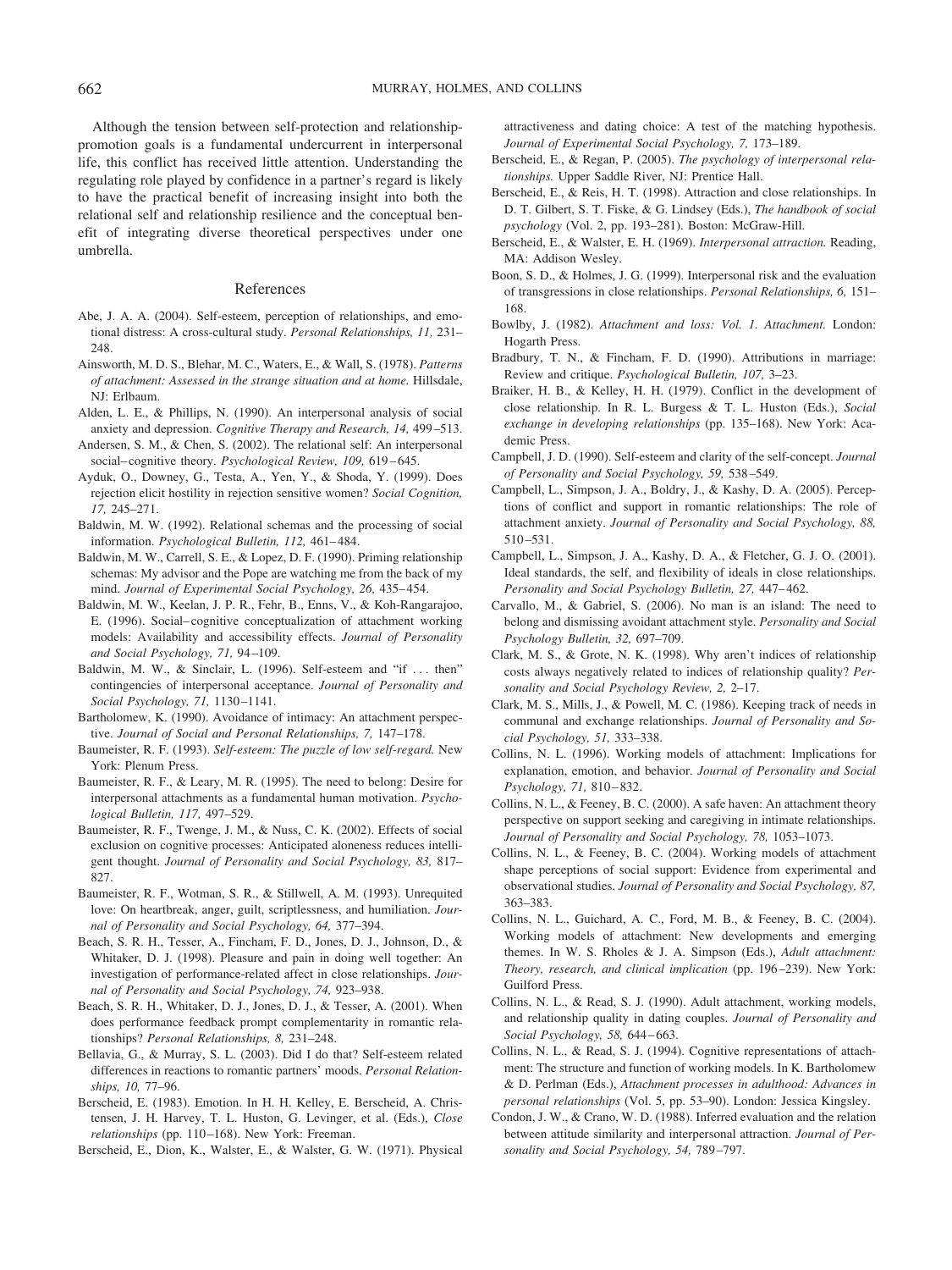- Cook, W. L. (2000). Understanding attachment security in a family context. *Journal of Personality and Social Psychology, 78,* 285–294.
- Cooley, C. H. (1902). *Human nature and the social order.* New York: Schocken.
- Cosmides, L., & Tooby, J. (1992). Cognitive adaptations for social exchange. In J. H. Barkow, L. Cosmides, & J. Tooby (Eds.), *The adapted mind: Evolutionary psychology and the generation of culture* (pp. 163– 228). New York: Oxford University Press.
- Cozzarelli, C., Hoekstra, S. J., & Bylsma, W. H. (2000). General versus specific mental models of attachment: Are they associated with different outcomes? Personality and Social Psychology Bulletin, 26, 605-618.
- Davila, J., Karney, B. R., & Bradbury, T. N. (1999). Attachment change processes in the early years of marriage. *Journal of Personality and Social Psychology, 76,* 783– 802.
- Davila, J., & Sargent, E. (2003). The meaning of life (events) predicts changes in attachment security. *Personality and Social Psychology Bulletin, 29,* 1383–1395.
- DeHart, T., Murray, S. L., Pelham, B., & Rose, P. (2003). The regulation of dependency in non-romantic relationships. *Journal of Experimental Social Psychology, 39,* 59 – 67.
- DeHart, T., Pelham, B., & Murray, S. L. (2004). Regulating dependency in close relationships: Implicit evaluations of significant others. *Social Cognition, 22,* 126 –146.
- Dollard, J., & Miller, N. E. (1950). *Personality and psychotherapy.* New York: McGraw-Hill.
- Downey, G., & Feldman, S. I. (1996). Implications of rejection sensitivity for intimate relationships. *Journal of Personality and Social Psychology, 70,* 1327–1343.
- Downey, G., Freitas, A. L., Michaelis, B., & Khouri, H. (1998). The self-fulfilling prophecy in close relationships: Rejection sensitivity and rejection by romantic partners. *Journal of Personality and Social Psychology, 75,* 545–560.
- Drigotas, S. M., Rusbult, C. M., Wieselquist, J., & Whitton, S. W. (1999). Close partner as sculptor of the ideal self: Behavioral affirmation and the Michelangelo phenomenon. *Journal of Personality and Social Psychology, 77,* 293–323.
- Epstein, S. (1982). Conflict and stress. In L. Goldberger & S. Breznitz (Eds.), *Handbook of stress: Theoretical and clinical aspects* (pp. 49 – 68). New York: Free Press.
- Feeney, B. C., & Collins, N. L. (2001). Predictors of caregiving in adult intimate relationships: An attachment theoretical perspective. *Journal of Personality and Social Psychology, 80,* 972–994.
- Feingold, A. (1988). Matching for attractiveness in romantic partners and same-sex friends: A meta-analysis and theoretical critique. *Psychological Bulletin, 104,* 226 –235.
- Felson, R. B. (1989). Parents and the reflected appraisal process: A longitudinal analysis. *Journal of Personality and Social Psychology, 56,* 965–971.
- Finkel, E. J., & Campbell, W. K. (2001). Self-control and accommodation in close relationships: An interdependence analysis. *Journal of Personality and Social Psychology, 81,* 263–277.
- Fitzsimons, G. M., & Bargh, J. A. (2003). Thinking of you: Nonconscious pursuit of interpersonal goals associated with relationship partners. *Journal of Personality and Social Psychology, 84,* 148 –163.
- Fraley, R. C., & Shaver, P. R. (2000). Adult romantic attachment: Theoretical developments, emerging controversies, and unanswered questions. *Review of General Psychology, 4,* 132–154.
- Gable, S. L., Reis, H. T., & Elliot, A. J. (2000). Behavioral activation and inhibition in everyday life. *Journal of Personality and Social Psychology, 78,* 1135–1149.
- Gagne, F. M., & Lydon, J. E. (2001a). Mind-set and close relationships: When bias leads to (in)accurate predictions. *Journal of Personality and Social Psychology, 81,* 85–96.

Gagne, F. M., & Lydon, J. E. (2001b). Mind-set and relationship illusions:

The moderating effects of domain specificity and relationship commitment. *Personality and Social Psychology Bulletin, 27,* 1144 –1155.

- Gagne, F. M., & Lydon, J. E. (2004). Bias and accuracy in close relationships: An integrative review. *Personality and Social Psychology Review, 8,* 322–338.
- Gangestad, S. W., & Simpson, J. A. (2000). The evolution of human mating: Tradeoffs and strategic pluralism. *Behavioral and Brain Sciences, 23,* 573–587.
- Gardner, W., Pickett, C. L., & Brewer, M. B. (2000). Social exclusion and selective memory: How the need to belong influences memory for social events. *Personality and Social Psychology Bulletin, 26,* 486 – 496.
- Gilbert, D. T., Pinel, E. C., Wilson, T. D., Blumberg, S. J., & Wheatley, T. P. (1998). Immune neglect: A source of durability bias in affective forecasting. *Journal of Personality and Social Psychology, 75,* 617– 638.
- Gilbert, P. (2005). Social mentalities: A biopsychosocial and evolutionary approach to social relationships. In M. Baldwin (Ed.), *Interpersonal cognition* (pp. 299 –333). New York: Guilford Press.
- Gotlib, I. H., & Hammen, C. L. (1992). *Psychological aspects of depression: Toward a cognitive-interpersonal integration.* New York: Wiley.
- Gottman, J. M. (1994). *What predicts divorce? The relationship between marital processes and marital outcomes.* Hillsdale, NJ: Erlbaum.
- Gray, J. D., & Silver, R. C. (1990). Opposite sides of the same coin: Former spouses' divergent perspectives in coping with their divorce. *Journal of Personality and Social Psychology, 59,* 1180 –1191.
- Greenberg, J., Solomon, S., & Pyszczynski, T. (1997). Terror management theory of self-esteem and cultural worldviews: Empirical assessments and conceptual refinements. In M. P. Zanna (Ed.), *Advances in experimental social psychology* (Vol. 29, pp. 61–139). San Diego, CA: Academic Press.
- Griffin, D. W., & Bartholomew, K. (1994). Models of the self and other: Fundamental dimensions underlying measures of adult attachment. Journal of Personality and Social Psychology, 67, 430-445.
- Griffin, D. W., & Ross, L. (1991). Subjective construal, social inference and human misunderstanding. *Advances in Experimental Social Psychology, 24,* 319 –359.
- Grote, N. K., & Clark, M. S. (2001). Perceiving unfairness in the family: Cause or consequence of marital distress? *Journal of Personality and Social Psychology, 80,* 281–293.
- Hackel, L. S., & Ruble, D. N. (1992). Changes in the marital relationship after the first baby is born: Predicting the impact of expectancy disconfirmation. *Journal of Personality and Social Psychology, 62,* 944 –957.
- Hazan, C., Diamond, L. M. (2000). The place of attachment in human mating. *Review of General Psychology, 4,* 186 –204.
- Hazan, C., & Shaver, P. R. (1994). Attachment as an organizational framework for research on close relationships. *Psychological Inquiry, 5,* 1–22.
- Hendrick, S. S., Hendrick, C., & Adler, N. L. (1988). Romantic relationships: Love, satisfaction, and staying together. *Journal of Personality and Social Psychology, 54,* 980 –988.
- Higgins, E. T. (1996). The "self digest": Self-knowledge serving selfregulatory functions. *Journal of Personality and Social Psychology, 71,* 1062–1083.
- Hill, C. T., Rubin, Z., & Peplau, L. A. (1976). Breakups before marriage: The end of 103 affairs. *Journal of Social Issues, 32*(1), 147–168.
- Hinkley, K., & Andersen, S. M. (1996). The working self-concept in transference: Significant-other activation and self-change. *Journal of Personality and Social Psychology, 71,* 1279 –1295.
- Holmes, J. G. (1981). The exchange process in close relationships: Microbehavior and macromotives. In M. L. Lerner & S. Lerner (Eds.), *The justice motive in social behavior* (pp. 261–284). New York: Plenum Press.
- Holmes, J. G. (2002). Interpersonal expectations as the building blocks of social cognition: An interdependence theory perspective. *Personal Relationship, 9,* 1–26.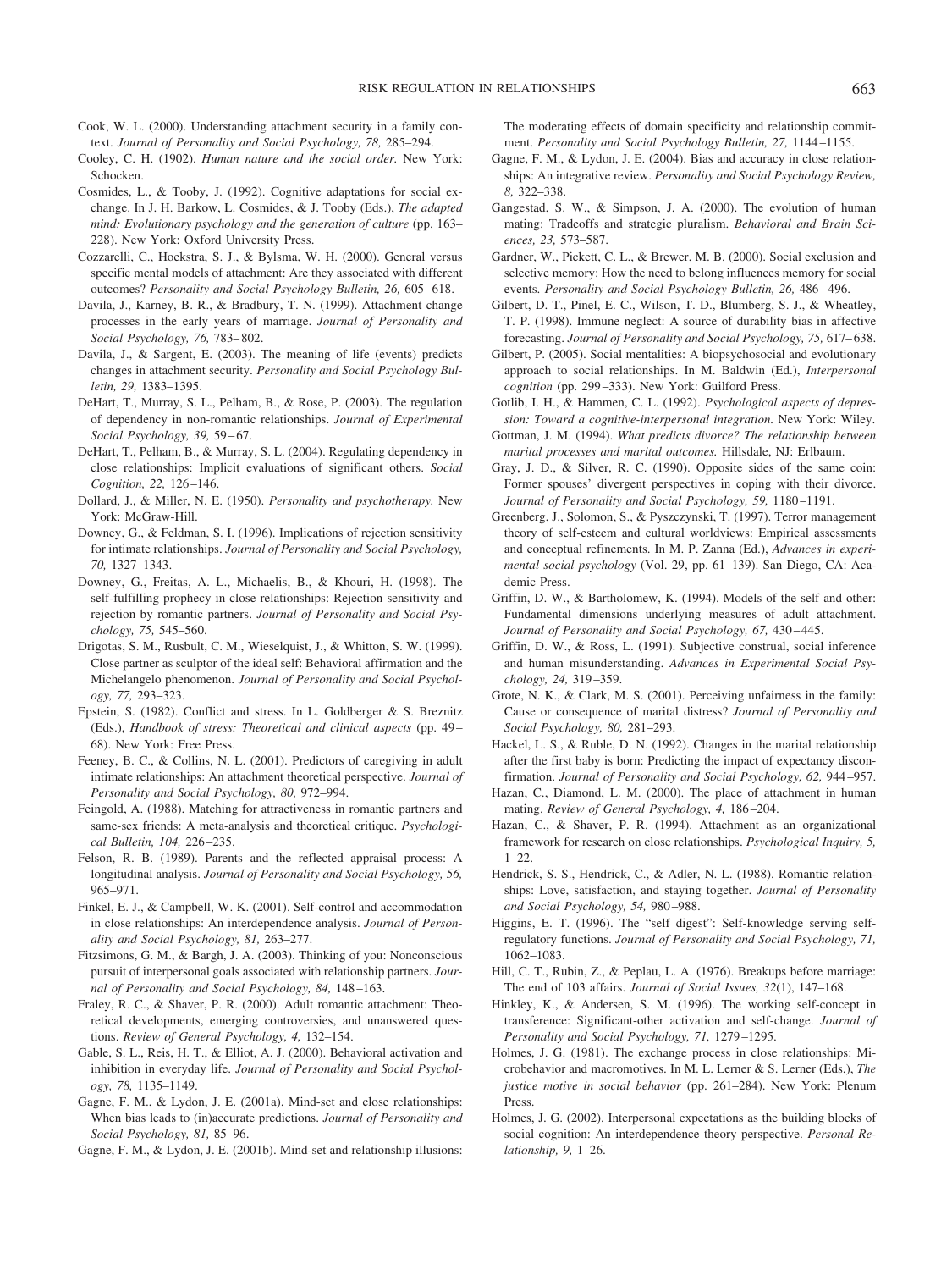- Holmes, J. G., & Cameron, J. (2005). An integrative review of theories of interpersonal cognition. In M. Baldwin (Ed.), *Interpersonal cognition* (pp. 415– 447). New York: Guilford Press.
- Holmes, J. G., & Rempel, J. K. (1989). Trust in close relationships. In C. Hendrick (Ed.), *Review of personality and social psychology: Vol. 10. Close relationships* (pp. 187–219). Newbury Park, CA: Sage.
- Karney, B. R., & Bradbury, T. N. (1995). The longitudinal course of marital quality and stability: A review of theory, methods, and research. *Psychological Bulletin, 118,* 3–34.
- Kelley, H. H. (1979). *Personal relationships: Their structures and processes.* Hillsdale, NJ: Erlbaum.
- Kelley, H. H. (1983). Love and commitment. In H. H. Kelley, E. Berscheid, A. Christensen, J. H. Harvey, T. L. Huston, G. Levinger, et al. (Eds.), *Close relationships* (pp. 265–314). New York: Freeman.
- Kelley, H. H., & Holmes, J. G. (2003). *Interdependence theory: Situations, relationships, and personality.* Unpublished manuscript. University of California, Los Angeles.
- Kelley, H. H., Holmes, J. G., Kerr, N., Reis, H., Rusbult, C., & Van Lange, P. A. (2003). *An atlas of interpersonal situations.* Cambridge, England: Cambridge University Press.
- Kenny, D. A. (1994). *Interpersonal perception: A social relations analysis.* New York: Guilford Press.
- Kirkpatrick, L. A., & Ellis, B. J. (2001). An evolutionary-psychological approach to self-esteem: Multiple domains and multiple functions. In G. J. O. Fletcher & M. S. Clark (Eds.), *Blackwell handbook of social psychology: Interpersonal processes* (pp. 411– 436). Oxford, England: Blackwell Publishers.
- Kunda, Z. (1990). The case for motivated reasoning. *Psychological Bulletin, 108, 480-498.*
- La Guardia, J. G., Ryan, R. M., Couchman, C. E., & Deci, E. L. (2000). Within-person variation in security of attachment: A self-determination theory perspective on attachment, need fulfillment, and well-being. *Journal of Personality and Social Psychology, 79,* 367–384.
- Lang, P. J., Bradley, M. M., & Cuthbert, B. N. (1990). Emotion, attention, and startle reflex. *Psychological Review, 97,* 377–395.
- Laurenceau, J. P., Barrett, L. F., & Pietromonaco, P. R. (1998). Intimacy as an interpersonal process: The importance of self-disclosure, partner disclosure, and perceived partner responsiveness in interpersonal exchanges. *Journal of Personality and Social Psychology, 74,* 1238 –1251.
- Leary, M. R., & Baumeister, R. F. (2000). The nature and function of self-esteem: Sociometer theory. In M. P. Zanna (Ed.), *Advances in experimental social psychology* (Vol. 32, pp. 2–51). San Diego, CA: Academic Press.
- Leary, M. R., Cottrell, C. A., & Misha, P. (2001). Deconfounding the effects of dominance and social acceptance on self-esteem. *Journal of Personality and Social Psychology, 81,* 898 –909.
- Leary, M. R., Gallagher, B., Fors, E., Buttermore, N., Baldwin, E., Kennedy, K., et al. (2003). The invalidity of disclaimers about the effects of social feedback on self-esteem. *Personality and Social Psychology Bulletin, 29,* 623– 636.
- Leary, M. R., Haupt, A. L., Strausser, K. S., & Chokel, J. T. (1998). Calibrating the sociometer: The relationship between interpersonal appraisals and state self-esteem. *Journal of Personality and Social Psychology, 74,* 1290 –1299.
- Leary, M. R., & MacDonald, G. (2003). Individual differences in selfesteem: A review and theoretical integration. In M. R. Leary & J. P. Tangney (Eds.), *Handbook of self and identity* (pp. 401-450). New York: Guilford Press.
- Leary, M. R., Springer, C., Negel, L., Ansell, E., & Evans, K. (1998). The causes, phenomenology, and consequences of hurt feelings. *Journal of Personality and Social Psychology, 74,* 1225–1237.
- Leary, M. R., Tambor, E. S., Terdal, S. K., & Downs, D. L. (1995). Self-esteem as an interpersonal monitor: The sociometer hypothesis. *Journal of Personality and Social Psychology, 68,* 518 –530.
- Lykken, D. T., & Tellegen, A. (1993). Is human mating adventitious or the result of lawful choice? A twin study of mate selection. *Journal of Personality and Social Psychology, 65,* 56 – 68.
- MacDonald, G., & Jessica, M. (in press). Family approval as a constraint in dependency regulation: Evidence from Australia and Indonesia. *Personal Relationships.*
- MacDonald, G., & Leary, M. R. (2005). Why does social exclusion hurt? The relationship between social and physical pain. *Psychological Bulletin, 131,* 202–223.
- MacLeod, C., Mathews, A., & Tata, P. (1986). Attentional bias in emotional disorders. *Journal of Abnormal Psychology, 95,* 15–20.
- McNulty, S. E., & Swann, W. B. (1994). Identity negotiation in roommate relationships: The self as architect and consequence of social reality. *Journal of Personality and Social Psychology, 67,* 1012–1023.
- Mead, G. H. (1934). *Mind, self and society.* Chicago: University of Chicago Press.
- Mikulincer, M. (1998). Attachment working models and the sense of trust: An exploration of interaction goals and affect regulation. *Journal of Personality and Social Psychology, 74,* 1209 –1224.
- Mikulincer, M., Birnbaum, G., Woddis, D., & Nachmias, O. (2000). Stress and accessibility of proximity-related thoughts: Exploring the normative and intra-individual components of attachment theory. *Journal of Personality and Social Psychology, 78,* 509 –523.
- Mikulincer, M., Florian, V., Birnbaum, G., & Malishkovitz, S. (2002). The death-anxiety buffering function of close relationships: Exploring the effects of separation reminders on death-thought accessibility. *Personality and Social Psychology Bulletin, 28,* 287–299.
- Mikulincer, M., Florian, V., & Hirschberger, G. (2003). The existential function of close relationships: Introducing death into the science of love. Personality and Social Psychology Review, 7, 20-40.
- Mikulincer, M., Gillath, O., Halevy, V., Avihou, N., Avidan, S., & Eshkoli, N. (2001). Attachment theory and reactions to others' needs: Evidence that activation of the sense of attachment security promotes empathic responses. *Journal of Personality and Social Psychology, 81,* 1205– 1224.
- Mikulincer, M., Gillath, O., & Shaver, P. R. (2002). Activation of the attachment system in adulthood: Threat-related primes increase the accessibility of mental representations of attachment figures. *Journal of Personality and Social Psychology, 83,* 881– 895.
- Mikulincer, M., Orbach, I., & Iavnieli, D. (1998). Adult attachment style and affect regulation: Strategic variations in subjective self-other similarity. *Journal of Personality and Social Psychology, 75, 436-448*.
- Mikulincer, M., & Shaver, P. R. (2001). Attachment theory and intergroup bias: Evidence that priming the secure base schema attenuates negative reactions to outgroups. *Journal of Personality and Social Psychology, 81,* 97–115.
- Mikulincer, M., & Shaver, P. R. (2003). The attachment behavioral system in adulthood: Activation, psychodynamics, and interpersonal processes. In M. Zanna (Ed.), *Advances in experimental social psychology* (Vol. 35, pp. 52–153). New York: Academic Press.
- Mineka, S., & Sutton, S. K. (1992). Cognitive biases and the emotional disorders. *Psychological Science*, 3, 65-69.
- Mischel, W., & Morf, C. C. (2003). The self as a psycho-social dynamic processing system: A meta-perspective on a century of the self in psychology. In M. R. Leary & J. P. Tangney (Eds.), *Handbook of self* and identity (pp. 15–46). New York: Guilford Press.
- Mischel, W., & Shoda, Y. (1995). A cognitive-affective system theory of personality: Reconceptualizing situations, dispositions, dynamics, and invariance in personality structure. *Psychological Review, 102,* 246 – 268.
- Mish, F., X., et al. (Eds.). (1995). *Merriam Webster's collegiate dictionary* (10th ed.). Springfield, MA: Merriam-Webster.
- Murray, S. L. (1999). The quest for conviction: Motivated cognition in romantic relationship. *Psychological Inquiry, 10,* 23–34.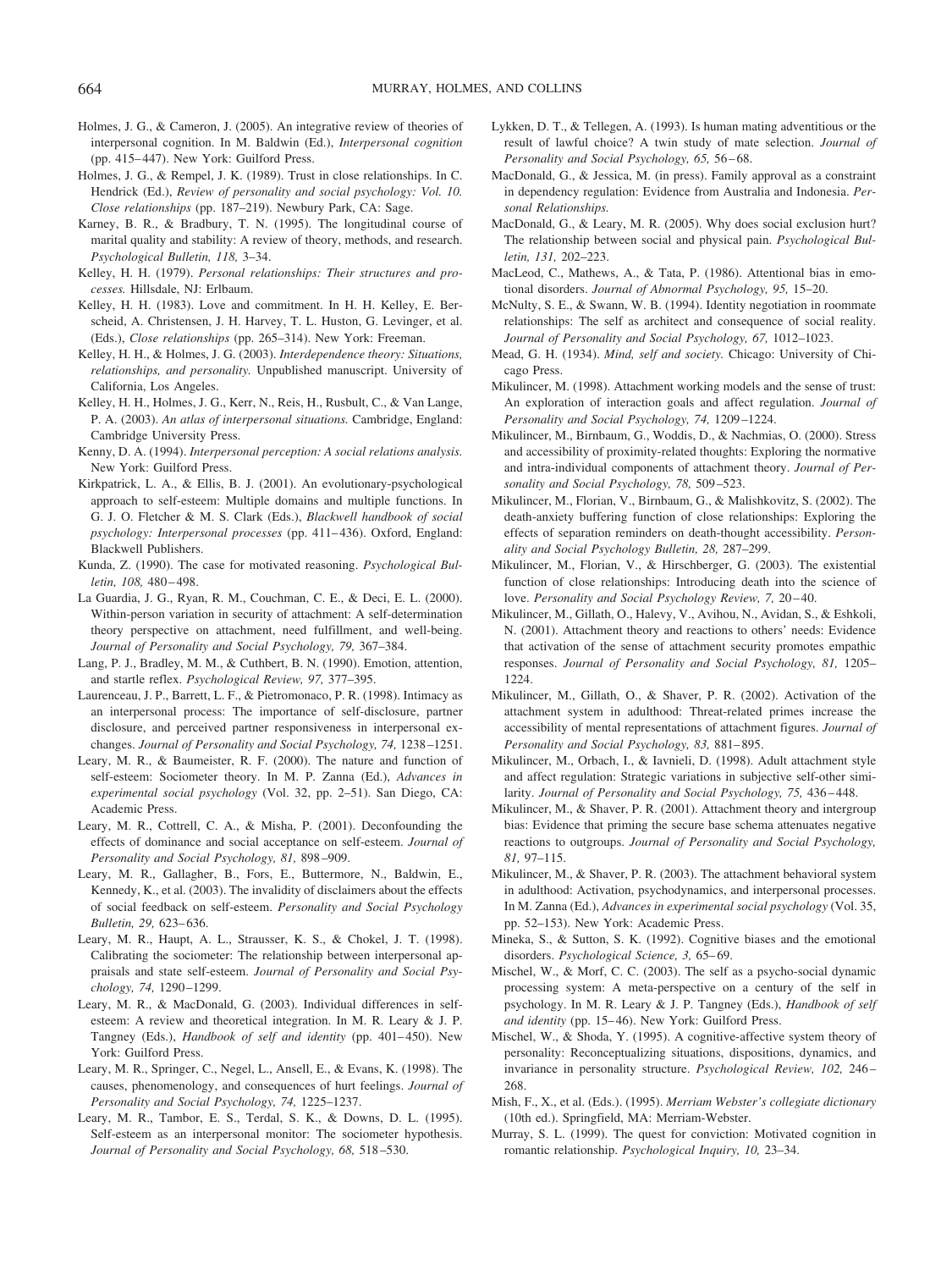- Murray, S. L. (2005). [Attachment styles, perceived regard, and dependence regulation processes]. Unpublished raw data.
- Murray, S. L., Bellavia, G., Rose, P., & Griffin, D. (2003). Once hurt, twice hurtful: How perceived regard regulates daily marital interaction. *Jour*nal of Personality and Social Psychology, 84, 126-147.
- Murray, S. L., Griffin, D. W., Rose, P., & Bellavia, G. (2003). Calibrating the sociometer: The relational contingencies of self-esteem. *Journal of Personality and Social Psychology, 85,* 63– 84.
- Murray, S. L., Griffin, D. W., Rose, P., & Bellavia, G. (2006). For better or worse? Self-esteem and the contingencies of acceptance in marriage. *Personality and Social Psychology Bulletin, 32,* 866 – 880.
- Murray, S. L., & Holmes, J. G. (1993). Seeing virtues in faults: Negativity and the transformation of interpersonal narratives in close relationships. *Journal of Personality and Social Psychology, 65,* 707–722.
- Murray, S. L., & Holmes, J. G. (1994). Story-telling in close relationships: The construction of confidence. *Personality and Social Psychology Bulletin, 20,* 663– 676.
- Murray, S. L., Holmes, J. G., Bellavia, G., Griffin, D. W., & Dolderman, D. (2002). Kindred spirits? The benefits of egocentrism in close relationships. *Journal of Personality and Social Psychology, 82,* 563–581.
- Murray, S. L., Holmes, J. G., Dolderman, D., & Griffin, D. W. (2000). What the motivated mind sees: Comparing friends' perspectives to married partners' views of each other. *Journal of Experimental Social Psychology, 36,* 600 – 620.
- Murray, S. L., Holmes, J. G., & Griffin, D. (1996a). The benefits of positive illusions: Idealization and the construction of satisfaction in close relationships. *Journal of Personality and Social Psychology, 70,* 79 –98.
- Murray, S. L., Holmes, J. G., & Griffin, D. W. (1996b). The self-fulfilling nature of positive illusions in romantic relationship: Love is not blind, but prescient. *Journal of Personality and Social Psychology, 71,* 1155– 1180.
- Murray, S. L., Holmes, J. G., & Griffin, D. W. (2000). Self-esteem and the quest for felt security: How perceived regard regulates attachment processes. *Journal of Personality and Social Psychology, 78,* 478 – 498.
- Murray, S. L., Holmes, J. G., Griffin, D. W., Bellavia, G., & Rose, P. (2001). The mismeasure of love: How self-doubt contaminates relationship beliefs. *Personality and Social Psychology Bulletin, 27,* 423– 436.
- Murray, S. L., Holmes, J. G., MacDonald, G., & Ellsworth, P. (1998). Through the looking glass darkly? When self-doubts turn into relationship insecurities. *Journal of Personality and Social Psychology, 75,* 1459 –1480.
- Murray, S. L., Rose, P., Bellavia, G., Holmes, J., & Kusche, A. (2002). When rejection stings: How self-esteem constrains relationshipenhancement processes. *Journal of Personality and Social Psychology, 83,* 556 –573.
- Murray, S. L., Rose, P., Holmes, J. G., Derrick, J., Podchaski, E., & Bellavia, G. (2005). Putting the partner within reach: A dyadic perspective on felt security in close relationships. *Journal of Personality and Social Psychology, 88,* 327–347.
- Murstein, B. I. (1970). Stimulus-value-role: A theory of marital choice. Journal of Marriage and the Family, 32, 465-481.
- Neff, L. A., & Karney, B. R. (2002). Judgments of a relationship partner: Specific accuracy but global enhancement. *Journal of Personality, 70,* 1079 –1112.
- Nezlek, J. B., Kowalski, R. M., Leary, M. R., Blevins, T., & Holgate, S. (1997). Personality moderators of reactions to interpersonal rejection: Depression and trait self-esteem. *Personality and Social Psychology Bulletin, 23,* 1235–1244.
- Overall, N. C., Fletcher, G. J. O., & Friesen, M. D. (2003). Mapping the intimate relationship mind: Comparisons between three models of attachment representations. *Personality and Social Psychology Bulletin, 29,* 1479 –1493.
- Pemberton, M., & Sedikides, C. (2001). When do individuals help close

others improve? The role of information diagnosticity. *Journal of Personality and Social Psychology, 81,* 234 –246.

- Pickett, C. L., Gardner, W. L., & Knowles, M. (2004). Getting a cue: The need to belong and enhanced sensitivity to social cues. *Personality and Social Psychology Bulletin, 30,* 1095–1107.
- Pierce, T., & Lydon, J. (1998). Priming relational schemas: Effects of contextually activated and chronically accessible interpersonal expectations on responses to a stressful event. *Journal of Personality and Social Psychology, 75,* 1441–1448.
- Pietrzak, J., Downey, G., & Ayduk, O. (2005). Rejection sensitivity as an interpersonal vulnerability. In M. Baldwin (Ed.), *Interpersonal cognition* (pp. 62– 84). New York: Guilford Press.
- Pyszczynski, T., Greenberg, J., Solomon, S., Arndt, J., & Schimel, J. (2004). Why do people need self-esteem? A theoretical and empirical review. *Psychological Bulletin, 130,* 435– 468.
- Reis, H. T., Clark, M. S., & Holmes, J. G. (2004). Perceived partner responsiveness as an organizing construct in the study of intimacy and closeness. In D. Mashek & A. P. Aron (Eds.), *Handbook of closeness and intimacy* (pp. 201–225). Mahwah, NJ: Erlbaum.
- Reis, H. T., & Shaver, P. (1988). Intimacy as an interpersonal process. In S. W. Duck (Ed.), *Handbook of personal relationships* (pp. 367–389). Oxford, England: Wiley.
- Rholes, W. S., Simpson, J. A., Campbell, L., & Grich, J. (2001). Adult attachment and the transition to parenthood. *Journal of Personality and Social Psychology, 81,* 421– 435.
- Rholes, W. S., Simpson, J. A., & Orina, M. M. (1999). Attachment and anger in an anxiety-provoking situation. *Journal of Personality and Social Psychology, 76,* 940 –957.
- Rusbult, C. E., & Buunk, B. P. (1993). Commitment processes in close relationships: An interdependence analysis. *Journal of Social and Personal Relationships, 10,* 175–204.
- Rusbult, C. E., & Van Lange, P. A. M. (2003). Interdependence, interaction, and relationships. *Annual Review of Psychology, 54,* 351–375.
- Rusbult, C., E., Van Lange, P. A. M., Wildschut, T., Yovetich, N. A., & Verette, J. (2000). Perceived superiority in close relationship: Why it exists and persists. *Journal of Personality and Social Psychology, 79,* 521–545.
- Rusbult, C. E., Verette, J., Whitney, G. A., Slovik, L. F., & Lipkus, I. (1991). Accommodation processes in close relationship: Theory and preliminary research evidence. *Journal of Personality and Social Psychology, 60,* 53–78.
- Ruvolo, A., & Brennan, C. J. (1997). What's love got to do with it? Close relationships and perceived growth. *Personality and Social Psychology Bulletin, 23,* 814 – 823.
- Shah, J. (2003). Automatic for the people: How representations of significant others implicitly affect goal pursuit. *Journal of Personality and Social Psychology, 84,* 661– 681.
- Shrauger, J. S., & Schoeneman, T. J. (1979). Symbolic interactionist view of the self-concept: Through the looking glass darkly. *Psychological Bulletin, 86,* 549 –573.
- Simpson, J. A. (1987). The dissolution of romantic relationships: Factors involved in relationship stability and emotional distress. *Journal of Personality and Social Psychology, 53,* 683– 692.
- Simpson, J. A., Ickes, W., & Grich, J. (1999). When accuracy hurts: Reactions of anxious–ambivalent dating partners to a relationshipthreatening situation. *Journal of Personality and Social Psychology, 76,* 754 –769.
- Simpson, J. A., Rholes, W. S., & Nelligan, J. S. (1992). Support seeking and support giving within couples in an anxiety-provoking situation: The role of attachment styles. *Journal of Personality and Social Psychology, 62,* 434 – 446.
- Simpson, J. A., Rholes, W. S., & Phillips, D. (1996). Conflict in close relationships: An attachment perspective. *Journal of Personality and Social Psychology, 71,* 899 –914.